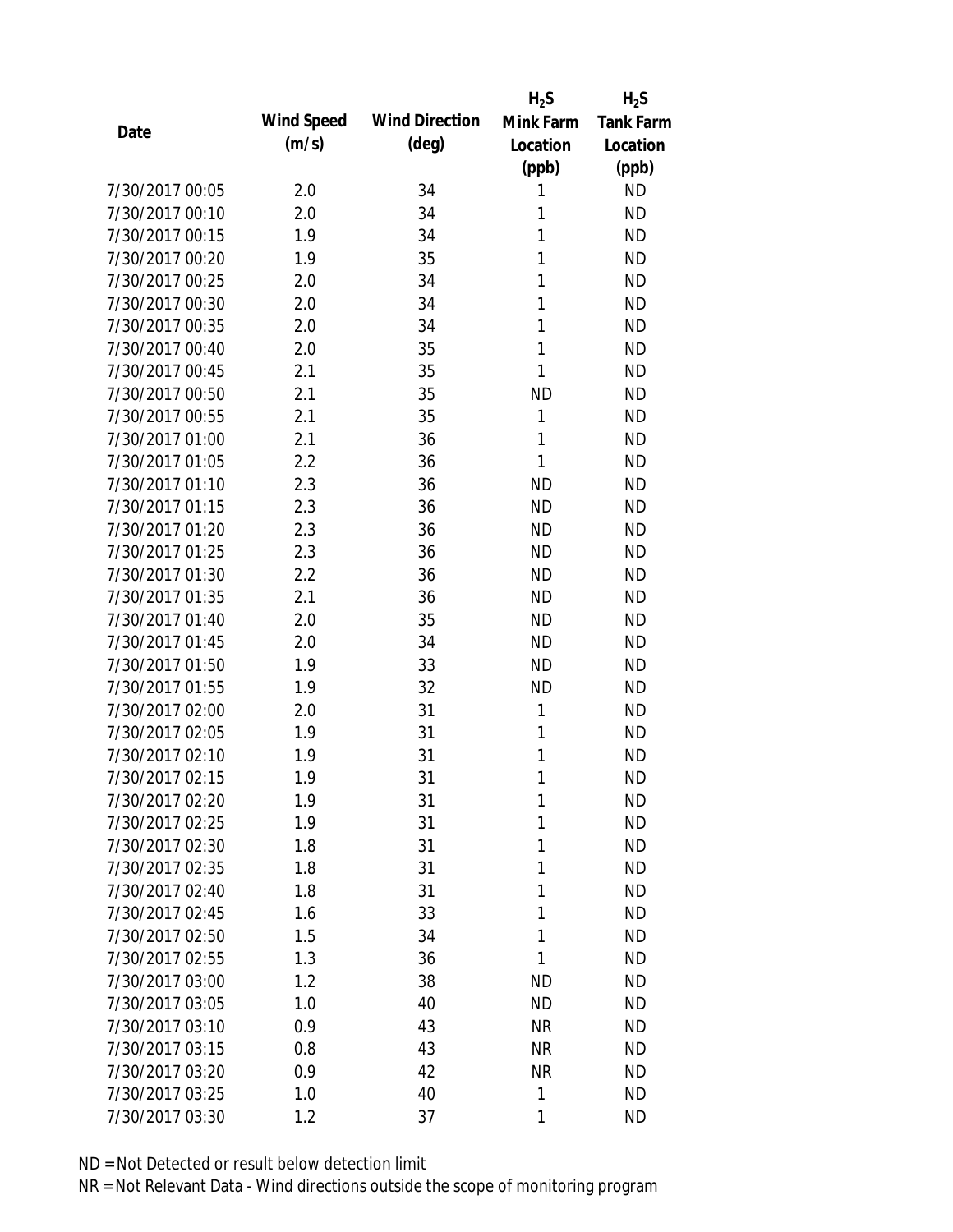|                 |            |                       | $H_2S$         | $H_2S$           |
|-----------------|------------|-----------------------|----------------|------------------|
| Date            | Wind Speed | <b>Wind Direction</b> | Mink Farm      | <b>Tank Farm</b> |
|                 | (m/s)      | (deg)                 | Location       | Location         |
|                 |            |                       | (ppb)          | (ppb)            |
| 7/30/2017 03:35 | 1.2        | 34                    | 1              | <b>ND</b>        |
| 7/30/2017 03:40 | 1.4        | 30                    | 1              | <b>ND</b>        |
| 7/30/2017 03:45 | 1.5        | 26                    | 1              | <b>ND</b>        |
| 7/30/2017 03:50 | 1.4        | 22                    | 1              | <b>ND</b>        |
| 7/30/2017 03:55 | 1.3        | 18                    | $\overline{2}$ | <b>ND</b>        |
| 7/30/2017 04:00 | 1.2        | 13                    | $\overline{2}$ | <b>ND</b>        |
| 7/30/2017 04:05 | 1.2        | 9                     | $\overline{2}$ | <b>ND</b>        |
| 7/30/2017 04:10 | 1.1        | 6                     | $\overline{2}$ | <b>ND</b>        |
| 7/30/2017 04:15 | 1.2        | 6                     | 1              | <b>ND</b>        |
| 7/30/2017 04:20 | 1.4        | 8                     | 1              | <b>ND</b>        |
| 7/30/2017 04:25 | 1.6        | 10                    | 1              | <b>ND</b>        |
| 7/30/2017 04:30 | 1.8        | 12                    | 1              | <b>ND</b>        |
| 7/30/2017 04:35 | 1.9        | 15                    | 1              | <b>ND</b>        |
| 7/30/2017 04:40 | 2.0        | 18                    | 1              | <b>ND</b>        |
| 7/30/2017 04:45 | 1.9        | 20                    | 1              | <b>ND</b>        |
| 7/30/2017 04:50 | 1.9        | 19                    | $\overline{2}$ | <b>ND</b>        |
| 7/30/2017 04:55 | 1.9        | 20                    | 1              | <b>ND</b>        |
| 7/30/2017 05:00 | 1.9        | 19                    | 1              | <b>ND</b>        |
| 7/30/2017 05:05 | 1.9        | 19                    | 1              | <b>ND</b>        |
| 7/30/2017 05:10 | 2.0        | 19                    | 1              | <b>ND</b>        |
| 7/30/2017 05:15 | 2.1        | 18                    | 1              | <b>ND</b>        |
| 7/30/2017 05:20 | 2.1        | 20                    | 1              | <b>ND</b>        |
| 7/30/2017 05:25 | 2.2        | 21                    | 1              | <b>ND</b>        |
| 7/30/2017 05:30 | 2.3        | 22                    | 1              | <b>ND</b>        |
| 7/30/2017 05:35 | 2.3        | 23                    | $\overline{2}$ | <b>ND</b>        |
| 7/30/2017 05:40 | 2.3        | 24                    | $\overline{2}$ | <b>ND</b>        |
| 7/30/2017 05:45 | 2.4        | 25                    | $\overline{2}$ | <b>ND</b>        |
| 7/30/2017 05:50 | 2.4        | 25                    | $\overline{2}$ | <b>ND</b>        |
| 7/30/2017 05:55 | 2.4        | 24                    | 3              | <b>ND</b>        |
| 7/30/2017 06:00 | 2.3        | 24                    | 3              | <b>ND</b>        |
| 7/30/2017 06:05 | 2.3        | 24                    | 3              | <b>ND</b>        |
| 7/30/2017 06:10 | 2.3        | 24                    | 3              | <b>ND</b>        |
| 7/30/2017 06:15 | 2.4        | 23                    | $\overline{2}$ | <b>ND</b>        |
| 7/30/2017 06:20 | 2.3        | 24                    | $\overline{2}$ | <b>ND</b>        |
| 7/30/2017 06:25 | 2.3        | 24                    | $\overline{2}$ | <b>ND</b>        |
| 7/30/2017 06:30 | 2.2        | 25                    | 1              | <b>ND</b>        |
| 7/30/2017 06:35 | 2.3        | 24                    | 1              | <b>ND</b>        |
| 7/30/2017 06:40 | 2.1        | 24                    | 1              | <b>ND</b>        |
| 7/30/2017 06:45 | 1.9        | 25                    | 1              | <b>ND</b>        |
| 7/30/2017 06:50 | 1.8        | 26                    | 1              | <b>ND</b>        |
| 7/30/2017 06:55 | 1.8        | 24                    | 1              | <b>ND</b>        |
| 7/30/2017 07:00 | 1.7        | 23                    | 1              | <b>ND</b>        |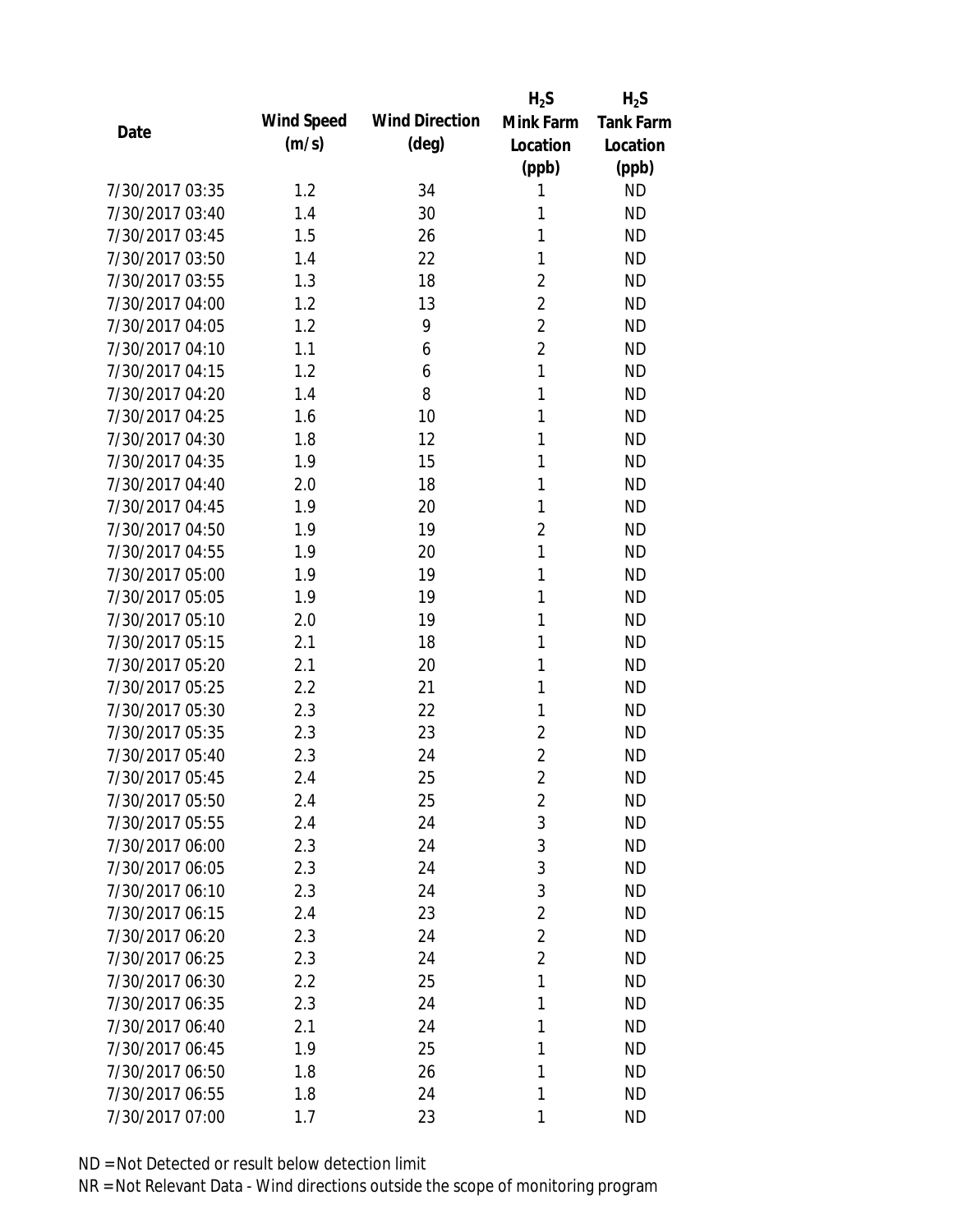|                 |            |                       | $H_2S$         | $H_2S$           |
|-----------------|------------|-----------------------|----------------|------------------|
| Date            | Wind Speed | <b>Wind Direction</b> | Mink Farm      | <b>Tank Farm</b> |
|                 | (m/s)      | $(\text{deg})$        | Location       | Location         |
|                 |            |                       | (ppb)          | (ppb)            |
| 7/30/2017 07:05 | 1.7        | 22                    | 1              | <b>ND</b>        |
| 7/30/2017 07:10 | 1.7        | 20                    | $\overline{2}$ | <b>ND</b>        |
| 7/30/2017 07:15 | 1.7        | 18                    | $\overline{2}$ | <b>ND</b>        |
| 7/30/2017 07:20 | 1.9        | 17                    | $\overline{2}$ | <b>ND</b>        |
| 7/30/2017 07:25 | 2.0        | 17                    | 3              | <b>ND</b>        |
| 7/30/2017 07:30 | 2.0        | 18                    | 3              | <b>ND</b>        |
| 7/30/2017 07:35 | 2.0        | 19                    | 3              | <b>ND</b>        |
| 7/30/2017 07:40 | 2.0        | 19                    | $\overline{2}$ | <b>ND</b>        |
| 7/30/2017 07:45 | 2.0        | 21                    | $\overline{2}$ | <b>ND</b>        |
| 7/30/2017 07:50 | 1.9        | 23                    | 3              | <b>ND</b>        |
| 7/30/2017 07:55 | 1.8        | 24                    | $\overline{2}$ | <b>ND</b>        |
| 7/30/2017 08:00 | 1.8        | 25                    | $\overline{2}$ | <b>ND</b>        |
| 7/30/2017 08:05 | 1.8        | 24                    | $\overline{2}$ | <b>ND</b>        |
| 7/30/2017 08:10 | 1.7        | 26                    | $\overline{2}$ | <b>ND</b>        |
| 7/30/2017 08:15 | 1.7        | 27                    | $\overline{2}$ | <b>ND</b>        |
| 7/30/2017 08:20 | 1.7        | 28                    | 1              | <b>ND</b>        |
| 7/30/2017 08:25 | 1.7        | 30                    | 1              | <b>ND</b>        |
| 7/30/2017 08:30 | 1.7        | 31                    | 1              | <b>ND</b>        |
| 7/30/2017 08:35 | 1.8        | 33                    | 1              | <b>ND</b>        |
| 7/30/2017 08:40 | 1.9        | 34                    | 1              | <b>ND</b>        |
| 7/30/2017 08:45 | 1.8        | 32                    | 1              | <b>ND</b>        |
| 7/30/2017 08:50 | 1.8        | 31                    | 1              | <b>ND</b>        |
| 7/30/2017 08:55 | 1.8        | 30                    | 1              | <b>ND</b>        |
| 7/30/2017 09:00 | 1.7        | 35                    | 1              | <b>ND</b>        |
| 7/30/2017 09:05 | 1.6        | 36                    | 1              | <b>ND</b>        |
| 7/30/2017 09:10 | 1.5        | 35                    | 1              | <b>ND</b>        |
| 7/30/2017 09:15 | 1.4        | 33                    | 1              | <b>ND</b>        |
| 7/30/2017 09:20 | 1.4        | 35                    | 1              | <b>ND</b>        |
| 7/30/2017 09:25 | 1.4        | 33                    | 1              | <b>ND</b>        |
| 7/30/2017 09:30 | 1.5        | 27                    | 1              | <b>ND</b>        |
| 7/30/2017 09:35 | 1.5        | 25                    | <b>ND</b>      | <b>ND</b>        |
| 7/30/2017 09:40 | 1.6        | 25                    | 1              | <b>ND</b>        |
| 7/30/2017 09:45 | 1.6        | 29                    | 1              | <b>ND</b>        |
| 7/30/2017 09:50 | 1.5        | 34                    | 1              | <b>ND</b>        |
| 7/30/2017 09:55 | 1.4        | 35                    | 1              | <b>ND</b>        |
| 7/30/2017 10:00 | 1.3        | 43                    | <b>NR</b>      | <b>ND</b>        |
| 7/30/2017 10:05 | 1.2        | 60                    | <b>NR</b>      | <b>ND</b>        |
| 7/30/2017 10:10 | 1.0        | 80                    | NR             | <b>ND</b>        |
| 7/30/2017 10:15 | 0.9        | 97                    | <b>NR</b>      | <b>ND</b>        |
| 7/30/2017 10:20 | 0.8        | 115                   | <b>NR</b>      | <b>ND</b>        |
| 7/30/2017 10:25 | 0.9        | 92                    | <b>NR</b>      | <b>ND</b>        |
| 7/30/2017 10:30 | 0.9        | 111                   | <b>NR</b>      | <b>ND</b>        |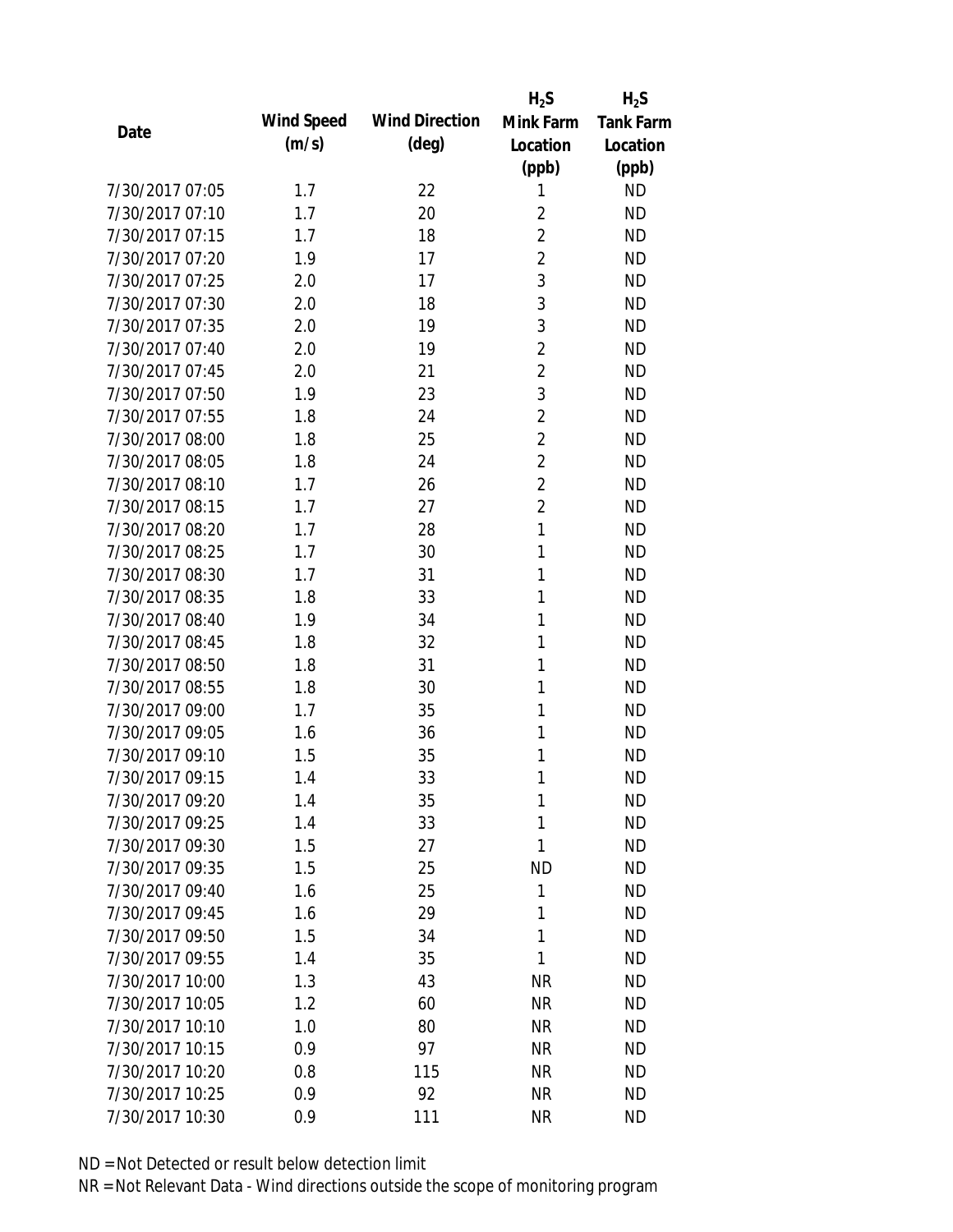|                 |            |                       | $H_2S$    | $H_2S$           |
|-----------------|------------|-----------------------|-----------|------------------|
| Date            | Wind Speed | <b>Wind Direction</b> | Mink Farm | <b>Tank Farm</b> |
|                 | (m/s)      | $(\text{deg})$        | Location  | Location         |
|                 |            |                       | (ppb)     | (ppb)            |
| 7/30/2017 10:35 | 0.9        | 84                    | <b>NR</b> | <b>ND</b>        |
| 7/30/2017 10:40 | 1.0        | 33                    | 1         | <b>ND</b>        |
| 7/30/2017 10:45 | 1.0        | 36                    | 1         | <b>ND</b>        |
| 7/30/2017 10:50 | 1.1        | 28                    | 1         | <b>ND</b>        |
| 7/30/2017 10:55 | 1.1        | 33                    | 1         | <b>ND</b>        |
| 7/30/2017 11:00 | 1.1        | 359                   | 1         | <b>ND</b>        |
| 7/30/2017 11:05 | 1.2        | 355                   | 1         | <b>ND</b>        |
| 7/30/2017 11:10 | 1.3        | 354                   | 1         | <b>ND</b>        |
| 7/30/2017 11:15 | 1.5        | 350                   | 1         | <b>ND</b>        |
| 7/30/2017 11:20 | 1.5        | 354                   | <b>ND</b> | <b>ND</b>        |
| 7/30/2017 11:25 | 1.6        | 355                   | <b>ND</b> | <b>ND</b>        |
| 7/30/2017 11:30 | 1.6        | 359                   | <b>ND</b> | <b>ND</b>        |
| 7/30/2017 11:35 | 1.3        | 354                   | 1         | <b>ND</b>        |
| 7/30/2017 11:40 | 1.4        | 341                   | 1         | <b>ND</b>        |
| 7/30/2017 11:45 | 1.4        | 324                   | 1         | <b>ND</b>        |
| 7/30/2017 11:50 | 1.4        | 297                   | 1         | <b>ND</b>        |
| 7/30/2017 11:55 | 1.3        | 286                   | 1         | <b>ND</b>        |
| 7/30/2017 12:00 | 1.2        | 272                   | 1         | <b>ND</b>        |
| 7/30/2017 12:05 | 1.3        | 276                   | 1         | <b>ND</b>        |
| 7/30/2017 12:10 | 1.3        | 131                   | <b>NR</b> | <b>ND</b>        |
| 7/30/2017 12:15 | 1.3        | 113                   | <b>NR</b> | <b>ND</b>        |
| 7/30/2017 12:20 | 1.4        | 109                   | <b>NR</b> | <b>ND</b>        |
| 7/30/2017 12:25 | 1.5        | 122                   | <b>NR</b> | <b>ND</b>        |
| 7/30/2017 12:30 | 1.5        | 133                   | <b>NR</b> | <b>ND</b>        |
| 7/30/2017 12:35 | 1.6        | 146                   | <b>NR</b> | <b>ND</b>        |
| 7/30/2017 12:40 | 1.6        | 141                   | <b>NR</b> | <b>ND</b>        |
| 7/30/2017 12:45 | 1.5        | 136                   | <b>NR</b> | <b>ND</b>        |
| 7/30/2017 12:50 | 1.5        | 314                   | <b>ND</b> | <b>ND</b>        |
| 7/30/2017 12:55 | 1.6        | 317                   | <b>ND</b> | <b>ND</b>        |
| 7/30/2017 13:00 | 1.5        | 318                   | <b>ND</b> | <b>ND</b>        |
| 7/30/2017 13:05 | 1.7        | 306                   | <b>ND</b> | <b>ND</b>        |
| 7/30/2017 13:10 | 1.8        | 289                   | <b>ND</b> | <b>ND</b>        |
| 7/30/2017 13:15 | 1.9        | 275                   | 1         | <b>ND</b>        |
| 7/30/2017 13:20 | 1.9        | 264                   | 1         | <b>ND</b>        |
| 7/30/2017 13:25 | 1.8        | 256                   | ND        | <b>ND</b>        |
| 7/30/2017 13:30 | 1.7        | 256                   | <b>ND</b> | <b>ND</b>        |
| 7/30/2017 13:35 | 1.7        | 261                   | <b>ND</b> | <b>ND</b>        |
| 7/30/2017 13:40 | 1.6        | 261                   | <b>ND</b> | <b>ND</b>        |
| 7/30/2017 13:45 | 1.7        | 268                   | 1         | <b>ND</b>        |
| 7/30/2017 13:50 | 1.7        | 280                   | 1         | <b>ND</b>        |
| 7/30/2017 13:55 | 1.6        | 291                   | 1         | <b>ND</b>        |
| 7/30/2017 14:00 | 1.6        | 304                   | 1         | <b>ND</b>        |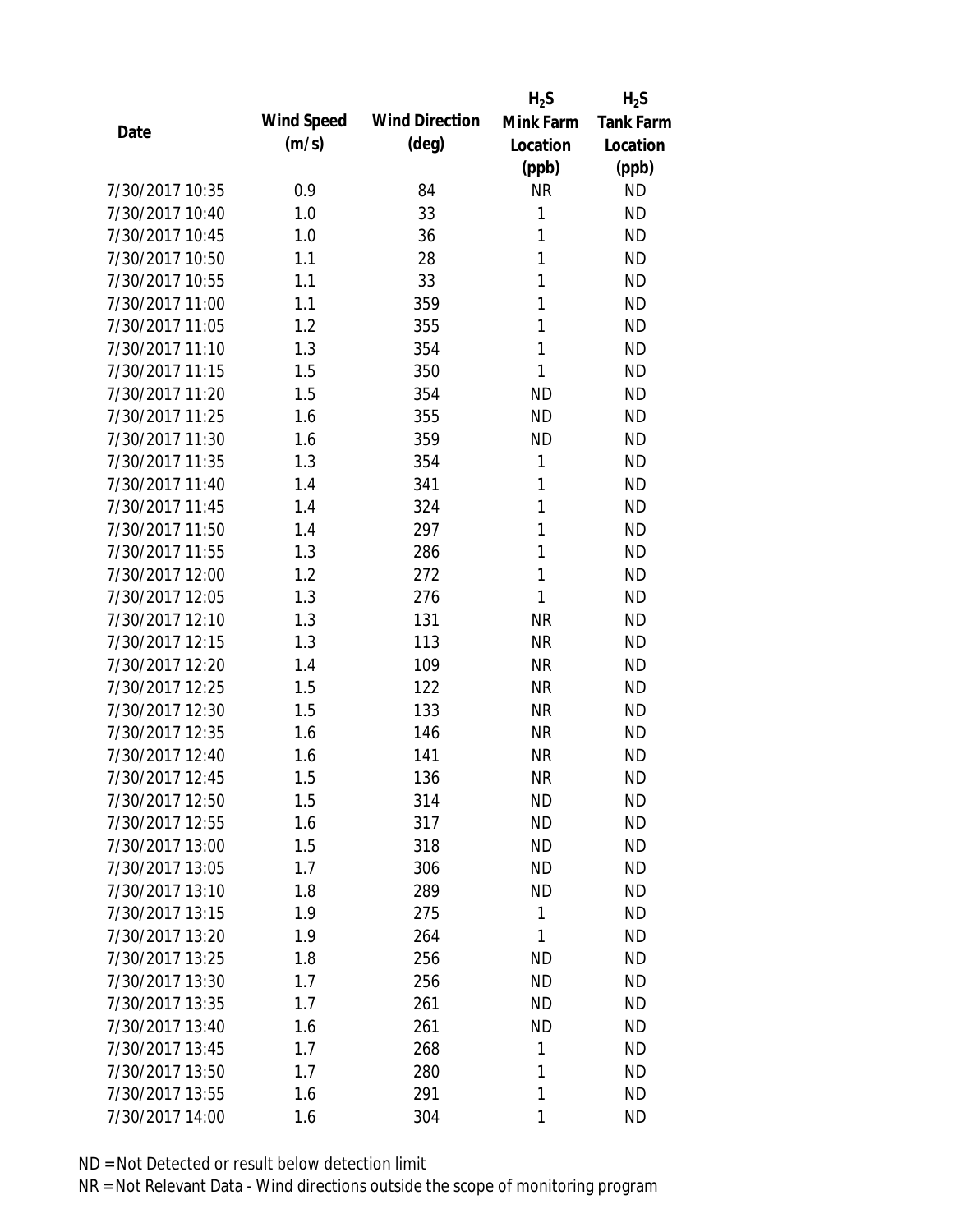|                 |            |                       | $H_2S$    | $H_2S$           |
|-----------------|------------|-----------------------|-----------|------------------|
| Date            | Wind Speed | <b>Wind Direction</b> | Mink Farm | <b>Tank Farm</b> |
|                 | (m/s)      | $(\text{deg})$        | Location  | Location         |
|                 |            |                       | (ppb)     | (ppb)            |
| 7/30/2017 14:05 | 1.5        | 334                   | 1         | <b>ND</b>        |
| 7/30/2017 14:10 | 1.5        | 10                    | 1         | <b>ND</b>        |
| 7/30/2017 14:15 | 1.4        | 38                    | 1         | <b>ND</b>        |
| 7/30/2017 14:20 | 1.4        | 63                    | <b>NR</b> | <b>ND</b>        |
| 7/30/2017 14:25 | 1.4        | 79                    | <b>NR</b> | <b>ND</b>        |
| 7/30/2017 14:30 | 1.4        | 98                    | <b>NR</b> | <b>ND</b>        |
| 7/30/2017 14:35 | 1.5        | 119                   | <b>NR</b> | <b>ND</b>        |
| 7/30/2017 14:40 | 1.6        | 174                   | <b>NR</b> | <b>ND</b>        |
| 7/30/2017 14:45 | 1.6        | 226                   | <b>NR</b> | <b>ND</b>        |
| 7/30/2017 14:50 | 1.8        | 250                   | <b>ND</b> | <b>ND</b>        |
| 7/30/2017 14:55 | 2.0        | 257                   | 1         | <b>ND</b>        |
| 7/30/2017 15:00 | 2.2        | 260                   | <b>ND</b> | <b>ND</b>        |
| 7/30/2017 15:05 | 2.2        | 260                   | <b>ND</b> | <b>ND</b>        |
| 7/30/2017 15:10 | 2.1        | 253                   | <b>ND</b> | <b>ND</b>        |
| 7/30/2017 15:15 | 2.0        | 240                   | <b>ND</b> | <b>ND</b>        |
| 7/30/2017 15:20 | 1.9        | 229                   | <b>NR</b> | <b>ND</b>        |
| 7/30/2017 15:25 | 1.7        | 229                   | <b>NR</b> | <b>ND</b>        |
| 7/30/2017 15:30 | 1.6        | 234                   | <b>ND</b> | <b>ND</b>        |
| 7/30/2017 15:35 | 1.6        | 258                   | <b>ND</b> | <b>ND</b>        |
| 7/30/2017 15:40 | 1.6        | 326                   | 1         | <b>ND</b>        |
| 7/30/2017 15:45 | 1.8        | 341                   | 1         | <b>ND</b>        |
| 7/30/2017 15:50 | 1.9        | 357                   | <b>ND</b> | <b>ND</b>        |
| 7/30/2017 15:55 | 2.0        | $\mathfrak{Z}$        | 1         | <b>ND</b>        |
| 7/30/2017 16:00 | 2.1        | $\overline{7}$        | 1         | <b>ND</b>        |
| 7/30/2017 16:05 | 2.1        | $\overline{7}$        | 1         | <b>ND</b>        |
| 7/30/2017 16:10 | 2.1        | 10                    | <b>ND</b> | <b>ND</b>        |
| 7/30/2017 16:15 | 1.9        | 15                    | <b>ND</b> | <b>ND</b>        |
| 7/30/2017 16:20 | 1.9        | 16                    | 1         | <b>ND</b>        |
| 7/30/2017 16:25 | 2.0        | 22                    | 1         | <b>ND</b>        |
| 7/30/2017 16:30 | 2.1        | 28                    | 1         | <b>ND</b>        |
| 7/30/2017 16:35 | 2.2        | 34                    | 1         | <b>ND</b>        |
| 7/30/2017 16:40 | 2.1        | 36                    | 1         | <b>ND</b>        |
| 7/30/2017 16:45 | 2.0        | 35                    | 1         | <b>ND</b>        |
| 7/30/2017 16:50 | 2.0        | 40                    | 1         | <b>ND</b>        |
| 7/30/2017 16:55 | 1.9        | 49                    | <b>NR</b> | <b>ND</b>        |
| 7/30/2017 17:00 | 1.8        | 61                    | <b>NR</b> | <b>ND</b>        |
| 7/30/2017 17:05 | 1.7        | 67                    | <b>NR</b> | <b>ND</b>        |
| 7/30/2017 17:10 | 1.7        | 68                    | <b>NR</b> | <b>ND</b>        |
| 7/30/2017 17:15 | 1.7        | 72                    | <b>NR</b> | <b>ND</b>        |
| 7/30/2017 17:20 | 1.7        | 72                    | NR        | <b>ND</b>        |
| 7/30/2017 17:25 | 1.6        | 69                    | <b>NR</b> | <b>ND</b>        |
| 7/30/2017 17:30 | 1.4        | 61                    | <b>NR</b> | <b>ND</b>        |
|                 |            |                       |           |                  |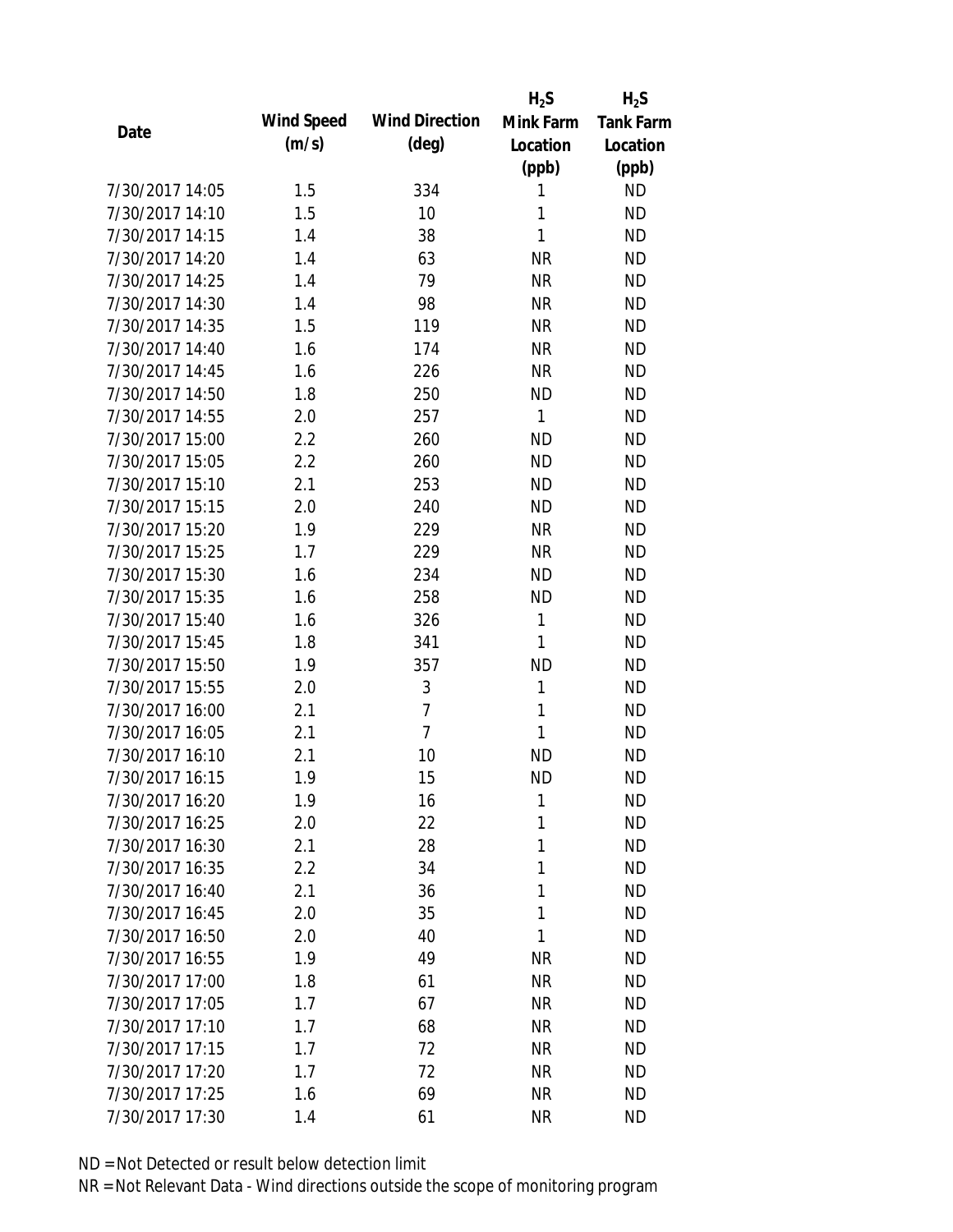|                 |                   |                       | $H_2S$    | $H_2S$           |
|-----------------|-------------------|-----------------------|-----------|------------------|
| Date            | <b>Wind Speed</b> | <b>Wind Direction</b> | Mink Farm | <b>Tank Farm</b> |
|                 | (m/s)             | $(\text{deg})$        | Location  | Location         |
|                 |                   |                       | (ppb)     | (ppb)            |
| 7/30/2017 17:35 | 1.5               | 55                    | <b>NR</b> | <b>ND</b>        |
| 7/30/2017 17:40 | 1.5               | 53                    | <b>NR</b> | <b>ND</b>        |
| 7/30/2017 17:45 | 1.6               | 50                    | <b>NR</b> | <b>ND</b>        |
| 7/30/2017 17:50 | 1.7               | 46                    | <b>NR</b> | <b>ND</b>        |
| 7/30/2017 17:55 | 1.6               | 43                    | <b>NR</b> | <b>ND</b>        |
| 7/30/2017 18:00 | 1.7               | 46                    | <b>NR</b> | <b>ND</b>        |
| 7/30/2017 18:05 | 1.8               | 55                    | <b>NR</b> | <b>ND</b>        |
| 7/30/2017 18:10 | 1.9               | 67                    | <b>NR</b> | <b>ND</b>        |
| 7/30/2017 18:15 | 1.9               | 81                    | <b>NR</b> | <b>ND</b>        |
| 7/30/2017 18:20 | 1.9               | 92                    | <b>NR</b> | <b>ND</b>        |
| 7/30/2017 18:25 | 2.1               | 98                    | <b>NR</b> | <b>ND</b>        |
| 7/30/2017 18:30 | 2.2               | 107                   | <b>NR</b> | <b>ND</b>        |
| 7/30/2017 18:35 | 2.2               | 111                   | <b>NR</b> | <b>ND</b>        |
| 7/30/2017 18:40 | 2.3               | 113                   | <b>NR</b> | <b>ND</b>        |
| 7/30/2017 18:45 | 2.3               | 112                   | <b>NR</b> | <b>ND</b>        |
| 7/30/2017 18:50 | 2.2               | 108                   | <b>NR</b> | <b>ND</b>        |
| 7/30/2017 18:55 | 2.1               | 103                   | <b>NR</b> | <b>ND</b>        |
| 7/30/2017 19:00 | 2.0               | 100                   | <b>NR</b> | <b>ND</b>        |
| 7/30/2017 19:05 | 1.9               | 96                    | <b>NR</b> | <b>ND</b>        |
| 7/30/2017 19:10 | 1.7               | 91                    | <b>NR</b> | <b>ND</b>        |
| 7/30/2017 19:15 | 1.7               | 86                    | <b>NR</b> | <b>ND</b>        |
| 7/30/2017 19:20 | 1.7               | 88                    | <b>NR</b> | <b>ND</b>        |
| 7/30/2017 19:25 | 1.9               | 91                    | <b>NR</b> | <b>ND</b>        |
| 7/30/2017 19:30 | 1.9               | 91                    | <b>NR</b> | <b>ND</b>        |
| 7/30/2017 19:35 | 1.9               | 91                    | <b>NR</b> | <b>ND</b>        |
| 7/30/2017 19:40 | 1.9               | 91                    | <b>NR</b> | <b>ND</b>        |
| 7/30/2017 19:45 | 1.9               | 96                    | <b>NR</b> | <b>ND</b>        |
| 7/30/2017 19:50 | 1.9               | 100                   | <b>NR</b> | ND               |
| 7/30/2017 19:55 | 1.9               | 103                   | <b>NR</b> | <b>ND</b>        |
| 7/30/2017 20:00 | 2.0               | 104                   | <b>NR</b> | <b>ND</b>        |
| 7/30/2017 20:05 | 2.0               | 104                   | <b>NR</b> | <b>ND</b>        |
| 7/30/2017 20:10 | 1.9               | 105                   | <b>NR</b> | <b>ND</b>        |
| 7/30/2017 20:15 | 1.9               | 107                   | <b>NR</b> | <b>ND</b>        |
| 7/30/2017 20:20 | 1.8               | 106                   | <b>NR</b> | <b>ND</b>        |
| 7/30/2017 20:25 | 1.7               | 104                   | <b>NR</b> | <b>ND</b>        |
| 7/30/2017 20:30 | 1.6               | 104                   | <b>NR</b> | <b>ND</b>        |
| 7/30/2017 20:35 | 1.6               | 105                   | <b>NR</b> | <b>ND</b>        |
| 7/30/2017 20:40 | 1.7               | 103                   | <b>NR</b> | <b>ND</b>        |
| 7/30/2017 20:45 | 1.5               | 97                    | <b>NR</b> | <b>ND</b>        |
| 7/30/2017 20:50 | 1.5               | 93                    | <b>NR</b> | <b>ND</b>        |
| 7/30/2017 20:55 | 1.5               | 91                    | <b>NR</b> | <b>ND</b>        |
|                 |                   |                       |           |                  |
| 7/30/2017 21:00 | 1.5               | 88                    | <b>NR</b> | <b>ND</b>        |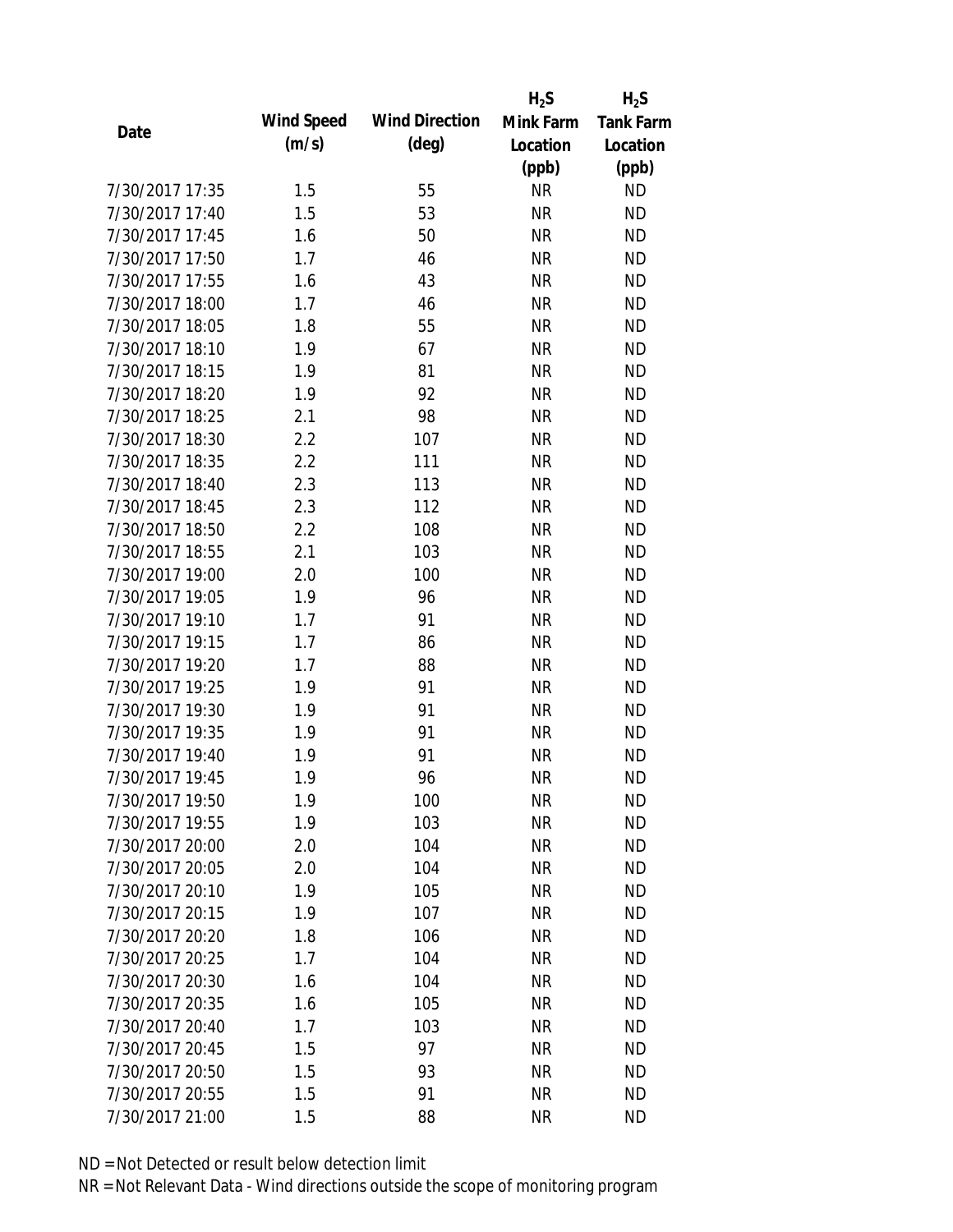|                 |                   |                       | $H_2S$    | $H_2S$           |
|-----------------|-------------------|-----------------------|-----------|------------------|
| Date            | <b>Wind Speed</b> | <b>Wind Direction</b> | Mink Farm | <b>Tank Farm</b> |
|                 | (m/s)             | $(\text{deg})$        | Location  | Location         |
|                 |                   |                       | (ppb)     | (ppb)            |
| 7/30/2017 21:05 | 1.4               | 84                    | <b>NR</b> | <b>ND</b>        |
| 7/30/2017 21:10 | 1.3               | 84                    | <b>NR</b> | <b>ND</b>        |
| 7/30/2017 21:15 | 1.2               | 87                    | <b>NR</b> | <b>ND</b>        |
| 7/30/2017 21:20 | 1.0               | 88                    | <b>NR</b> | <b>ND</b>        |
| 7/30/2017 21:25 | 0.8               | 83                    | <b>NR</b> | <b>ND</b>        |
| 7/30/2017 21:30 | 0.7               | 63                    | <b>NR</b> | <b>ND</b>        |
| 7/30/2017 21:35 | 0.6               | 38                    | 1         | <b>ND</b>        |
| 7/30/2017 21:40 | 0.6               | 26                    | 1         | <b>ND</b>        |
| 7/30/2017 21:45 | 0.7               | 26                    | 1         | <b>ND</b>        |
| 7/30/2017 21:50 | 0.7               | 30                    | 1         | <b>ND</b>        |
| 7/30/2017 21:55 | 0.8               | 42                    | <b>NR</b> | <b>ND</b>        |
| 7/30/2017 22:00 | 0.9               | 66                    | <b>NR</b> | <b>ND</b>        |
| 7/30/2017 22:05 | 0.9               | 84                    | <b>NR</b> | <b>ND</b>        |
| 7/30/2017 22:10 | 1.0               | 96                    | <b>NR</b> | <b>ND</b>        |
| 7/30/2017 22:15 | 0.9               | 108                   | <b>NR</b> | <b>ND</b>        |
| 7/30/2017 22:20 | 0.9               | 117                   | <b>NR</b> | <b>ND</b>        |
| 7/30/2017 22:25 | 0.7               | 120                   | <b>NR</b> | <b>ND</b>        |
| 7/30/2017 22:30 | 0.6               | 124                   | <b>NR</b> | <b>ND</b>        |
| 7/30/2017 22:35 | 0.5               | 127                   | <b>NR</b> | 1                |
| 7/30/2017 22:40 | 0.5               | 130                   | <b>NR</b> | <b>ND</b>        |
| 7/30/2017 22:45 | 0.5               | 135                   | <b>NR</b> | <b>ND</b>        |
| 7/30/2017 22:50 | 0.5               | 136                   | <b>NR</b> | <b>ND</b>        |
| 7/30/2017 22:55 | 0.5               | 136                   | <b>NR</b> | <b>ND</b>        |
| 7/30/2017 23:00 | 0.4               | 137                   | <b>NR</b> | <b>ND</b>        |
| 7/30/2017 23:05 | 0.3               | 142                   | <b>NR</b> | <b>ND</b>        |
| 7/30/2017 23:10 | 0.2               | 150                   | <b>NR</b> | <b>ND</b>        |
| 7/30/2017 23:15 | 0.0               | 165                   | <b>NR</b> | <b>ND</b>        |
| 7/30/2017 23:20 | 0.0               | 238                   | 1         | <b>ND</b>        |
| 7/30/2017 23:25 | 0.0               | 238                   | 1         | <b>ND</b>        |
| 7/30/2017 23:30 | 0.0               | 238                   | <b>ND</b> | <b>ND</b>        |
| 7/30/2017 23:35 | 0.0               | 238                   | <b>ND</b> | <b>ND</b>        |
| 7/30/2017 23:40 | 0.0               | 251                   | <b>ND</b> | <b>ND</b>        |
| 7/30/2017 23:45 | 0.0               | 0                     | 1         | <b>ND</b>        |
| 7/30/2017 23:50 | 0.0               | 0                     | 1         | <b>ND</b>        |
| 7/30/2017 23:55 | 0.0               | 0                     | <b>ND</b> | ND               |
| 7/30/2017 24:00 | 0.1               | 44                    | <b>NR</b> | <b>ND</b>        |
| 7/31/2017 00:05 | 0.3               | 40                    | <b>ND</b> | ND               |
| 7/31/2017 00:10 | 0.4               | 39                    | 1         | <b>ND</b>        |
| 7/31/2017 00:15 | 0.6               | 38                    | <b>ND</b> | <b>ND</b>        |
| 7/31/2017 00:20 | 0.8               | 38                    | 1         | <b>ND</b>        |
| 7/31/2017 00:25 | 1.0               | 38                    | 1         | <b>ND</b>        |
| 7/31/2017 00:30 | 1.0               | 39                    | 1         | <b>ND</b>        |
|                 |                   |                       |           |                  |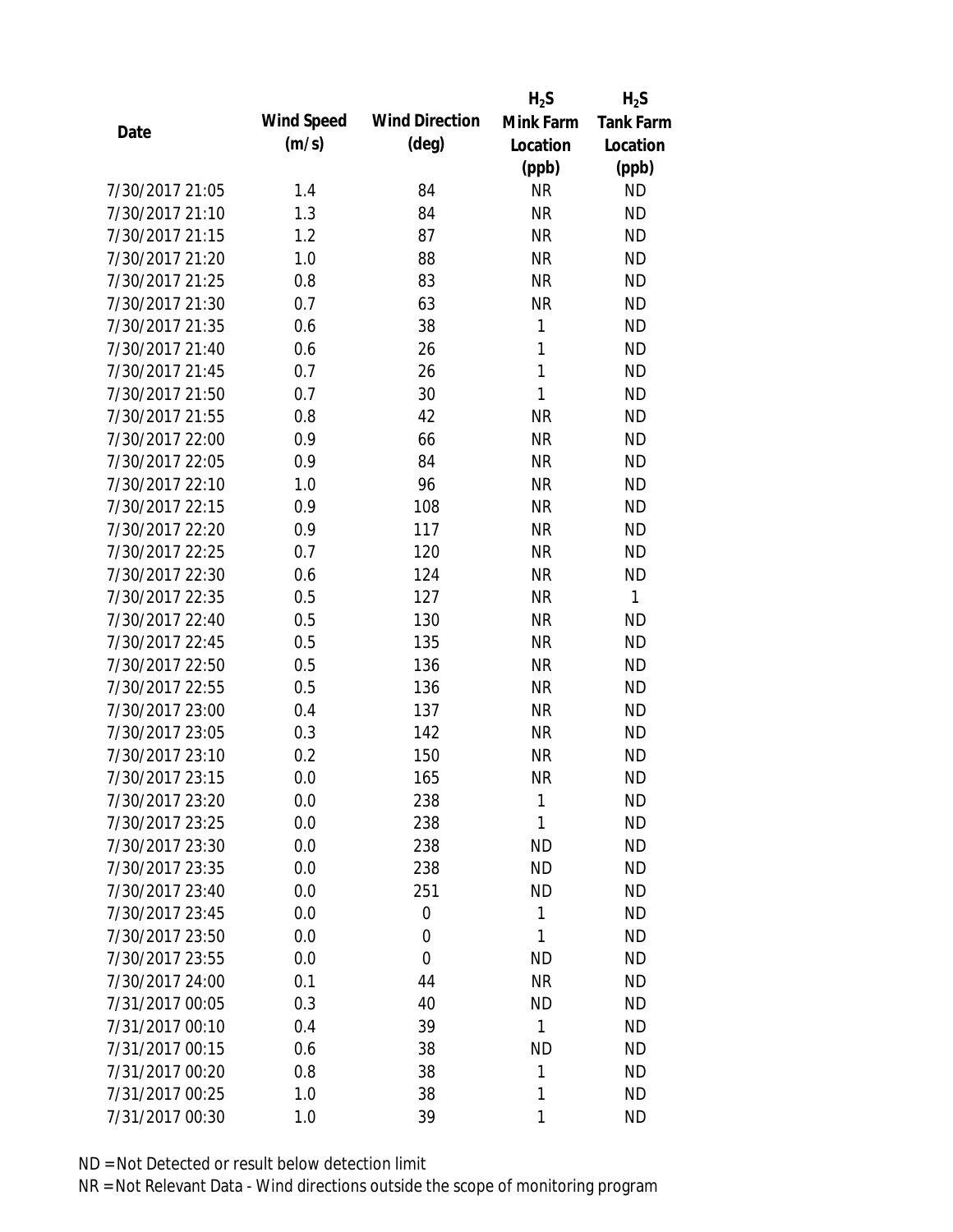|                 |            |                       | $H_2S$    | $H_2S$           |
|-----------------|------------|-----------------------|-----------|------------------|
| Date            | Wind Speed | <b>Wind Direction</b> | Mink Farm | <b>Tank Farm</b> |
|                 | (m/s)      | $(\text{deg})$        | Location  | Location         |
|                 |            |                       | (ppb)     | (ppb)            |
| 7/31/2017 00:35 | 1.0        | 43                    | <b>NR</b> | <b>ND</b>        |
| 7/31/2017 00:40 | 1.0        | 47                    | <b>NR</b> | <b>ND</b>        |
| 7/31/2017 00:45 | 1.0        | 51                    | <b>NR</b> | <b>ND</b>        |
| 7/31/2017 00:50 | 1.0        | 51                    | <b>NR</b> | <b>ND</b>        |
| 7/31/2017 00:55 | 1.1        | 50                    | <b>NR</b> | <b>ND</b>        |
| 7/31/2017 01:00 | 1.1        | 50                    | <b>NR</b> | <b>ND</b>        |
| 7/31/2017 01:05 | 1.0        | 48                    | <b>NR</b> | <b>ND</b>        |
| 7/31/2017 01:10 | 0.9        | 46                    | <b>NR</b> | <b>ND</b>        |
| 7/31/2017 01:15 | 0.7        | 45                    | <b>NR</b> | <b>ND</b>        |
| 7/31/2017 01:20 | 0.6        | 48                    | <b>NR</b> | <b>ND</b>        |
| 7/31/2017 01:25 | 0.5        | 46                    | <b>NR</b> | <b>ND</b>        |
| 7/31/2017 01:30 | 0.4        | 35                    | 1         | <b>ND</b>        |
| 7/31/2017 01:35 | 0.4        | 31                    | 1         | <b>ND</b>        |
| 7/31/2017 01:40 | 0.4        | 30                    | 1         | <b>ND</b>        |
| 7/31/2017 01:45 | 0.4        | 23                    | 1         | <b>ND</b>        |
| 7/31/2017 01:50 | 0.5        | 14                    | 1         | <b>ND</b>        |
| 7/31/2017 01:55 | 0.5        | 7                     | 1         | <b>ND</b>        |
| 7/31/2017 02:00 | 0.5        | 4                     | 1         | <b>ND</b>        |
| 7/31/2017 02:05 | 0.7        | 1                     | 1         | <b>ND</b>        |
| 7/31/2017 02:10 | 0.9        | 360                   | <b>NR</b> | <b>ND</b>        |
| 7/31/2017 02:15 | 1.0        | 359                   | 1         | <b>ND</b>        |
| 7/31/2017 02:20 | 1.1        | $\mathbf 0$           | 1         | <b>ND</b>        |
| 7/31/2017 02:25 | 1.2        | 6                     | <b>ND</b> | <b>ND</b>        |
| 7/31/2017 02:30 | 1.3        | 11                    | <b>ND</b> | <b>ND</b>        |
| 7/31/2017 02:35 | 1.3        | 16                    | <b>ND</b> | <b>ND</b>        |
| 7/31/2017 02:40 | 1.3        | 20                    | <b>ND</b> | <b>ND</b>        |
| 7/31/2017 02:45 | 1.2        | 25                    | <b>ND</b> | <b>ND</b>        |
| 7/31/2017 02:50 | 1.1        | 27                    | <b>ND</b> | <b>ND</b>        |
| 7/31/2017 02:55 | 0.9        | 28                    | <b>ND</b> | <b>ND</b>        |
| 7/31/2017 03:00 | 0.7        | 29                    | ND.       | <b>ND</b>        |
| 7/31/2017 03:05 | 0.5        | 34                    | <b>ND</b> | <b>ND</b>        |
| 7/31/2017 03:10 | 0.4        | 40                    | <b>ND</b> | 1                |
| 7/31/2017 03:15 | 0.4        | 41                    | <b>NR</b> | 1                |
| 7/31/2017 03:20 | 0.3        | 43                    | <b>NR</b> | <b>ND</b>        |
| 7/31/2017 03:25 | 0.3        | 45                    | <b>NR</b> | 1                |
| 7/31/2017 03:30 | 0.3        | 44                    | <b>NR</b> | <b>ND</b>        |
| 7/31/2017 03:35 | 0.3        | 49                    | <b>NR</b> | <b>ND</b>        |
| 7/31/2017 03:40 | 0.4        | 61                    | NR        | <b>ND</b>        |
| 7/31/2017 03:45 | 0.6        | 73                    | <b>NR</b> | <b>ND</b>        |
| 7/31/2017 03:50 | 0.7        | 81                    | <b>NR</b> | <b>ND</b>        |
| 7/31/2017 03:55 | 0.9        | 84                    | <b>NR</b> | <b>ND</b>        |
| 7/31/2017 04:00 | 0.8        | 91                    | <b>NR</b> | <b>ND</b>        |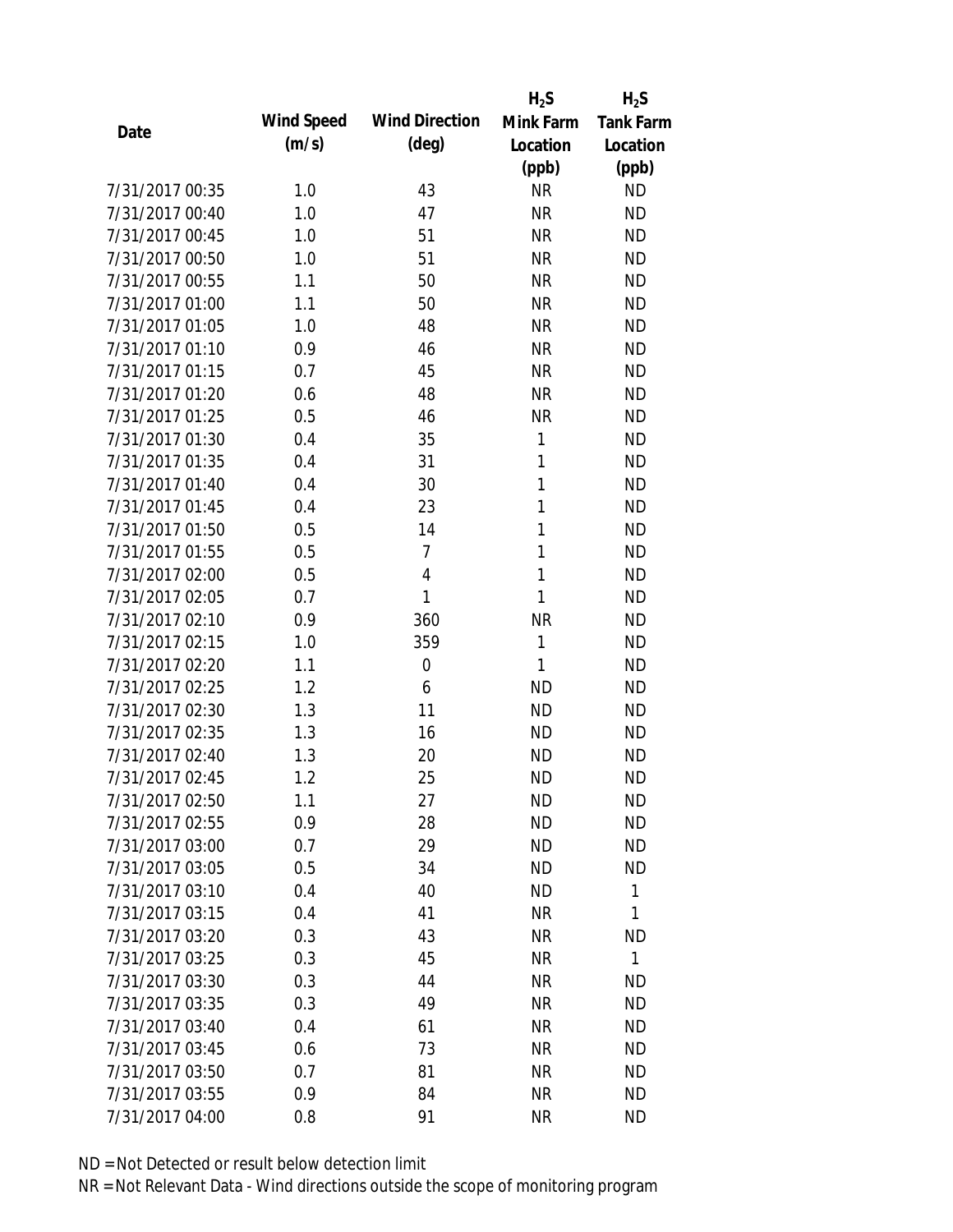|                 |                   |                       | $H_2S$    | $H_2S$           |
|-----------------|-------------------|-----------------------|-----------|------------------|
| Date            | <b>Wind Speed</b> | <b>Wind Direction</b> | Mink Farm | <b>Tank Farm</b> |
|                 | (m/s)             | $(\text{deg})$        | Location  | Location         |
|                 |                   |                       | (ppb)     | (ppb)            |
| 7/31/2017 04:05 | 0.9               | 97                    | <b>NR</b> | <b>ND</b>        |
| 7/31/2017 04:10 | 0.9               | 100                   | <b>NR</b> | <b>ND</b>        |
| 7/31/2017 04:15 | 0.9               | 107                   | <b>NR</b> | <b>ND</b>        |
| 7/31/2017 04:20 | 1.0               | 116                   | <b>NR</b> | <b>ND</b>        |
| 7/31/2017 04:25 | 1.0               | 124                   | <b>NR</b> | <b>ND</b>        |
| 7/31/2017 04:30 | 1.1               | 128                   | <b>NR</b> | <b>ND</b>        |
| 7/31/2017 04:35 | 1.1               | 132                   | <b>NR</b> | <b>ND</b>        |
| 7/31/2017 04:40 | 1.1               | 138                   | <b>NR</b> | <b>ND</b>        |
| 7/31/2017 04:45 | 1.2               | 140                   | <b>NR</b> | <b>ND</b>        |
| 7/31/2017 04:50 | 1.1               | 138                   | <b>NR</b> | <b>ND</b>        |
| 7/31/2017 04:55 | 0.9               | 138                   | <b>NR</b> | <b>ND</b>        |
| 7/31/2017 05:00 | 0.7               | 139                   | <b>NR</b> | <b>ND</b>        |
| 7/31/2017 05:05 | 0.6               | 139                   | <b>NR</b> | <b>ND</b>        |
| 7/31/2017 05:10 | 0.4               | 137                   | <b>NR</b> | <b>ND</b>        |
| 7/31/2017 05:15 | 0.2               | 132                   | <b>NR</b> | <b>ND</b>        |
| 7/31/2017 05:20 | 0.0               | 123                   | <b>NR</b> | <b>ND</b>        |
| 7/31/2017 05:25 | 0.0               | 0                     | <b>ND</b> | <b>ND</b>        |
| 7/31/2017 05:30 | 0.0               | $\mathbf 0$           | <b>ND</b> | <b>ND</b>        |
| 7/31/2017 05:35 | 0.0               | $\mathbf 0$           | 1         | <b>ND</b>        |
| 7/31/2017 05:40 | 0.0               | $\mathbf 0$           | 1         | <b>ND</b>        |
| 7/31/2017 05:45 | 0.0               | 11                    | 1         | <b>ND</b>        |
| 7/31/2017 05:50 | 0.0               | 13                    | 1         | <b>ND</b>        |
| 7/31/2017 05:55 | 0.0               | 13                    | 1         | <b>ND</b>        |
| 7/31/2017 06:00 | 0.0               | 13                    | 1         | <b>ND</b>        |
| 7/31/2017 06:05 | 0.0               | 13                    | 1         | <b>ND</b>        |
| 7/31/2017 06:10 | 0.1               | 175                   | <b>NR</b> | <b>ND</b>        |
| 7/31/2017 06:15 | 0.1               | 175                   | <b>NR</b> | <b>ND</b>        |
| 7/31/2017 06:20 | 0.2               | 179                   | <b>NR</b> | ND               |
| 7/31/2017 06:25 | 0.3               | 179                   | <b>NR</b> | <b>ND</b>        |
| 7/31/2017 06:30 | 0.3               | 179                   | <b>NR</b> | ND               |
| 7/31/2017 06:35 | 0.3               | 180                   | <b>NR</b> | <b>ND</b>        |
| 7/31/2017 06:40 | 0.3               | 187                   | <b>NR</b> | ND               |
| 7/31/2017 06:45 | 0.2               | 197                   | <b>NR</b> | <b>ND</b>        |
| 7/31/2017 06:50 | 0.1               | 206                   | <b>NR</b> | $\mathbf{1}$     |
| 7/31/2017 06:55 | 0.1               | 228                   | <b>NR</b> | <b>ND</b>        |
| 7/31/2017 07:00 | 0.1               | 228                   | <b>NR</b> | <b>ND</b>        |
| 7/31/2017 07:05 | 0.1               | 240                   | 1         | ND               |
| 7/31/2017 07:10 | 0.0               | 274                   | 1         | <b>ND</b>        |
| 7/31/2017 07:15 | 0.0               | 0                     | 1         | <b>ND</b>        |
| 7/31/2017 07:20 | 0.0               | 0                     | 1         | ND               |
| 7/31/2017 07:25 | 0.0               | 0                     | 1         | <b>ND</b>        |
| 7/31/2017 07:30 | 0.0               | $\mathbf 0$           | 1         | <b>ND</b>        |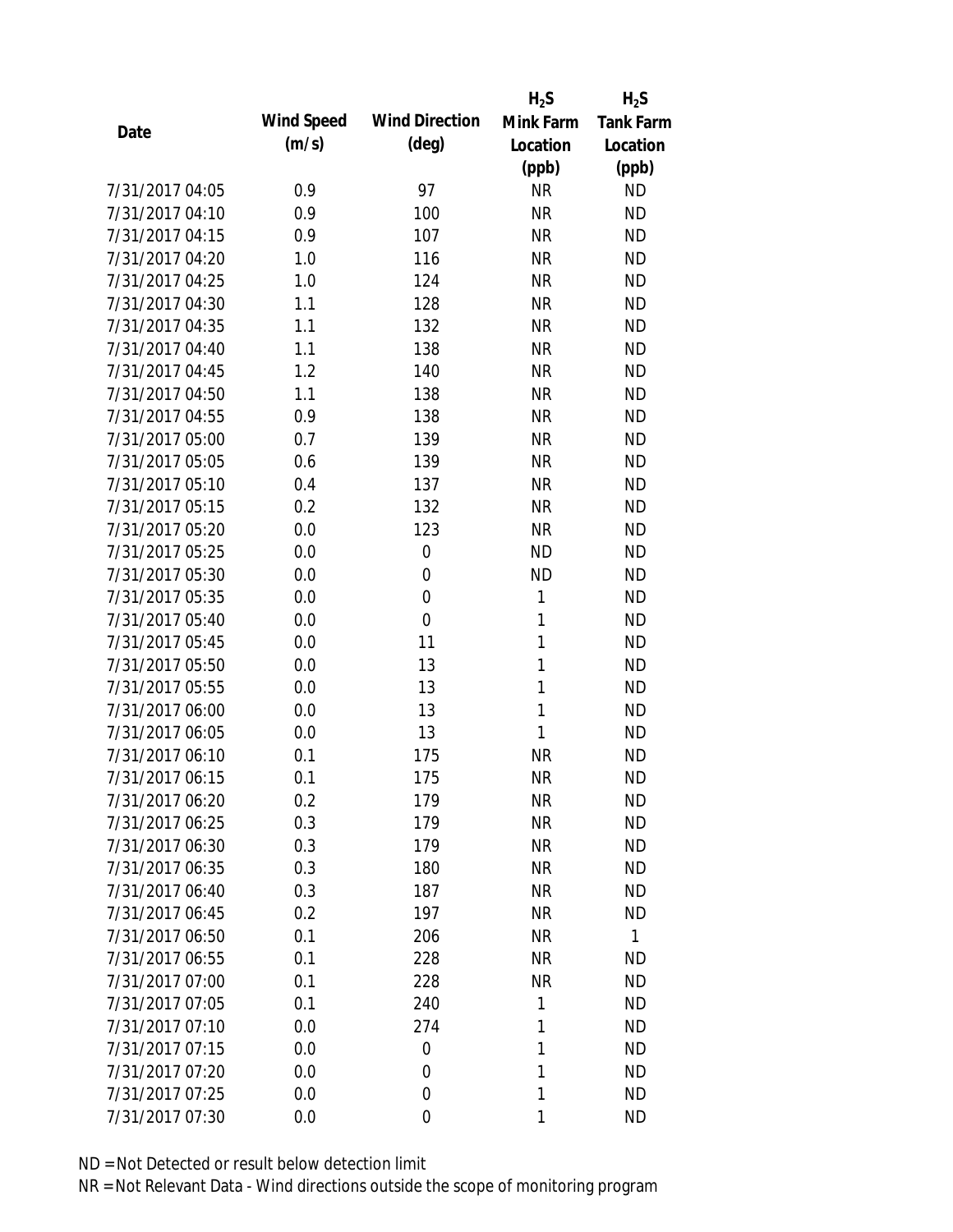|                 |            |                       | $H_2S$         | $H_2S$           |
|-----------------|------------|-----------------------|----------------|------------------|
| Date            | Wind Speed | <b>Wind Direction</b> | Mink Farm      | <b>Tank Farm</b> |
|                 | (m/s)      | $(\text{deg})$        | Location       | Location         |
|                 |            |                       | (ppb)          | (ppb)            |
| 7/31/2017 07:35 | 0.0        | 311                   | 1              | 1                |
| 7/31/2017 07:40 | 0.0        | 277                   | 1              | 1                |
| 7/31/2017 07:45 | 0.0        | 277                   | 1              | 1                |
| 7/31/2017 07:50 | 0.1        | 1                     | 1              | $\overline{2}$   |
| 7/31/2017 07:55 | 0.2        | 11                    | 1              | $\overline{2}$   |
| 7/31/2017 08:00 | 0.2        | 11                    | 1              | $\overline{2}$   |
| 7/31/2017 08:05 | 0.2        | 11                    | 1              | 1                |
| 7/31/2017 08:10 | 0.2        | 12                    | 1              | 1                |
| 7/31/2017 08:15 | 0.3        | 5                     | $\overline{2}$ | 1                |
| 7/31/2017 08:20 | 0.3        | 296                   | $\overline{2}$ | 1                |
| 7/31/2017 08:25 | 0.2        | 210                   | <b>NR</b>      | 1                |
| 7/31/2017 08:30 | 0.3        | 207                   | <b>NR</b>      | 1                |
| 7/31/2017 08:35 | 0.4        | 218                   | <b>NR</b>      | 1                |
| 7/31/2017 08:40 | 0.4        | 219                   | <b>NR</b>      | 1                |
| 7/31/2017 08:45 | 0.4        | 230                   | 1              | 1                |
| 7/31/2017 08:50 | 0.4        | 241                   | 1              | 1                |
| 7/31/2017 08:55 | 0.4        | 251                   | 1              | 1                |
| 7/31/2017 09:00 | 0.5        | 249                   | 1              | 1                |
| 7/31/2017 09:05 | 0.6        | 238                   | 1              | 1                |
| 7/31/2017 09:10 | 0.8        | 236                   | 1              | 1                |
| 7/31/2017 09:15 | 0.9        | 236                   | 1              | <b>ND</b>        |
| 7/31/2017 09:20 | 0.9        | 233                   | 1              | 1                |
| 7/31/2017 09:25 | 0.8        | 231                   | 1              | 1                |
| 7/31/2017 09:30 | 0.9        | 228                   | <b>NR</b>      | 1                |
| 7/31/2017 09:35 | 0.8        | 220                   | <b>NR</b>      | 1                |
| 7/31/2017 09:40 | 0.9        | 193                   | <b>NR</b>      | 1                |
| 7/31/2017 09:45 | 0.9        | 177                   | <b>NR</b>      | 1                |
| 7/31/2017 09:50 | 0.9        | 182                   | <b>NR</b>      | <b>ND</b>        |
| 7/31/2017 09:55 | 1.0        | 194                   | <b>NR</b>      | <b>ND</b>        |
| 7/31/2017 10:00 | 1.0        | 192                   | <b>NR</b>      | <b>ND</b>        |
| 7/31/2017 10:05 | 1.1        | 214                   | <b>NR</b>      | <b>ND</b>        |
| 7/31/2017 10:10 | 1.0        | 240                   | 1              | <b>ND</b>        |
| 7/31/2017 10:15 | 0.9        | 253                   | <b>ND</b>      | <b>ND</b>        |
| 7/31/2017 10:20 | 1.0        | 256                   | 1              | <b>ND</b>        |
| 7/31/2017 10:25 | 1.1        | 241                   | 1              | <b>ND</b>        |
| 7/31/2017 10:30 | 1.1        | 253                   | 1              | <b>ND</b>        |
| 7/31/2017 10:35 | 1.1        | 242                   | 1              | <b>ND</b>        |
| 7/31/2017 10:40 | 1.3        | 212                   | <b>NR</b>      | <b>ND</b>        |
| 7/31/2017 10:45 | 1.4        | 186                   | <b>NR</b>      | <b>ND</b>        |
| 7/31/2017 10:50 | 1.5        | 176                   | NR             | <b>ND</b>        |
| 7/31/2017 10:55 | 1.6        | 176                   | <b>NR</b>      | <b>ND</b>        |
| 7/31/2017 11:00 | 1.6        | 168                   | <b>NR</b>      | <b>ND</b>        |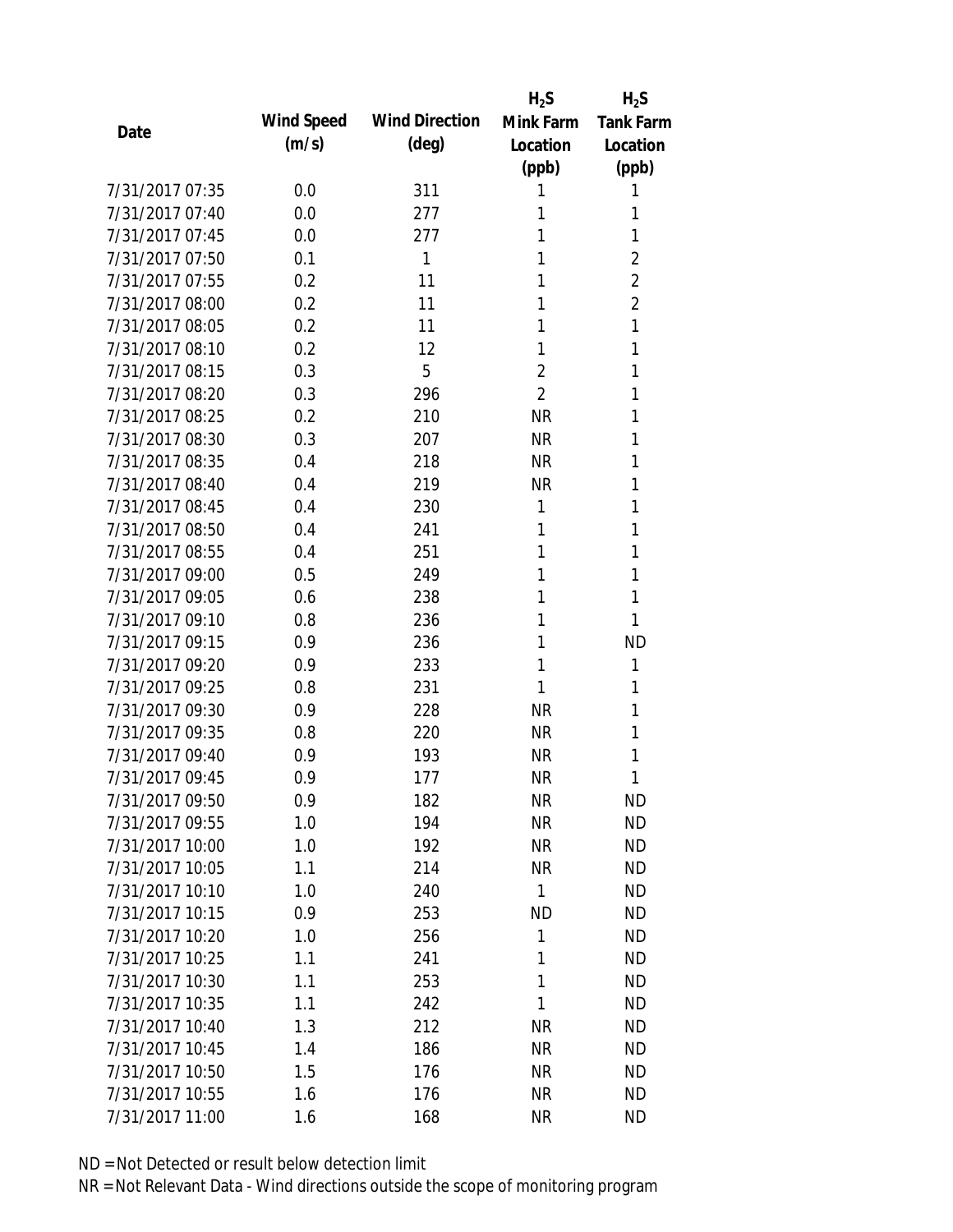|                 |            |                       | $H_2S$    | $H_2S$           |
|-----------------|------------|-----------------------|-----------|------------------|
| Date            | Wind Speed | <b>Wind Direction</b> | Mink Farm | <b>Tank Farm</b> |
|                 | (m/s)      | $(\text{deg})$        | Location  | Location         |
|                 |            |                       | (ppb)     | (ppb)            |
| 7/31/2017 11:05 | 1.4        | 174                   | <b>NR</b> | <b>ND</b>        |
| 7/31/2017 11:10 | 1.2        | 189                   | <b>NR</b> | <b>ND</b>        |
| 7/31/2017 11:15 | 1.2        | 197                   | <b>NR</b> | <b>ND</b>        |
| 7/31/2017 11:20 | 1.2        | 194                   | <b>NR</b> | <b>ND</b>        |
| 7/31/2017 11:25 | 1.3        | 191                   | <b>NR</b> | <b>ND</b>        |
| 7/31/2017 11:30 | 1.4        | 187                   | <b>NR</b> | <b>ND</b>        |
| 7/31/2017 11:35 | 1.7        | 185                   | <b>NR</b> | <b>ND</b>        |
| 7/31/2017 11:40 | 2.0        | 177                   | <b>NR</b> | <b>ND</b>        |
| 7/31/2017 11:45 | 2.2        | 166                   | <b>NR</b> | <b>ND</b>        |
| 7/31/2017 11:50 | 2.2        | 164                   | <b>NR</b> | <b>ND</b>        |
| 7/31/2017 11:55 | 2.3        | 165                   | <b>NR</b> | <b>ND</b>        |
| 7/31/2017 12:00 | 2.5        | 166                   | <b>NR</b> | <b>ND</b>        |
| 7/31/2017 12:05 | 2.6        | 169                   | <b>NR</b> | <b>ND</b>        |
| 7/31/2017 12:10 | 2.7        | 175                   | <b>NR</b> | <b>ND</b>        |
| 7/31/2017 12:15 | 2.9        | 181                   | <b>NR</b> | <b>ND</b>        |
| 7/31/2017 12:20 | 3.2        | 183                   | <b>NR</b> | <b>ND</b>        |
| 7/31/2017 12:25 | 3.2        | 181                   | <b>NR</b> | <b>ND</b>        |
| 7/31/2017 12:30 | 3.1        | 184                   | <b>NR</b> | <b>ND</b>        |
| 7/31/2017 12:35 | 3.2        | 186                   | <b>NR</b> | <b>ND</b>        |
| 7/31/2017 12:40 | 3.0        | 192                   | <b>NR</b> | <b>ND</b>        |
| 7/31/2017 12:45 | 2.7        | 204                   | <b>NR</b> | <b>ND</b>        |
| 7/31/2017 12:50 | 2.5        | 215                   | <b>NR</b> | <b>ND</b>        |
| 7/31/2017 12:55 | 2.2        | 218                   | <b>NR</b> | <b>ND</b>        |
| 7/31/2017 13:00 | 2.2        | 224                   | <b>NR</b> | <b>ND</b>        |
| 7/31/2017 13:05 | 1.9        | 246                   | <b>ND</b> | <b>ND</b>        |
| 7/31/2017 13:10 | 1.7        | 266                   | <b>ND</b> | <b>ND</b>        |
| 7/31/2017 13:15 | 1.7        | 263                   | <b>ND</b> | <b>ND</b>        |
| 7/31/2017 13:20 | 1.7        | 263                   | <b>ND</b> | <b>ND</b>        |
| 7/31/2017 13:25 | 1.8        | 276                   | <b>ND</b> | <b>ND</b>        |
| 7/31/2017 13:30 | 2.0        | 293                   | <b>ND</b> | <b>ND</b>        |
| 7/31/2017 13:35 | 2.2        | 295                   | <b>ND</b> | <b>ND</b>        |
| 7/31/2017 13:40 | 2.3        | 296                   | 1         | <b>ND</b>        |
| 7/31/2017 13:45 | 2.3        | 304                   | 1         | <b>ND</b>        |
| 7/31/2017 13:50 | 2.3        | 309                   | 1         | <b>ND</b>        |
| 7/31/2017 13:55 | 2.3        | 307                   | 1         | <b>ND</b>        |
| 7/31/2017 14:00 | 2.3        | 291                   | 1         | <b>ND</b>        |
| 7/31/2017 14:05 | 2.3        | 280                   | 1         | <b>ND</b>        |
| 7/31/2017 14:10 | 2.4        | 266                   | 1         | <b>ND</b>        |
| 7/31/2017 14:15 | 2.2        | 263                   | 1         | <b>ND</b>        |
| 7/31/2017 14:20 | 2.3        | 256                   | 1         | <b>ND</b>        |
| 7/31/2017 14:25 | 2.1        | 263                   | <b>ND</b> | <b>ND</b>        |
| 7/31/2017 14:30 | 1.9        | 272                   | <b>ND</b> | <b>ND</b>        |
|                 |            |                       |           |                  |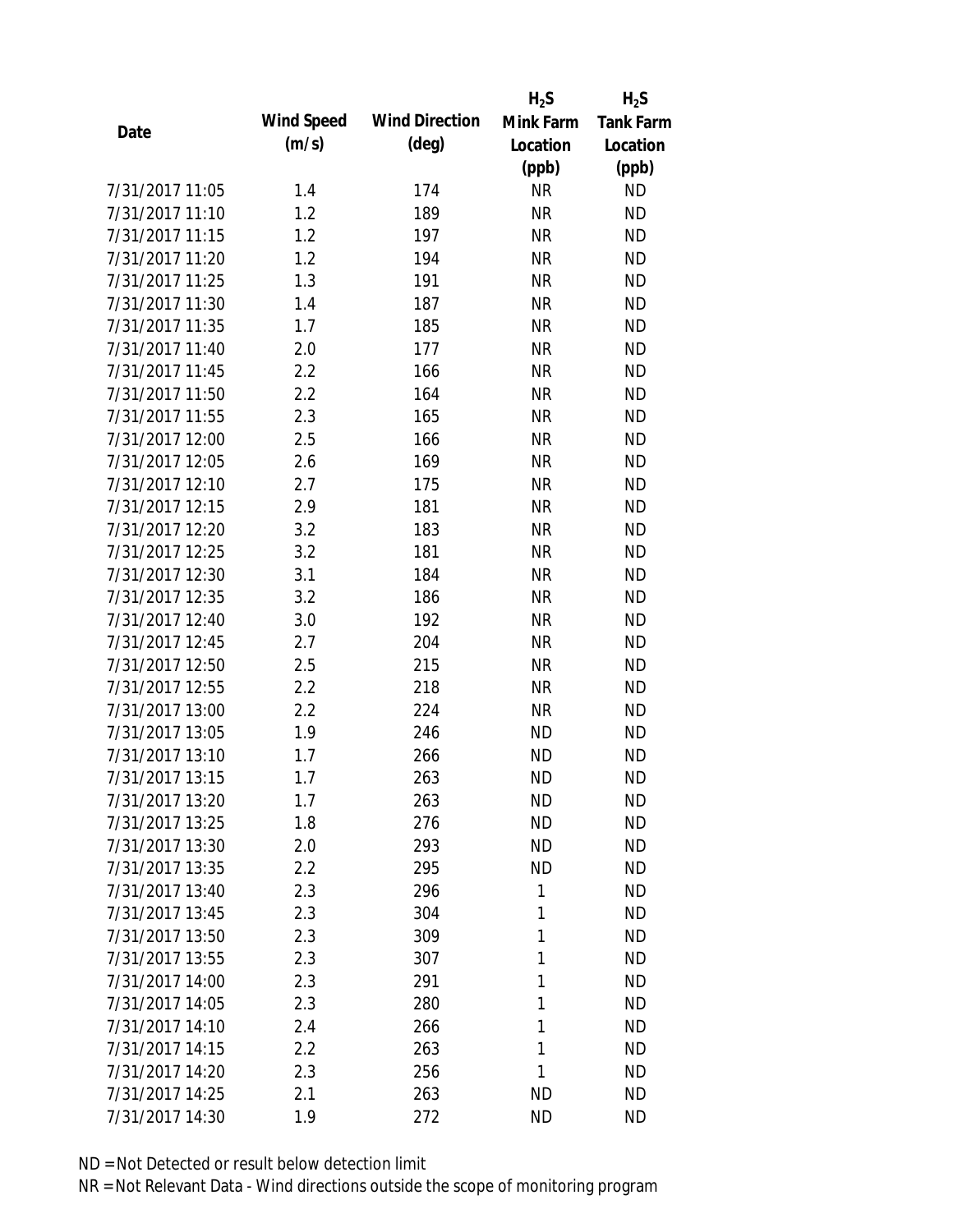|                 |            |                       | $H_2S$    | $H_2S$           |
|-----------------|------------|-----------------------|-----------|------------------|
| Date            | Wind Speed | <b>Wind Direction</b> | Mink Farm | <b>Tank Farm</b> |
|                 | (m/s)      | $(\text{deg})$        | Location  | Location         |
|                 |            |                       | (ppb)     | (ppb)            |
| 7/31/2017 14:35 | 1.9        | 279                   | <b>ND</b> | <b>ND</b>        |
| 7/31/2017 14:40 | 1.8        | 287                   | 1         | <b>ND</b>        |
| 7/31/2017 14:45 | 2.0        | 279                   | <b>ND</b> | <b>ND</b>        |
| 7/31/2017 14:50 | 2.0        | 282                   | <b>ND</b> | <b>ND</b>        |
| 7/31/2017 14:55 | 2.1        | 269                   | <b>ND</b> | <b>ND</b>        |
| 7/31/2017 15:00 | 2.5        | 264                   | <b>ND</b> | <b>ND</b>        |
| 7/31/2017 15:05 | 2.4        | 250                   | <b>ND</b> | <b>ND</b>        |
| 7/31/2017 15:10 | 2.7        | 238                   | <b>ND</b> | <b>ND</b>        |
| 7/31/2017 15:15 | 2.9        | 234                   | <b>ND</b> | <b>ND</b>        |
| 7/31/2017 15:20 | 2.8        | 221                   | <b>NR</b> | <b>ND</b>        |
| 7/31/2017 15:25 | 2.6        | 222                   | <b>NR</b> | <b>ND</b>        |
| 7/31/2017 15:30 | 2.5        | 219                   | <b>NR</b> | <b>ND</b>        |
| 7/31/2017 15:35 | 2.4        | 219                   | <b>NR</b> | <b>ND</b>        |
| 7/31/2017 15:40 | 2.2        | 222                   | <b>NR</b> | <b>ND</b>        |
| 7/31/2017 15:45 | 2.1        | 220                   | <b>NR</b> | <b>ND</b>        |
| 7/31/2017 15:50 | 2.1        | 224                   | <b>NR</b> | <b>ND</b>        |
| 7/31/2017 15:55 | 2.3        | 224                   | <b>NR</b> | <b>ND</b>        |
| 7/31/2017 16:00 | 2.2        | 232                   | <b>ND</b> | <b>ND</b>        |
| 7/31/2017 16:05 | 2.2        | 240                   | 1         | <b>ND</b>        |
| 7/31/2017 16:10 | 2.4        | 234                   | 1         | <b>ND</b>        |
| 7/31/2017 16:15 | 2.5        | 231                   | 1         | <b>ND</b>        |
| 7/31/2017 16:20 | 2.6        | 226                   | <b>NR</b> | <b>ND</b>        |
| 7/31/2017 16:25 | 2.5        | 215                   | <b>NR</b> | <b>ND</b>        |
| 7/31/2017 16:30 | 2.3        | 196                   | <b>NR</b> | <b>ND</b>        |
| 7/31/2017 16:35 | 2.1        | 187                   | <b>NR</b> | <b>ND</b>        |
| 7/31/2017 16:40 | 1.9        | 189                   | <b>NR</b> | <b>ND</b>        |
| 7/31/2017 16:45 | 1.8        | 195                   | <b>NR</b> | <b>ND</b>        |
| 7/31/2017 16:50 | 1.8        | 213                   | <b>NR</b> | <b>ND</b>        |
| 7/31/2017 16:55 | 2.0        | 231                   | <b>ND</b> | <b>ND</b>        |
| 7/31/2017 17:00 | 2.2        | 247                   | ND.       | <b>ND</b>        |
| 7/31/2017 17:05 | 2.4        | 251                   | <b>ND</b> | <b>ND</b>        |
| 7/31/2017 17:10 | 2.6        | 257                   | <b>ND</b> | <b>ND</b>        |
| 7/31/2017 17:15 | 2.7        | 263                   | 1         | <b>ND</b>        |
| 7/31/2017 17:20 | 2.6        | 268                   | <b>ND</b> | <b>ND</b>        |
| 7/31/2017 17:25 | 2.6        | 264                   | <b>ND</b> | <b>ND</b>        |
| 7/31/2017 17:30 | 2.8        | 262                   | <b>ND</b> | <b>ND</b>        |
| 7/31/2017 17:35 | 2.8        | 262                   | <b>ND</b> | <b>ND</b>        |
| 7/31/2017 17:40 | 2.7        | 267                   | <b>ND</b> | <b>ND</b>        |
| 7/31/2017 17:45 | 2.7        | 275                   | <b>ND</b> | <b>ND</b>        |
| 7/31/2017 17:50 | 2.8        | 272                   | 1         | <b>ND</b>        |
| 7/31/2017 17:55 | 2.7        | 277                   | 1         | <b>ND</b>        |
| 7/31/2017 18:00 | 2.6        | 278                   | 1         | <b>ND</b>        |
|                 |            |                       |           |                  |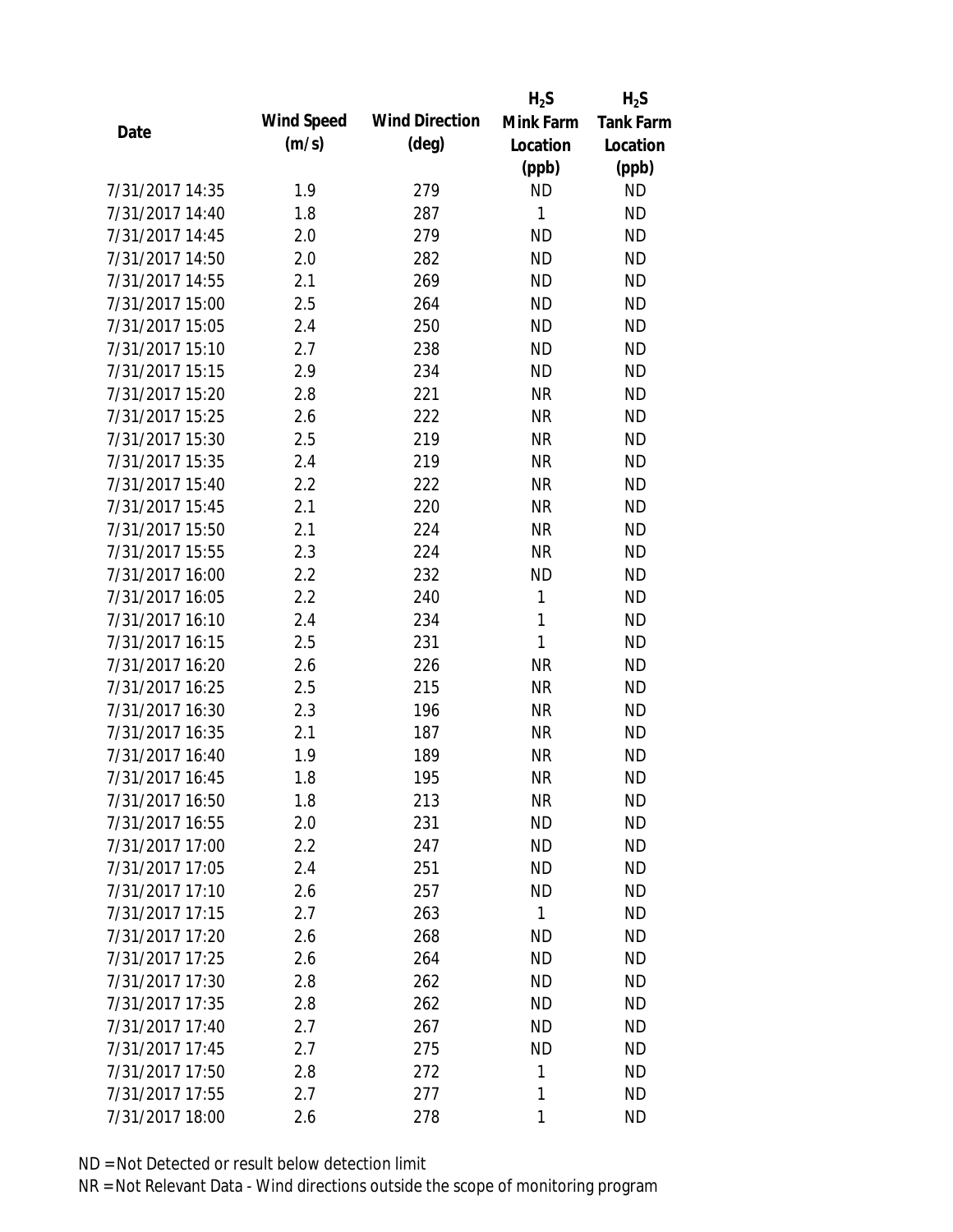|                 |            |                       | $H_2S$    | $H_2S$           |
|-----------------|------------|-----------------------|-----------|------------------|
| Date            | Wind Speed | <b>Wind Direction</b> | Mink Farm | <b>Tank Farm</b> |
|                 | (m/s)      | $(\text{deg})$        | Location  | Location         |
|                 |            |                       | (ppb)     | (ppb)            |
| 7/31/2017 18:05 | 2.7        | 283                   | 1         | <b>ND</b>        |
| 7/31/2017 18:10 | 2.5        | 281                   | 1         | <b>ND</b>        |
| 7/31/2017 18:15 | 2.4        | 279                   | 1         | <b>ND</b>        |
| 7/31/2017 18:20 | 2.3        | 277                   | 1         | <b>ND</b>        |
| 7/31/2017 18:25 | 2.2        | 278                   | 1         | <b>ND</b>        |
| 7/31/2017 18:30 | 2.2        | 281                   | 1         | <b>ND</b>        |
| 7/31/2017 18:35 | 2.2        | 278                   | 1         | <b>ND</b>        |
| 7/31/2017 18:40 | 2.1        | 278                   | 1         | <b>ND</b>        |
| 7/31/2017 18:45 | 2.2        | 280                   | 1         | <b>ND</b>        |
| 7/31/2017 18:50 | 2.1        | 283                   | 1         | <b>ND</b>        |
| 7/31/2017 18:55 | 2.2        | 283                   | 1         | <b>ND</b>        |
| 7/31/2017 19:00 | 2.2        | 283                   | 1         | <b>ND</b>        |
| 7/31/2017 19:05 | 2.2        | 281                   | <b>ND</b> | <b>ND</b>        |
| 7/31/2017 19:10 | 2.3        | 281                   | <b>ND</b> | <b>ND</b>        |
| 7/31/2017 19:15 | 2.4        | 277                   | <b>ND</b> | <b>ND</b>        |
| 7/31/2017 19:20 | 2.5        | 277                   | 1         | <b>ND</b>        |
| 7/31/2017 19:25 | 2.4        | 276                   | 1         | <b>ND</b>        |
| 7/31/2017 19:30 | 2.3        | 274                   | 1         | <b>ND</b>        |
| 7/31/2017 19:35 | 2.3        | 273                   | 1         | <b>ND</b>        |
| 7/31/2017 19:40 | 2.2        | 271                   | 1         | <b>ND</b>        |
| 7/31/2017 19:45 | 2.1        | 267                   | 1         | <b>ND</b>        |
| 7/31/2017 19:50 | 1.9        | 262                   | 1         | <b>ND</b>        |
| 7/31/2017 19:55 | 1.9        | 261                   | 1         | <b>ND</b>        |
| 7/31/2017 20:00 | 1.9        | 260                   | 1         | <b>ND</b>        |
| 7/31/2017 20:05 | 1.8        | 258                   | 1         | <b>ND</b>        |
| 7/31/2017 20:10 | 1.8        | 256                   | 1         | <b>ND</b>        |
| 7/31/2017 20:15 | 1.9        | 254                   | 1         | <b>ND</b>        |
| 7/31/2017 20:20 | 1.9        | 252                   | 1         | <b>ND</b>        |
| 7/31/2017 20:25 | 2.0        | 250                   | 1         | <b>ND</b>        |
| 7/31/2017 20:30 | 2.0        | 251                   | 1         | <b>ND</b>        |
| 7/31/2017 20:35 | 2.0        | 251                   | 1         | <b>ND</b>        |
| 7/31/2017 20:40 | 2.1        | 252                   | 1         | <b>ND</b>        |
| 7/31/2017 20:45 | 2.1        | 257                   | 1         | <b>ND</b>        |
| 7/31/2017 20:50 | 2.0        | 259                   | <b>ND</b> | <b>ND</b>        |
| 7/31/2017 20:55 | 1.8        | 263                   | <b>ND</b> | <b>ND</b>        |
| 7/31/2017 21:00 | 1.5        | 264                   | <b>ND</b> | <b>ND</b>        |
| 7/31/2017 21:05 | 1.2        | 272                   | <b>ND</b> | <b>ND</b>        |
| 7/31/2017 21:10 | 0.9        | 285                   | <b>ND</b> | <b>ND</b>        |
| 7/31/2017 21:15 | 0.6        | 296                   | <b>ND</b> | <b>ND</b>        |
| 7/31/2017 21:20 | 0.5        | 316                   | 1         | <b>ND</b>        |
| 7/31/2017 21:25 | 0.4        | 325                   | 1         | <b>ND</b>        |
| 7/31/2017 21:30 | 0.6        | 320                   | 1         | <b>ND</b>        |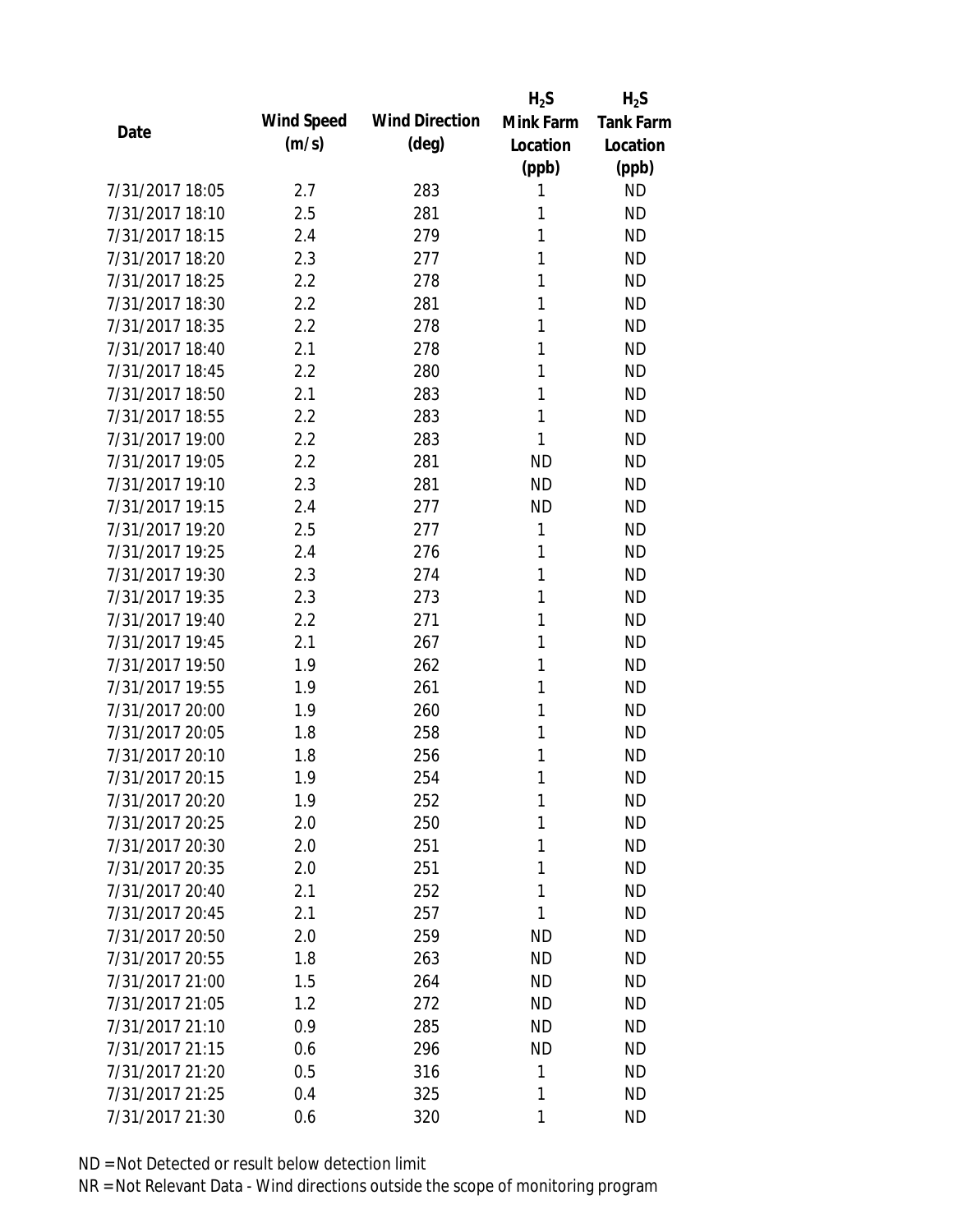|                 |            |                       | $H_2S$    | $H_2S$           |
|-----------------|------------|-----------------------|-----------|------------------|
| Date            | Wind Speed | <b>Wind Direction</b> | Mink Farm | <b>Tank Farm</b> |
|                 | (m/s)      | $(\text{deg})$        | Location  | Location         |
|                 |            |                       | (ppb)     | (ppb)            |
| 7/31/2017 21:35 | 0.6        | 318                   | 1         | <b>ND</b>        |
| 7/31/2017 21:40 | 0.6        | 321                   | 1         | <b>ND</b>        |
| 7/31/2017 21:45 | 0.6        | 329                   | 1         | <b>ND</b>        |
| 7/31/2017 21:50 | 0.6        | 333                   | 1         | <b>ND</b>        |
| 7/31/2017 21:55 | 0.5        | 352                   | 1         | <b>ND</b>        |
| 7/31/2017 22:00 | 0.3        | 24                    | 1         | <b>ND</b>        |
| 7/31/2017 22:05 | 0.2        | 51                    | <b>NR</b> | <b>ND</b>        |
| 7/31/2017 22:10 | 0.2        | 54                    | <b>NR</b> | <b>ND</b>        |
| 7/31/2017 22:15 | 0.5        | 66                    | <b>NR</b> | <b>ND</b>        |
| 7/31/2017 22:20 | 0.6        | 64                    | <b>NR</b> | <b>ND</b>        |
| 7/31/2017 22:25 | 0.7        | 64                    | <b>NR</b> | <b>ND</b>        |
| 7/31/2017 22:30 | 0.9        | 66                    | <b>NR</b> | <b>ND</b>        |
| 7/31/2017 22:35 | 1.1        | 68                    | <b>NR</b> | <b>ND</b>        |
| 7/31/2017 22:40 | 1.2        | 70                    | <b>NR</b> | <b>ND</b>        |
| 7/31/2017 22:45 | 1.2        | 70                    | <b>NR</b> | <b>ND</b>        |
| 7/31/2017 22:50 | 1.2        | 74                    | <b>NR</b> | <b>ND</b>        |
| 7/31/2017 22:55 | 1.4        | 76                    | <b>NR</b> | <b>ND</b>        |
| 7/31/2017 23:00 | 1.5        | 76                    | <b>NR</b> | <b>ND</b>        |
| 7/31/2017 23:05 | 1.7        | 76                    | <b>NR</b> | <b>ND</b>        |
| 7/31/2017 23:10 | 1.8        | 76                    | <b>NR</b> | <b>ND</b>        |
| 7/31/2017 23:15 | 1.9        | 76                    | <b>NR</b> | <b>ND</b>        |
| 7/31/2017 23:20 | 1.9        | 78                    | <b>NR</b> | <b>ND</b>        |
| 7/31/2017 23:25 | 1.9        | 80                    | <b>NR</b> | <b>ND</b>        |
| 7/31/2017 23:30 | 1.9        | 82                    | <b>NR</b> | <b>ND</b>        |
| 7/31/2017 23:35 | 1.8        | 85                    | <b>NR</b> | <b>ND</b>        |
| 7/31/2017 23:40 | 1.7        | 89                    | <b>NR</b> | <b>ND</b>        |
| 7/31/2017 23:45 | 1.6        | 94                    | <b>NR</b> | <b>ND</b>        |
| 7/31/2017 23:50 | 1.4        | 99                    | <b>NR</b> | <b>ND</b>        |
| 7/31/2017 23:55 | 1.2        | 106                   | <b>NR</b> | <b>ND</b>        |
| 7/31/2017 24:00 | 1.0        | 112                   | <b>NR</b> | <b>ND</b>        |
| 8/1/2017 00:05  | 0.9        | 123                   | <b>NR</b> | <b>ND</b>        |
| 8/1/2017 00:10  | 0.9        | 129                   | <b>NR</b> | <b>ND</b>        |
| 8/1/2017 00:15  | 0.9        | 131                   | <b>NR</b> | <b>ND</b>        |
| 8/1/2017 00:20  | 1.0        | 129                   | <b>NR</b> | <b>ND</b>        |
| 8/1/2017 00:25  | 1.1        | 127                   | <b>NR</b> | <b>ND</b>        |
| 8/1/2017 00:30  | 1.1        | 126                   | <b>NR</b> | <b>ND</b>        |
| 8/1/2017 00:35  | 1.1        | 123                   | <b>NR</b> | <b>ND</b>        |
| 8/1/2017 00:40  | 1.1        | 122                   | <b>NR</b> | <b>ND</b>        |
| 8/1/2017 00:45  | 1.1        | 123                   | <b>NR</b> | <b>ND</b>        |
| 8/1/2017 00:50  | 1.1        | 123                   | <b>NR</b> | <b>ND</b>        |
| 8/1/2017 00:55  | 1.2        | 124                   | <b>NR</b> | <b>ND</b>        |
| 8/1/2017 01:00  | 1.3        | 125                   | <b>NR</b> | <b>ND</b>        |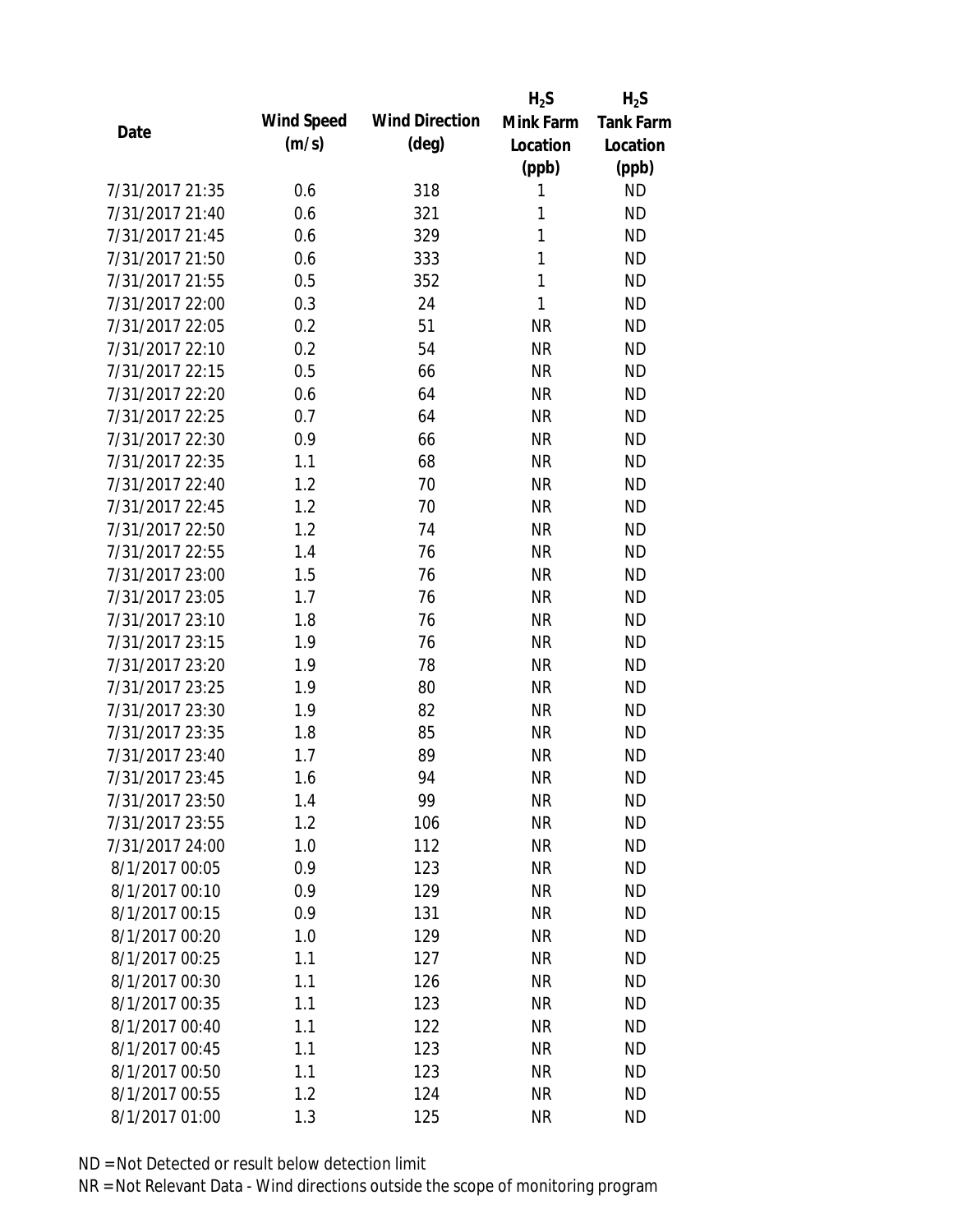|                |            |                       | $H_2S$    | $H_2S$           |
|----------------|------------|-----------------------|-----------|------------------|
|                | Wind Speed | <b>Wind Direction</b> | Mink Farm | <b>Tank Farm</b> |
| Date           | (m/s)      | $(\text{deg})$        | Location  | Location         |
|                |            |                       | (ppb)     | (ppb)            |
| 8/1/2017 01:05 | 1.4        | 126                   | <b>NR</b> | <b>ND</b>        |
| 8/1/2017 01:10 | 1.4        | 128                   | <b>NR</b> | <b>ND</b>        |
| 8/1/2017 01:15 | 1.4        | 131                   | <b>NR</b> | <b>ND</b>        |
| 8/1/2017 01:20 | 1.6        | 132                   | <b>NR</b> | <b>ND</b>        |
| 8/1/2017 01:25 | 1.6        | 134                   | <b>NR</b> | <b>ND</b>        |
| 8/1/2017 01:30 | 1.6        | 136                   | <b>NR</b> | <b>ND</b>        |
| 8/1/2017 01:35 | 1.3        | 138                   | <b>NR</b> | <b>ND</b>        |
| 8/1/2017 01:40 | 1.1        | 137                   | <b>NR</b> | <b>ND</b>        |
| 8/1/2017 01:45 | 1.1        | 136                   | <b>NR</b> | <b>ND</b>        |
| 8/1/2017 01:50 | 1.0        | 138                   | <b>NR</b> | <b>ND</b>        |
| 8/1/2017 01:55 | 1.1        | 139                   | <b>NR</b> | <b>ND</b>        |
| 8/1/2017 02:00 | 1.2        | 143                   | <b>NR</b> | <b>ND</b>        |
| 8/1/2017 02:05 | 1.3        | 145                   | <b>NR</b> | <b>ND</b>        |
| 8/1/2017 02:10 | 1.3        | 149                   | <b>NR</b> | <b>ND</b>        |
| 8/1/2017 02:15 | 1.2        | 153                   | <b>NR</b> | <b>ND</b>        |
| 8/1/2017 02:20 | 1.0        | 157                   | <b>NR</b> | <b>ND</b>        |
| 8/1/2017 02:25 | 0.8        | 165                   | <b>NR</b> | <b>ND</b>        |
| 8/1/2017 02:30 | 0.8        | 167                   | <b>NR</b> | <b>ND</b>        |
| 8/1/2017 02:35 | 0.7        | 173                   | <b>NR</b> | <b>ND</b>        |
| 8/1/2017 02:40 | 0.8        | 171                   | <b>NR</b> | <b>ND</b>        |
| 8/1/2017 02:45 | 0.7        | 172                   | <b>NR</b> | <b>ND</b>        |
| 8/1/2017 02:50 | 0.6        | 172                   | <b>NR</b> | <b>ND</b>        |
| 8/1/2017 02:55 | 0.5        | 170                   | <b>NR</b> | <b>ND</b>        |
| 8/1/2017 03:00 | 0.4        | 186                   | <b>NR</b> | <b>ND</b>        |
| 8/1/2017 03:05 | 0.4        | 277                   | 1         | <b>ND</b>        |
| 8/1/2017 03:10 | 0.3        | 321                   | <b>ND</b> | <b>ND</b>        |
| 8/1/2017 03:15 | 0.3        | 324                   | <b>ND</b> | <b>ND</b>        |
| 8/1/2017 03:20 | 0.3        | 324                   | <b>ND</b> | <b>ND</b>        |
| 8/1/2017 03:25 | 0.4        | 325                   | <b>ND</b> | <b>ND</b>        |
| 8/1/2017 03:30 | 0.4        | 80                    | <b>NR</b> | <b>ND</b>        |
| 8/1/2017 03:35 | 0.4        | 135                   | <b>NR</b> | <b>ND</b>        |
| 8/1/2017 03:40 | 0.5        | 145                   | <b>NR</b> | <b>ND</b>        |
| 8/1/2017 03:45 | 0.6        | 150                   | <b>NR</b> | <b>ND</b>        |
| 8/1/2017 03:50 | 0.6        | 151                   | <b>NR</b> | <b>ND</b>        |
| 8/1/2017 03:55 | 0.6        | 152                   | <b>NR</b> | <b>ND</b>        |
| 8/1/2017 04:00 | 0.6        | 159                   | <b>NR</b> | <b>ND</b>        |
| 8/1/2017 04:05 | 0.7        | 160                   | <b>NR</b> | <b>ND</b>        |
| 8/1/2017 04:10 | 0.9        | 163                   | <b>NR</b> | <b>ND</b>        |
| 8/1/2017 04:15 | 1.1        | 164                   | <b>NR</b> | <b>ND</b>        |
| 8/1/2017 04:20 | 1.5        | 167                   | <b>NR</b> | 1                |
| 8/1/2017 04:25 | 1.7        | 170                   | <b>NR</b> | <b>ND</b>        |
| 8/1/2017 04:30 | 1.8        | 173                   | <b>NR</b> | <b>ND</b>        |
|                |            |                       |           |                  |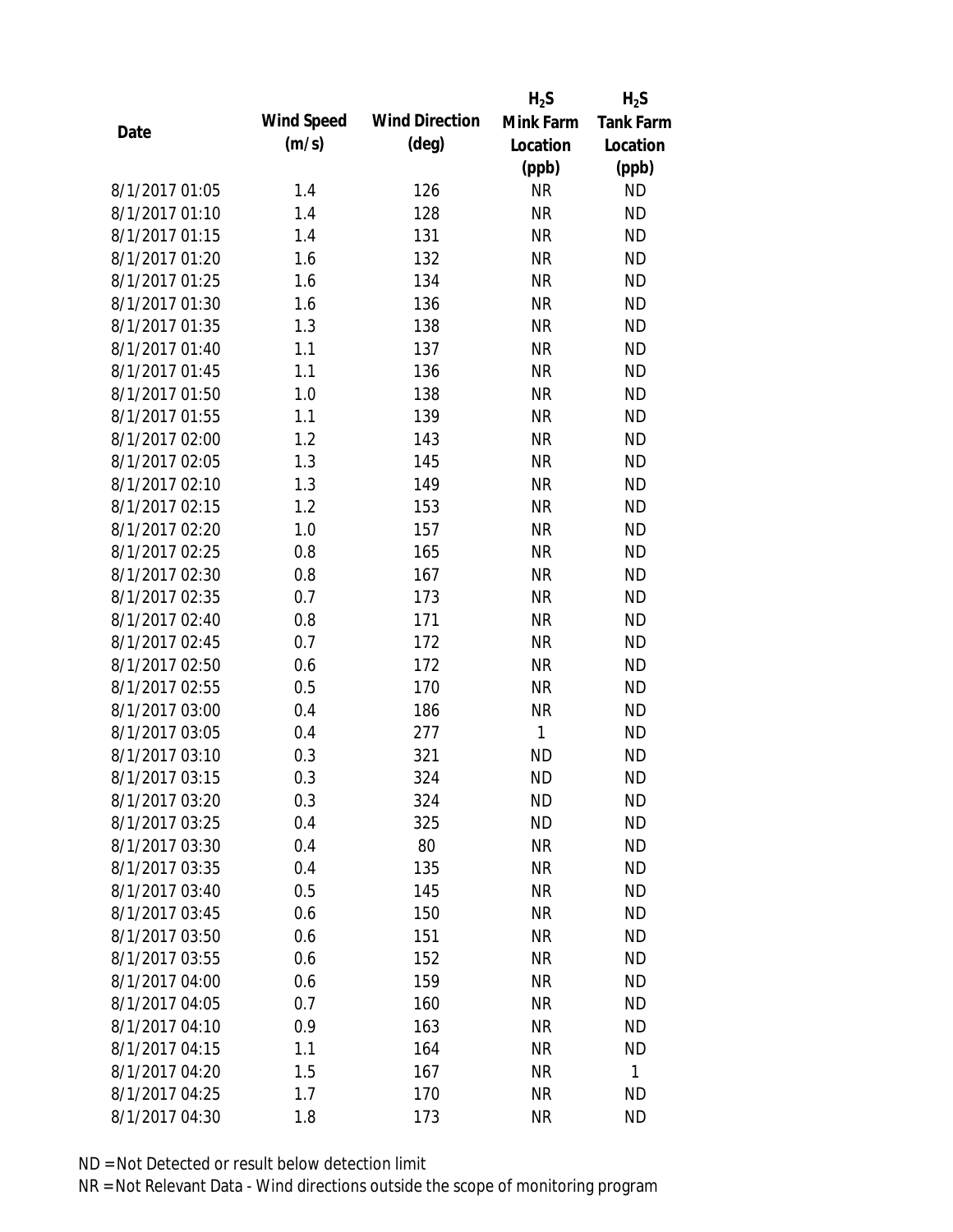|                |            |                       | $H_2S$    | $H_2S$           |
|----------------|------------|-----------------------|-----------|------------------|
|                | Wind Speed | <b>Wind Direction</b> | Mink Farm | <b>Tank Farm</b> |
| Date           | (m/s)      | $(\text{deg})$        | Location  | Location         |
|                |            |                       | (ppb)     | (ppb)            |
| 8/1/2017 04:35 | 1.8        | 175                   | <b>NR</b> | <b>ND</b>        |
| 8/1/2017 04:40 | 1.8        | 175                   | <b>NR</b> | <b>ND</b>        |
| 8/1/2017 04:45 | 1.8        | 175                   | <b>NR</b> | <b>ND</b>        |
| 8/1/2017 04:50 | 1.9        | 174                   | <b>NR</b> | <b>ND</b>        |
| 8/1/2017 04:55 | 2.0        | 173                   | <b>NR</b> | <b>ND</b>        |
| 8/1/2017 05:00 | 2.2        | 172                   | <b>NR</b> | <b>ND</b>        |
| 8/1/2017 05:05 | 2.4        | 171                   | <b>NR</b> | <b>ND</b>        |
| 8/1/2017 05:10 | 2.6        | 170                   | <b>NR</b> | <b>ND</b>        |
| 8/1/2017 05:15 | 2.8        | 169                   | <b>NR</b> | <b>ND</b>        |
| 8/1/2017 05:20 | 3.0        | 167                   | <b>NR</b> | <b>ND</b>        |
| 8/1/2017 05:25 | 3.0        | 166                   | <b>NR</b> | <b>ND</b>        |
| 8/1/2017 05:30 | 3.1        | 167                   | <b>NR</b> | <b>ND</b>        |
| 8/1/2017 05:35 | 3.1        | 167                   | <b>NR</b> | <b>ND</b>        |
| 8/1/2017 05:40 | 3.0        | 166                   | <b>NR</b> | <b>ND</b>        |
| 8/1/2017 05:45 | 2.9        | 166                   | <b>NR</b> | <b>ND</b>        |
| 8/1/2017 05:50 | 2.7        | 166                   | <b>NR</b> | <b>ND</b>        |
| 8/1/2017 05:55 | 2.7        | 166                   | <b>NR</b> | <b>ND</b>        |
| 8/1/2017 06:00 | 2.7        | 167                   | <b>NR</b> | <b>ND</b>        |
| 8/1/2017 06:05 | 2.9        | 168                   | <b>NR</b> | <b>ND</b>        |
| 8/1/2017 06:10 | 3.0        | 170                   | <b>NR</b> | <b>ND</b>        |
| 8/1/2017 06:15 | 3.1        | 171                   | <b>NR</b> | <b>ND</b>        |
| 8/1/2017 06:20 | 3.2        | 173                   | <b>NR</b> | <b>ND</b>        |
| 8/1/2017 06:25 | 3.2        | 173                   | <b>NR</b> | <b>ND</b>        |
| 8/1/2017 06:30 | 3.1        | 175                   | <b>NR</b> | <b>ND</b>        |
| 8/1/2017 06:35 | 2.9        | 177                   | <b>NR</b> | <b>ND</b>        |
| 8/1/2017 06:40 | 2.7        | 177                   | <b>NR</b> | <b>ND</b>        |
| 8/1/2017 06:45 | 2.6        | 176                   | <b>NR</b> | <b>ND</b>        |
| 8/1/2017 06:50 | 2.5        | 174                   | <b>NR</b> | <b>ND</b>        |
| 8/1/2017 06:55 | 2.4        | 170                   | <b>NR</b> | <b>ND</b>        |
| 8/1/2017 07:00 | 2.4        | 167                   | <b>NR</b> | <b>ND</b>        |
| 8/1/2017 07:05 | 2.4        | 163                   | <b>NR</b> | <b>ND</b>        |
| 8/1/2017 07:10 | 2.3        | 161                   | <b>NR</b> | <b>ND</b>        |
| 8/1/2017 07:15 | 2.3        | 159                   | <b>NR</b> | <b>ND</b>        |
| 8/1/2017 07:20 | 2.3        | 157                   | <b>NR</b> | <b>ND</b>        |
| 8/1/2017 07:25 | 2.2        | 155                   | <b>NR</b> | <b>ND</b>        |
| 8/1/2017 07:30 | 2.1        | 153                   | <b>NR</b> | <b>ND</b>        |
| 8/1/2017 07:35 | 1.9        | 150                   | <b>NR</b> | <b>ND</b>        |
| 8/1/2017 07:40 | 1.9        | 147                   | <b>NR</b> | <b>ND</b>        |
| 8/1/2017 07:45 | 1.8        | 145                   | <b>NR</b> | <b>ND</b>        |
| 8/1/2017 07:50 | 1.6        | 142                   | <b>NR</b> | <b>ND</b>        |
| 8/1/2017 07:55 | 1.6        | 141                   | <b>NR</b> | <b>ND</b>        |
| 8/1/2017 08:00 | 1.6        | 139                   | <b>NR</b> | <b>ND</b>        |
|                |            |                       |           |                  |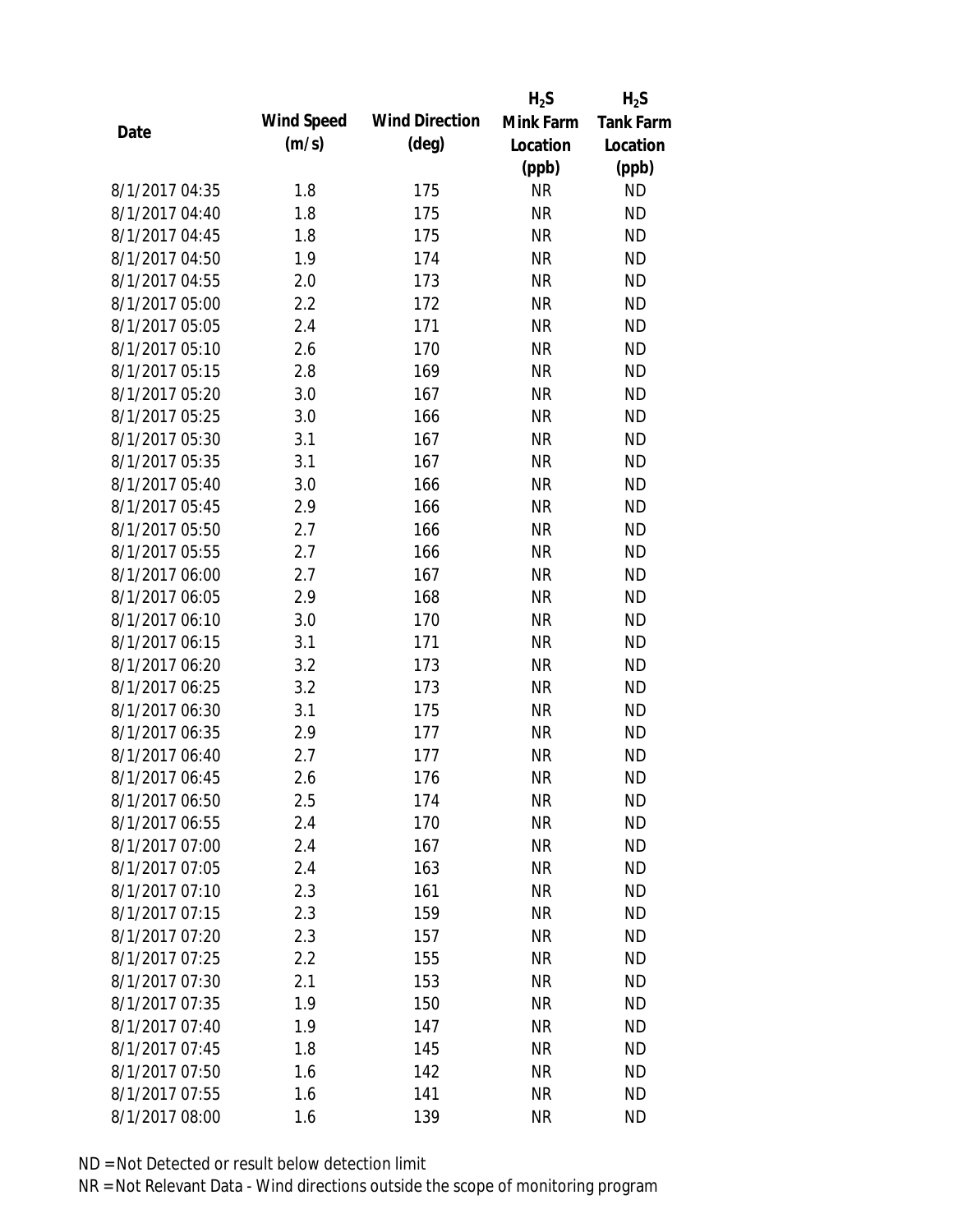|                |            |                       | $H_2S$    | $H_2S$           |
|----------------|------------|-----------------------|-----------|------------------|
|                | Wind Speed | <b>Wind Direction</b> | Mink Farm | <b>Tank Farm</b> |
| Date           | (m/s)      | $(\text{deg})$        | Location  | Location         |
|                |            |                       | (ppb)     | (ppb)            |
| 8/1/2017 08:05 | 1.7        | 139                   | <b>NR</b> | <b>ND</b>        |
| 8/1/2017 08:10 | 1.7        | 140                   | <b>NR</b> | <b>ND</b>        |
| 8/1/2017 08:15 | 1.7        | 142                   | <b>NR</b> | <b>ND</b>        |
| 8/1/2017 08:20 | 1.9        | 146                   | <b>NR</b> | <b>ND</b>        |
| 8/1/2017 08:25 | 1.9        | 152                   | <b>NR</b> | <b>ND</b>        |
| 8/1/2017 08:30 | 2.0        | 160                   | <b>NR</b> | <b>ND</b>        |
| 8/1/2017 08:35 | 2.0        | 167                   | <b>NR</b> | <b>ND</b>        |
| 8/1/2017 08:40 | 2.0        | 174                   | <b>NR</b> | <b>ND</b>        |
| 8/1/2017 08:45 | 2.1        | 179                   | <b>NR</b> | <b>ND</b>        |
| 8/1/2017 08:50 | 2.1        | 181                   | <b>NR</b> | <b>ND</b>        |
| 8/1/2017 08:55 | 2.1        | 182                   | <b>NR</b> | <b>ND</b>        |
| 8/1/2017 09:00 | 2.1        | 179                   | <b>NR</b> | <b>ND</b>        |
| 8/1/2017 09:05 | 2.2        | 177                   | <b>NR</b> | <b>ND</b>        |
| 8/1/2017 09:10 | 2.3        | 176                   | <b>NR</b> | <b>ND</b>        |
| 8/1/2017 09:15 | 2.4        | 178                   | <b>NR</b> | <b>ND</b>        |
| 8/1/2017 09:20 | 2.5        | 184                   | <b>NR</b> | <b>ND</b>        |
| 8/1/2017 09:25 | 2.5        | 192                   | <b>NR</b> | <b>ND</b>        |
| 8/1/2017 09:30 | 2.5        | 196                   | <b>NR</b> | <b>ND</b>        |
| 8/1/2017 09:35 | 2.5        | 201                   | <b>NR</b> | <b>ND</b>        |
| 8/1/2017 09:40 | 2.4        | 206                   | <b>NR</b> | <b>ND</b>        |
| 8/1/2017 09:45 | 2.4        | 205                   | <b>NR</b> | <b>ND</b>        |
| 8/1/2017 09:50 | 2.3        | 202                   | <b>NR</b> | <b>ND</b>        |
| 8/1/2017 09:55 | 2.2        | 193                   | <b>NR</b> | <b>ND</b>        |
| 8/1/2017 10:00 | 2.1        | 191                   | <b>NR</b> | <b>ND</b>        |
| 8/1/2017 10:05 | 2.2        | 183                   | <b>NR</b> | <b>ND</b>        |
| 8/1/2017 10:10 | 2.2        | 180                   | <b>NR</b> | <b>ND</b>        |
| 8/1/2017 10:15 | 2.1        | 184                   | <b>NR</b> | <b>ND</b>        |
| 8/1/2017 10:20 | 2.1        | 192                   | <b>NR</b> | <b>ND</b>        |
| 8/1/2017 10:25 | 2.2        | 203                   | <b>NR</b> | <b>ND</b>        |
| 8/1/2017 10:30 | 2.0        | 213                   | <b>NR</b> | <b>ND</b>        |
| 8/1/2017 10:35 | 2.1        | 220                   | <b>NR</b> | <b>ND</b>        |
| 8/1/2017 10:40 | 2.2        | 216                   | <b>NR</b> | <b>ND</b>        |
| 8/1/2017 10:45 | 2.3        | 210                   | <b>NR</b> | <b>ND</b>        |
| 8/1/2017 10:50 | 2.4        | 202                   | <b>NR</b> | <b>ND</b>        |
| 8/1/2017 10:55 | 2.5        | 193                   | <b>NR</b> | <b>ND</b>        |
| 8/1/2017 11:00 | 2.9        | 186                   | <b>NR</b> | <b>ND</b>        |
| 8/1/2017 11:05 | 2.9        | 185                   | <b>NR</b> | <b>ND</b>        |
| 8/1/2017 11:10 | 2.9        | 194                   | <b>NR</b> | <b>ND</b>        |
| 8/1/2017 11:15 | 2.9        | 197                   | <b>NR</b> | <b>ND</b>        |
| 8/1/2017 11:20 | 2.9        | 202                   | <b>NR</b> | <b>ND</b>        |
| 8/1/2017 11:25 | 2.8        | 213                   | <b>NR</b> | <b>ND</b>        |
|                |            |                       |           |                  |
| 8/1/2017 11:30 | 2.7        | 224                   | <b>NR</b> | <b>ND</b>        |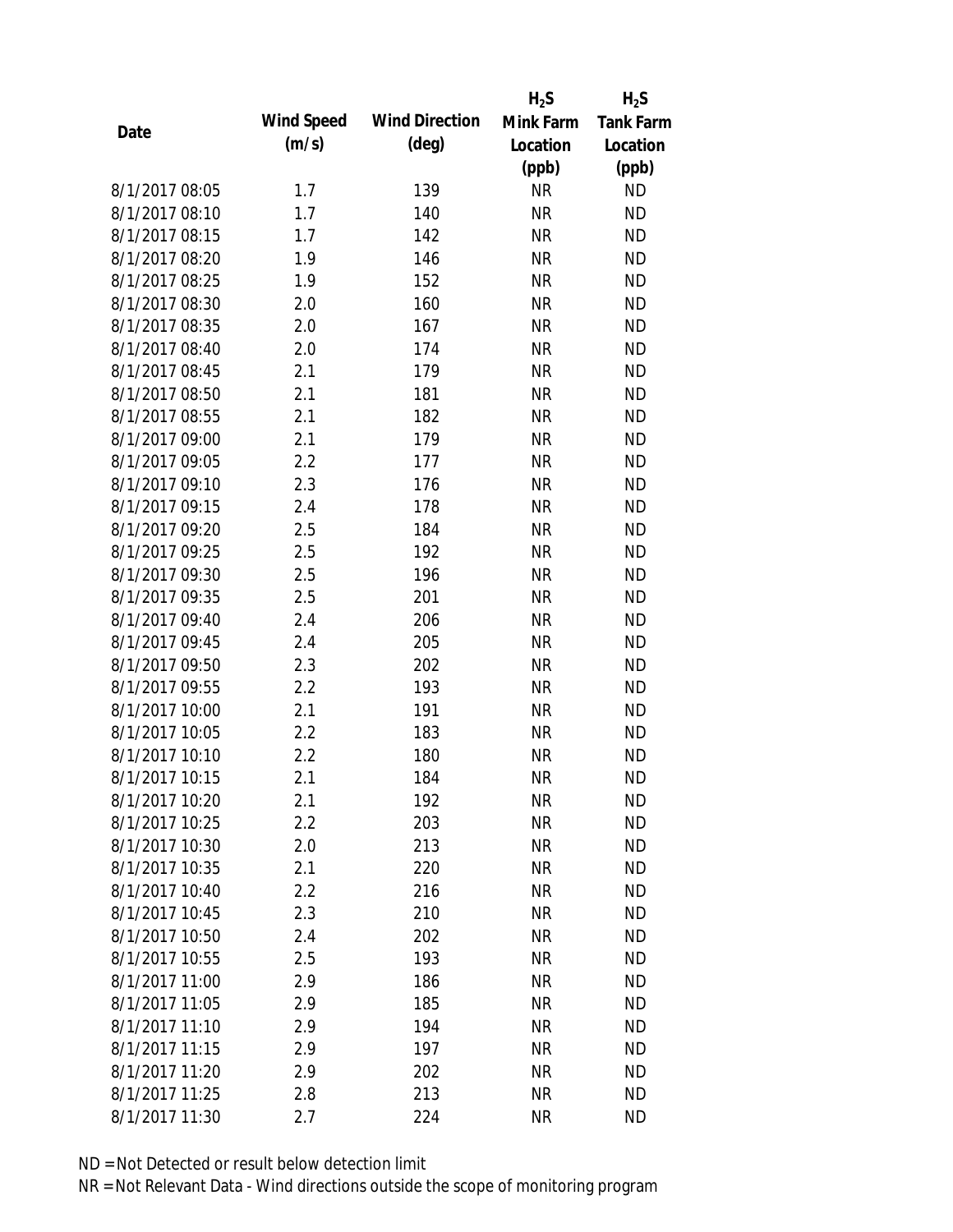|                |            |                       | $H_2S$    | $H_2S$           |
|----------------|------------|-----------------------|-----------|------------------|
| Date           | Wind Speed | <b>Wind Direction</b> | Mink Farm | <b>Tank Farm</b> |
|                | (m/s)      | $(\text{deg})$        | Location  | Location         |
|                |            |                       | (ppb)     | (ppb)            |
| 8/1/2017 11:35 | 2.7        | 229                   | <b>NR</b> | <b>ND</b>        |
| 8/1/2017 11:40 | 2.7        | 237                   | 1         | <b>ND</b>        |
| 8/1/2017 11:45 | 2.6        | 248                   | 1         | <b>ND</b>        |
| 8/1/2017 11:50 | 2.7        | 259                   | <b>ND</b> | <b>ND</b>        |
| 8/1/2017 11:55 | 2.6        | 265                   | <b>ND</b> | <b>ND</b>        |
| 8/1/2017 12:00 | 2.6        | 276                   | <b>ND</b> | <b>ND</b>        |
| 8/1/2017 12:05 | 2.6        | 281                   | <b>ND</b> | <b>ND</b>        |
| 8/1/2017 12:10 | 2.5        | 278                   | <b>ND</b> | <b>ND</b>        |
| 8/1/2017 12:15 | 2.4        | 282                   | <b>ND</b> | <b>ND</b>        |
| 8/1/2017 12:20 | 2.2        | 290                   | <b>ND</b> | <b>ND</b>        |
| 8/1/2017 12:25 | 2.0        | 289                   | <b>ND</b> | <b>ND</b>        |
| 8/1/2017 12:30 | 2.0        | 283                   | 1         | <b>ND</b>        |
| 8/1/2017 12:35 | 2.0        | 289                   | 1         | <b>ND</b>        |
| 8/1/2017 12:40 | 1.9        | 287                   | 1         | <b>ND</b>        |
| 8/1/2017 12:45 | 1.9        | 282                   | 1         | <b>ND</b>        |
| 8/1/2017 12:50 | 2.1        | 276                   | 1         | <b>ND</b>        |
| 8/1/2017 12:55 | 2.1        | 278                   | 1         | <b>ND</b>        |
| 8/1/2017 13:00 | 2.0        | 266                   | 1         | <b>ND</b>        |
| 8/1/2017 13:05 | 1.8        | 264                   | 1         | <b>ND</b>        |
| 8/1/2017 13:10 | 1.7        | 260                   | 1         | <b>ND</b>        |
| 8/1/2017 13:15 | 1.8        | 247                   | 1         | <b>ND</b>        |
| 8/1/2017 13:20 | 1.8        | 224                   | <b>NR</b> | <b>ND</b>        |
| 8/1/2017 13:25 | 1.9        | 213                   | <b>NR</b> | <b>ND</b>        |
| 8/1/2017 13:30 | 2.0        | 203                   | <b>NR</b> | <b>ND</b>        |
| 8/1/2017 13:35 | 2.5        | 195                   | <b>NR</b> | <b>ND</b>        |
| 8/1/2017 13:40 | 3.0        | 191                   | <b>NR</b> | <b>ND</b>        |
| 8/1/2017 13:45 | 3.6        | 182                   | <b>NR</b> | <b>ND</b>        |
| 8/1/2017 13:50 | 4.2        | 175                   | <b>NR</b> | <b>ND</b>        |
| 8/1/2017 13:55 | 4.6        | 169                   | <b>NR</b> | <b>ND</b>        |
| 8/1/2017 14:00 | 4.9        | 167                   | <b>NR</b> | <b>ND</b>        |
| 8/1/2017 14:05 | 4.8        | 168                   | <b>NR</b> | <b>ND</b>        |
| 8/1/2017 14:10 | 4.7        | 167                   | <b>NR</b> | <b>ND</b>        |
| 8/1/2017 14:15 | 4.5        | 173                   | <b>NR</b> | <b>ND</b>        |
| 8/1/2017 14:20 | 4.1        | 179                   | <b>NR</b> | <b>ND</b>        |
| 8/1/2017 14:25 | 4.0        | 184                   | <b>NR</b> | <b>ND</b>        |
| 8/1/2017 14:30 | 3.9        | 193                   | <b>NR</b> | <b>ND</b>        |
| 8/1/2017 14:35 | 3.8        | 196                   | <b>NR</b> | <b>ND</b>        |
| 8/1/2017 14:40 | 3.7        | 200                   | <b>NR</b> | <b>ND</b>        |
| 8/1/2017 14:45 | 3.6        | 201                   | <b>NR</b> | <b>ND</b>        |
| 8/1/2017 14:50 | 3.5        | 199                   | <b>NR</b> | <b>ND</b>        |
| 8/1/2017 14:55 | 3.6        | 202                   | <b>NR</b> | <b>ND</b>        |
| 8/1/2017 15:00 | 3.5        | 200                   | <b>NR</b> | <b>ND</b>        |
|                |            |                       |           |                  |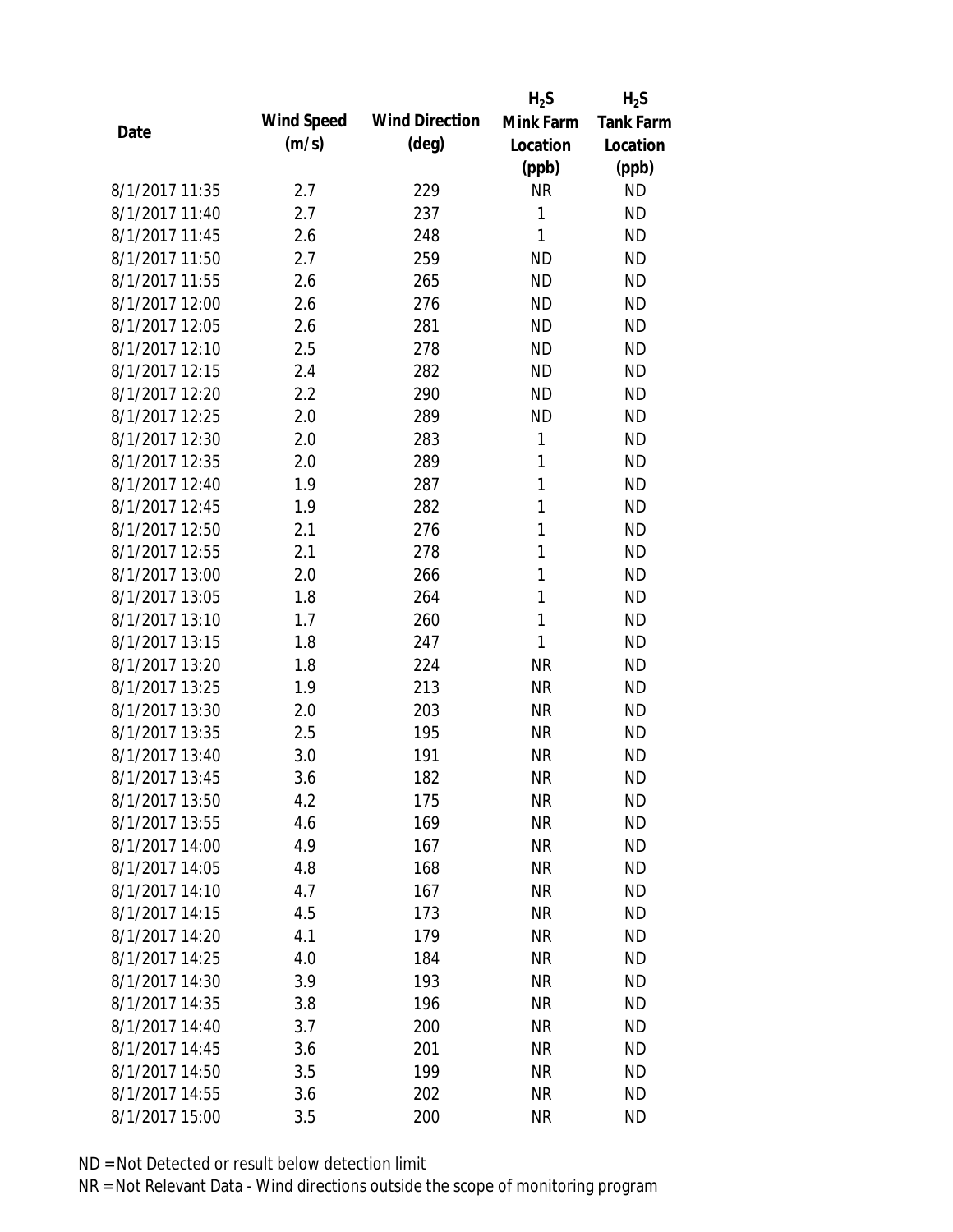|                |            |                       | $H_2S$    | $H_2S$           |
|----------------|------------|-----------------------|-----------|------------------|
|                | Wind Speed | <b>Wind Direction</b> | Mink Farm | <b>Tank Farm</b> |
| Date           | (m/s)      | $(\text{deg})$        | Location  | Location         |
|                |            |                       | (ppb)     | (ppb)            |
| 8/1/2017 15:05 | 3.6        | 203                   | <b>NR</b> | <b>ND</b>        |
| 8/1/2017 15:10 | 3.6        | 210                   | <b>NR</b> | <b>ND</b>        |
| 8/1/2017 15:15 | 3.7        | 218                   | <b>NR</b> | <b>ND</b>        |
| 8/1/2017 15:20 | 3.8        | 229                   | <b>NR</b> | <b>ND</b>        |
| 8/1/2017 15:25 | 3.8        | 234                   | 1         | <b>ND</b>        |
| 8/1/2017 15:30 | 3.7        | 243                   | 1         | <b>ND</b>        |
| 8/1/2017 15:35 | 3.5        | 255                   | 1         | <b>ND</b>        |
| 8/1/2017 15:40 | 3.4        | 264                   | 1         | <b>ND</b>        |
| 8/1/2017 15:45 | 3.2        | 266                   | 1         | <b>ND</b>        |
| 8/1/2017 15:50 | 3.1        | 268                   | 1         | <b>ND</b>        |
| 8/1/2017 15:55 | 2.8        | 272                   | 1         | <b>ND</b>        |
| 8/1/2017 16:00 | 2.9        | 278                   | 1         | <b>ND</b>        |
| 8/1/2017 16:05 | 2.8        | 275                   | <b>ND</b> | <b>ND</b>        |
| 8/1/2017 16:10 | 2.7        | 270                   | 1         | <b>ND</b>        |
| 8/1/2017 16:15 | 2.7        | 267                   | <b>ND</b> | <b>ND</b>        |
| 8/1/2017 16:20 | 2.7        | 255                   | <b>ND</b> | <b>ND</b>        |
| 8/1/2017 16:25 | 2.5        | 244                   | <b>ND</b> | <b>ND</b>        |
| 8/1/2017 16:30 | 2.3        | 235                   | <b>ND</b> | <b>ND</b>        |
| 8/1/2017 16:35 | 2.2        | 224                   | <b>NR</b> | <b>ND</b>        |
| 8/1/2017 16:40 | 2.2        | 219                   | <b>NR</b> | <b>ND</b>        |
| 8/1/2017 16:45 | 2.1        | 212                   | <b>NR</b> | <b>ND</b>        |
| 8/1/2017 16:50 | 2.1        | 211                   | <b>NR</b> | <b>ND</b>        |
| 8/1/2017 16:55 | 2.3        | 205                   | <b>NR</b> | <b>ND</b>        |
| 8/1/2017 17:00 | 2.5        | 196                   | <b>NR</b> | <b>ND</b>        |
| 8/1/2017 17:05 | 2.8        | 193                   | <b>NR</b> | <b>ND</b>        |
| 8/1/2017 17:10 | 3.0        | 187                   | <b>NR</b> | <b>ND</b>        |
| 8/1/2017 17:15 | 3.2        | 184                   | <b>NR</b> | <b>ND</b>        |
| 8/1/2017 17:20 | 3.3        | 187                   | <b>NR</b> | <b>ND</b>        |
| 8/1/2017 17:25 | 3.2        | 188                   | <b>NR</b> | <b>ND</b>        |
| 8/1/2017 17:30 | 3.2        | 192                   | <b>NR</b> | <b>ND</b>        |
| 8/1/2017 17:35 | 3.1        | 193                   | <b>NR</b> | <b>ND</b>        |
| 8/1/2017 17:40 | 3.0        | 197                   | <b>NR</b> | <b>ND</b>        |
| 8/1/2017 17:45 | 3.1        | 198                   | <b>NR</b> | <b>ND</b>        |
| 8/1/2017 17:50 | 3.2        | 197                   | <b>NR</b> | <b>ND</b>        |
| 8/1/2017 17:55 | 3.2        | 202                   | <b>NR</b> | <b>ND</b>        |
| 8/1/2017 18:00 | 3.2        | 206                   | <b>NR</b> | <b>ND</b>        |
| 8/1/2017 18:05 | 3.2        | 217                   | <b>NR</b> | <b>ND</b>        |
| 8/1/2017 18:10 | 3.2        | 224                   | <b>NR</b> | <b>ND</b>        |
| 8/1/2017 18:15 | 3.0        | 235                   | 1         | <b>ND</b>        |
| 8/1/2017 18:20 | 2.9        | 245                   | 1         | <b>ND</b>        |
| 8/1/2017 18:25 | 2.8        | 247                   | 1         | <b>ND</b>        |
| 8/1/2017 18:30 | 2.7        | 246                   | 1         | <b>ND</b>        |
|                |            |                       |           |                  |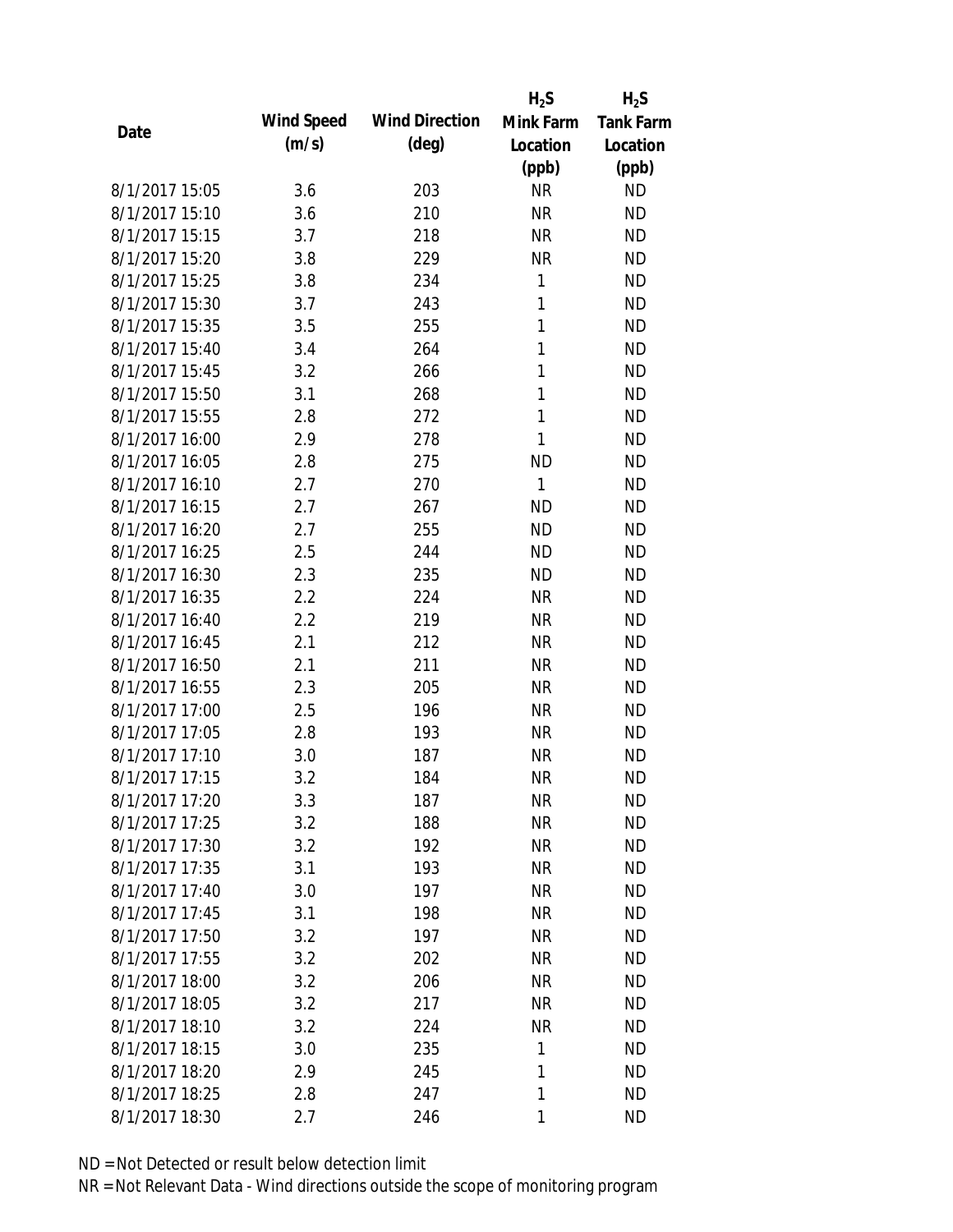|                |            |                       | $H_2S$       | $H_2S$           |
|----------------|------------|-----------------------|--------------|------------------|
| Date           | Wind Speed | <b>Wind Direction</b> | Mink Farm    | <b>Tank Farm</b> |
|                | (m/s)      | $(\text{deg})$        | Location     | Location         |
|                |            |                       | (ppb)        | (ppb)            |
| 8/1/2017 18:35 | 2.7        | 243                   | 1            | <b>ND</b>        |
| 8/1/2017 18:40 | 2.6        | 241                   | <b>ND</b>    | <b>ND</b>        |
| 8/1/2017 18:45 | 2.7        | 238                   | 1            | <b>ND</b>        |
| 8/1/2017 18:50 | 2.7        | 237                   | $\mathbf{1}$ | <b>ND</b>        |
| 8/1/2017 18:55 | 2.5        | 241                   | 1            | <b>ND</b>        |
| 8/1/2017 19:00 | 2.5        | 249                   | <b>ND</b>    | <b>ND</b>        |
| 8/1/2017 19:05 | 2.4        | 243                   | 1            | <b>ND</b>        |
| 8/1/2017 19:10 | 2.3        | 236                   | 1            | <b>ND</b>        |
| 8/1/2017 19:15 | 2.3        | 228                   | <b>NR</b>    | <b>ND</b>        |
| 8/1/2017 19:20 | 2.4        | 217                   | <b>NR</b>    | <b>ND</b>        |
| 8/1/2017 19:25 | 2.7        | 206                   | <b>NR</b>    | <b>ND</b>        |
| 8/1/2017 19:30 | 2.9        | 194                   | <b>NR</b>    | <b>ND</b>        |
| 8/1/2017 19:35 | 3.0        | 193                   | <b>NR</b>    | <b>ND</b>        |
| 8/1/2017 19:40 | 3.1        | 193                   | <b>NR</b>    | <b>ND</b>        |
| 8/1/2017 19:45 | 3.1        | 193                   | <b>NR</b>    | <b>ND</b>        |
| 8/1/2017 19:50 | 3.0        | 194                   | <b>NR</b>    | <b>ND</b>        |
| 8/1/2017 19:55 | 2.9        | 195                   | <b>NR</b>    | <b>ND</b>        |
| 8/1/2017 20:00 | 2.8        | 198                   | <b>NR</b>    | <b>ND</b>        |
| 8/1/2017 20:05 | 3.0        | 199                   | <b>NR</b>    | <b>ND</b>        |
| 8/1/2017 20:10 | 3.2        | 202                   | <b>NR</b>    | <b>ND</b>        |
| 8/1/2017 20:15 | 3.4        | 204                   | <b>NR</b>    | <b>ND</b>        |
| 8/1/2017 20:20 | 3.6        | 204                   | <b>NR</b>    | <b>ND</b>        |
| 8/1/2017 20:25 | 3.6        | 204                   | <b>NR</b>    | <b>ND</b>        |
| 8/1/2017 20:30 | 3.5        | 204                   | <b>NR</b>    | <b>ND</b>        |
| 8/1/2017 20:35 | 3.4        | 202                   | <b>NR</b>    | <b>ND</b>        |
| 8/1/2017 20:40 | 3.2        | 199                   | <b>NR</b>    | <b>ND</b>        |
| 8/1/2017 20:45 | 3.2        | 199                   | <b>NR</b>    | <b>ND</b>        |
| 8/1/2017 20:50 | 3.0        | 202                   | <b>NR</b>    | <b>ND</b>        |
| 8/1/2017 20:55 | 2.9        | 206                   | <b>NR</b>    | <b>ND</b>        |
| 8/1/2017 21:00 | 2.9        | 213                   | <b>NR</b>    | <b>ND</b>        |
| 8/1/2017 21:05 | 2.9        | 223                   | <b>NR</b>    | <b>ND</b>        |
| 8/1/2017 21:10 | 2.7        | 228                   | <b>NR</b>    | <b>ND</b>        |
| 8/1/2017 21:15 | 2.6        | 231                   | 1            | <b>ND</b>        |
| 8/1/2017 21:20 | 2.5        | 235                   | 1            | <b>ND</b>        |
| 8/1/2017 21:25 | 2.5        | 237                   | 1            | <b>ND</b>        |
| 8/1/2017 21:30 | 2.3        | 238                   | 1            | <b>ND</b>        |
| 8/1/2017 21:35 | 2.1        | 242                   | 1            | <b>ND</b>        |
| 8/1/2017 21:40 | 1.9        | 250                   | 1            | <b>ND</b>        |
| 8/1/2017 21:45 | 1.7        | 263                   | 1            | <b>ND</b>        |
| 8/1/2017 21:50 | 1.6        | 271                   | 1            | <b>ND</b>        |
| 8/1/2017 21:55 | 1.4        | 277                   | 1            | <b>ND</b>        |
| 8/1/2017 22:00 | 1.5        | 276                   | 1            | <b>ND</b>        |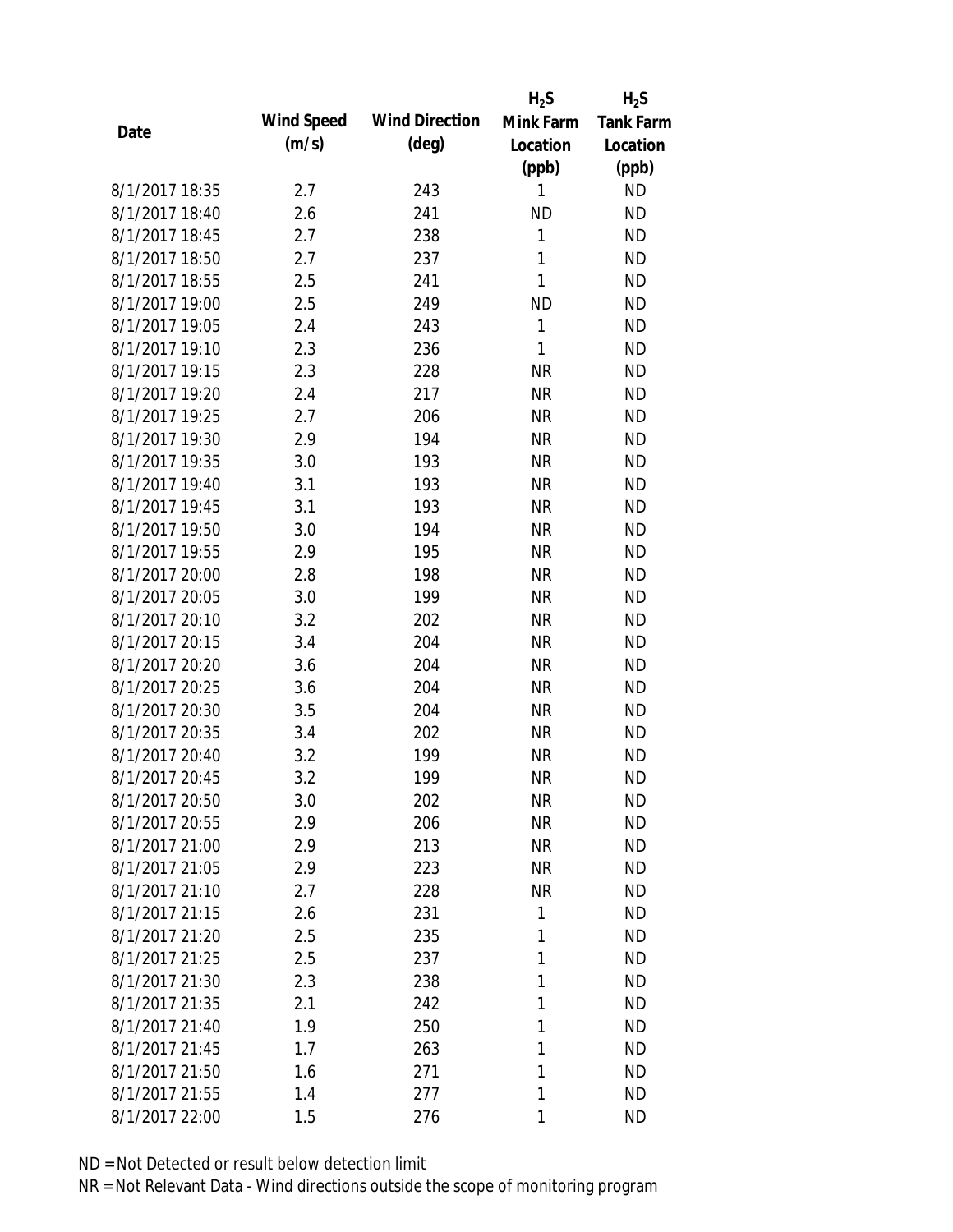|                |            |                       | $H_2S$       | $H_2S$           |
|----------------|------------|-----------------------|--------------|------------------|
| Date           | Wind Speed | <b>Wind Direction</b> | Mink Farm    | <b>Tank Farm</b> |
|                | (m/s)      | $(\text{deg})$        | Location     | Location         |
|                |            |                       | (ppb)        | (ppb)            |
| 8/1/2017 22:05 | 1.5        | 272                   | 1            | <b>ND</b>        |
| 8/1/2017 22:10 | 1.5        | 268                   | <b>ND</b>    | <b>ND</b>        |
| 8/1/2017 22:15 | 1.6        | 260                   | $\mathbf{1}$ | <b>ND</b>        |
| 8/1/2017 22:20 | 1.6        | 255                   | 1            | <b>ND</b>        |
| 8/1/2017 22:25 | 1.6        | 252                   | 1            | <b>ND</b>        |
| 8/1/2017 22:30 | 1.5        | 250                   | <b>ND</b>    | 1                |
| 8/1/2017 22:35 | 1.5        | 243                   | <b>ND</b>    | 1                |
| 8/1/2017 22:40 | 1.6        | 247                   | 1            | 1                |
| 8/1/2017 22:45 | 1.6        | 249                   | 1            | 1                |
| 8/1/2017 22:50 | 1.6        | 239                   | 1            | 1                |
| 8/1/2017 22:55 | 1.7        | 224                   | <b>NR</b>    | 1                |
| 8/1/2017 23:00 | 1.8        | 205                   | <b>NR</b>    | <b>ND</b>        |
| 8/1/2017 23:05 | 1.7        | 195                   | <b>NR</b>    | $\mathbf{1}$     |
| 8/1/2017 23:10 | 1.8        | 180                   | <b>NR</b>    | <b>ND</b>        |
| 8/1/2017 23:15 | 1.8        | 173                   | <b>NR</b>    | <b>ND</b>        |
| 8/1/2017 23:20 | 1.8        | 176                   | <b>NR</b>    | <b>ND</b>        |
| 8/1/2017 23:25 | 1.9        | 186                   | <b>NR</b>    | <b>ND</b>        |
| 8/1/2017 23:30 | 2.0        | 192                   | <b>NR</b>    | <b>ND</b>        |
| 8/1/2017 23:35 | 2.1        | 192                   | <b>NR</b>    | <b>ND</b>        |
| 8/1/2017 23:40 | 2.0        | 191                   | <b>NR</b>    | <b>ND</b>        |
| 8/1/2017 23:45 | 2.0        | 187                   | <b>NR</b>    | <b>ND</b>        |
| 8/1/2017 23:50 | 1.9        | 189                   | <b>NR</b>    | <b>ND</b>        |
| 8/1/2017 23:55 | 1.9        | 193                   | <b>NR</b>    | <b>ND</b>        |
| 8/1/2017 24:00 | 1.9        | 199                   | <b>NR</b>    | <b>ND</b>        |
| 8/2/2017 00:05 | 1.9        | 208                   | <b>NR</b>    | <b>ND</b>        |
| 8/2/2017 00:10 | 2.0        | 216                   | <b>NR</b>    | <b>ND</b>        |
| 8/2/2017 00:15 | 2.1        | 223                   | <b>NR</b>    | <b>ND</b>        |
| 8/2/2017 00:20 | $2.2\,$    | 216                   | <b>NR</b>    | <b>ND</b>        |
| 8/2/2017 00:25 | 2.3        | 213                   | <b>NR</b>    | <b>ND</b>        |
| 8/2/2017 00:30 | 2.2        | 210                   | <b>NR</b>    | <b>ND</b>        |
| 8/2/2017 00:35 | 2.1        | 205                   | <b>NR</b>    | <b>ND</b>        |
| 8/2/2017 00:40 | 2.0        | 201                   | <b>NR</b>    | <b>ND</b>        |
| 8/2/2017 00:45 | 1.9        | 199                   | <b>NR</b>    | <b>ND</b>        |
| 8/2/2017 00:50 | 1.8        | 202                   | <b>NR</b>    | <b>ND</b>        |
| 8/2/2017 00:55 | 1.7        | 202                   | <b>NR</b>    | <b>ND</b>        |
| 8/2/2017 01:00 | 1.6        | 205                   | <b>NR</b>    | <b>ND</b>        |
| 8/2/2017 01:05 | 1.6        | 211                   | <b>NR</b>    | <b>ND</b>        |
| 8/2/2017 01:10 | 1.7        | 215                   | <b>NR</b>    | <b>ND</b>        |
| 8/2/2017 01:15 | 1.7        | 219                   | <b>NR</b>    | <b>ND</b>        |
| 8/2/2017 01:20 | 1.6        | 223                   | <b>NR</b>    | <b>ND</b>        |
| 8/2/2017 01:25 | 1.6        | 222                   | <b>NR</b>    | 1                |
| 8/2/2017 01:30 | 1.5        | 214                   | <b>NR</b>    | 1                |
|                |            |                       |              |                  |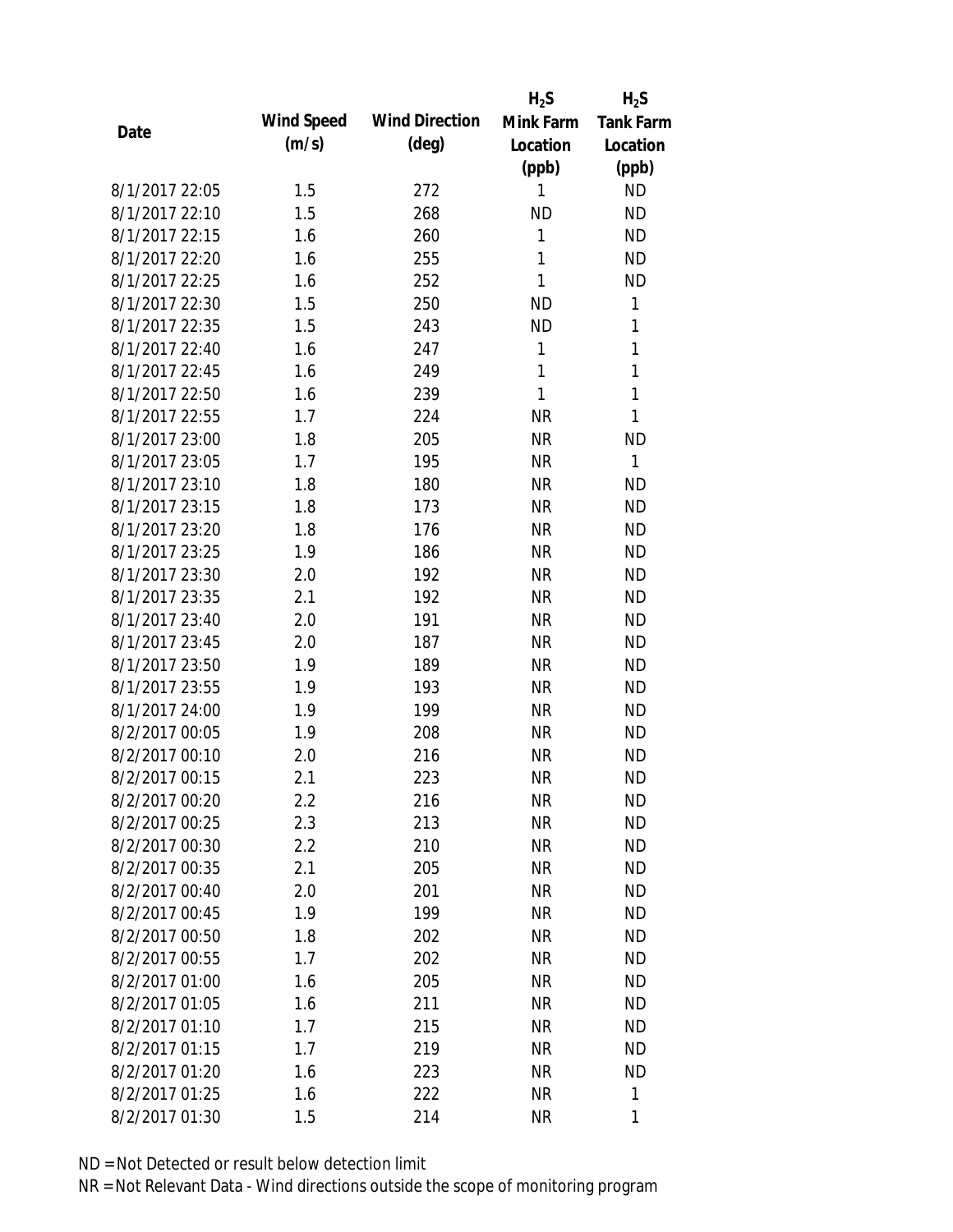|                |            |                       | $H_2S$    | $H_2S$           |
|----------------|------------|-----------------------|-----------|------------------|
| Date           | Wind Speed | <b>Wind Direction</b> | Mink Farm | <b>Tank Farm</b> |
|                | (m/s)      | $(\text{deg})$        | Location  | Location         |
|                |            |                       | (ppb)     | (ppb)            |
| 8/2/2017 01:35 | 1.4        | 203                   | <b>NR</b> | 1                |
| 8/2/2017 01:40 | 1.4        | 195                   | <b>NR</b> | 1                |
| 8/2/2017 01:45 | 1.3        | 184                   | <b>NR</b> | 1                |
| 8/2/2017 01:50 | 1.3        | 177                   | <b>NR</b> | 1                |
| 8/2/2017 01:55 | 1.2        | 176                   | <b>NR</b> | 1                |
| 8/2/2017 02:00 | 1.2        | 180                   | <b>NR</b> | 1                |
| 8/2/2017 02:05 | 1.2        | 183                   | <b>NR</b> | 1                |
| 8/2/2017 02:10 | 1.2        | 185                   | <b>NR</b> | 1                |
| 8/2/2017 02:15 | 1.2        | 187                   | <b>NR</b> | 1                |
| 8/2/2017 02:20 | 1.3        | 188                   | <b>NR</b> | 1                |
| 8/2/2017 02:25 | 1.4        | 184                   | <b>NR</b> | 1                |
| 8/2/2017 02:30 | 1.5        | 179                   | <b>NR</b> | <b>ND</b>        |
| 8/2/2017 02:35 | 1.6        | 178                   | <b>NR</b> | <b>ND</b>        |
| 8/2/2017 02:40 | 1.6        | 179                   | <b>NR</b> | <b>ND</b>        |
| 8/2/2017 02:45 | 1.6        | 182                   | <b>NR</b> | <b>ND</b>        |
| 8/2/2017 02:50 | 1.6        | 186                   | <b>NR</b> | <b>ND</b>        |
| 8/2/2017 02:55 | 1.6        | 197                   | <b>NR</b> | <b>ND</b>        |
| 8/2/2017 03:00 | 1.5        | 211                   | <b>NR</b> | <b>ND</b>        |
| 8/2/2017 03:05 | 1.4        | 225                   | <b>NR</b> | <b>ND</b>        |
| 8/2/2017 03:10 | 1.4        | 231                   | 1         | <b>ND</b>        |
| 8/2/2017 03:15 | 1.5        | 234                   | 1         | <b>ND</b>        |
| 8/2/2017 03:20 | 1.5        | 239                   | 1         | 1                |
| 8/2/2017 03:25 | 1.5        | 239                   | 1         | 1                |
| 8/2/2017 03:30 | 1.5        | 237                   | 1         | 1                |
| 8/2/2017 03:35 | 1.6        | 235                   | 1         | 1                |
| 8/2/2017 03:40 | 1.6        | 229                   | <b>NR</b> | 1                |
| 8/2/2017 03:45 | 1.5        | 225                   | <b>NR</b> | 1                |
| 8/2/2017 03:50 | 1.6        | 214                   | <b>NR</b> | 1                |
| 8/2/2017 03:55 | 1.7        | 202                   | <b>NR</b> | 1                |
| 8/2/2017 04:00 | 1.8        | 191                   | <b>NR</b> | 1                |
| 8/2/2017 04:05 | 1.9        | 181                   | <b>NR</b> | 1                |
| 8/2/2017 04:10 | 2.1        | 175                   | <b>NR</b> | 1                |
| 8/2/2017 04:15 | 2.2        | 172                   | <b>NR</b> | 1                |
| 8/2/2017 04:20 | 2.1        | 174                   | <b>NR</b> | 1                |
| 8/2/2017 04:25 | 2.1        | 176                   | <b>NR</b> | <b>ND</b>        |
| 8/2/2017 04:30 | 2.2        | 173                   | <b>NR</b> | 1                |
| 8/2/2017 04:35 | 2.3        | 171                   | <b>NR</b> | 1                |
| 8/2/2017 04:40 | 2.2        | 171                   | <b>NR</b> | 1                |
| 8/2/2017 04:45 | 2.2        | 170                   | <b>NR</b> | <b>ND</b>        |
| 8/2/2017 04:50 | 2.3        | 169                   | NR        | <b>ND</b>        |
| 8/2/2017 04:55 | 2.3        | 169                   | <b>NR</b> | <b>ND</b>        |
| 8/2/2017 05:00 | 2.3        | 170                   | <b>NR</b> | <b>ND</b>        |
|                |            |                       |           |                  |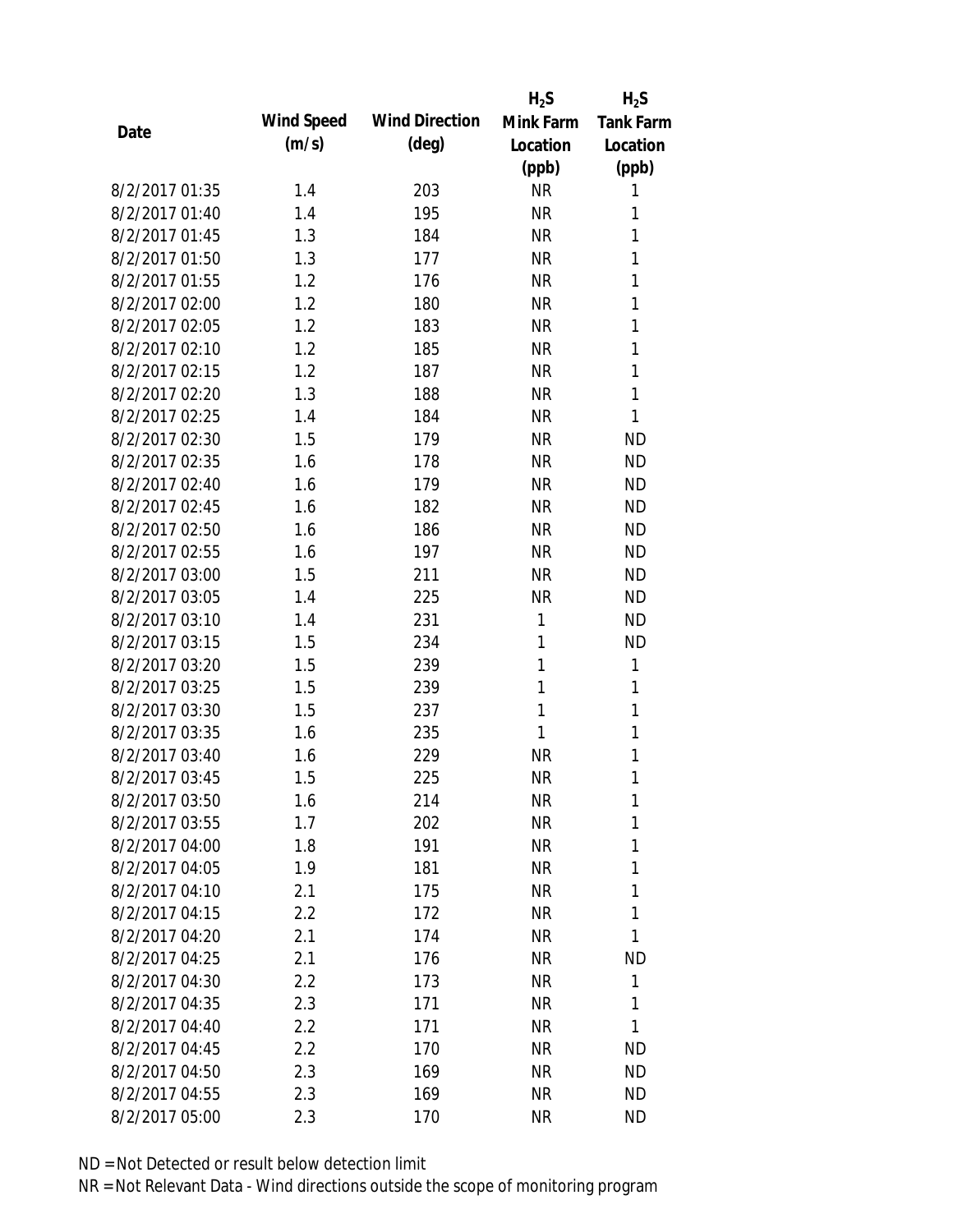|      |                |            |                       | $H_2S$    | $H_2S$           |
|------|----------------|------------|-----------------------|-----------|------------------|
|      |                | Wind Speed | <b>Wind Direction</b> | Mink Farm | <b>Tank Farm</b> |
| Date |                | (m/s)      | $(\text{deg})$        | Location  | Location         |
|      |                |            |                       | (ppb)     | (ppb)            |
|      | 8/2/2017 05:05 | 2.3        | 172                   | <b>NR</b> | <b>ND</b>        |
|      | 8/2/2017 05:10 | 2.5        | 173                   | <b>NR</b> | <b>ND</b>        |
|      | 8/2/2017 05:15 | 2.6        | 174                   | <b>NR</b> | <b>ND</b>        |
|      | 8/2/2017 05:20 | 2.6        | 173                   | <b>NR</b> | <b>ND</b>        |
|      | 8/2/2017 05:25 | 2.7        | 171                   | <b>NR</b> | <b>ND</b>        |
|      | 8/2/2017 05:30 | 2.6        | 172                   | <b>NR</b> | <b>ND</b>        |
|      | 8/2/2017 05:35 | 2.4        | 174                   | <b>NR</b> | <b>ND</b>        |
|      | 8/2/2017 05:40 | 2.2        | 181                   | <b>NR</b> | <b>ND</b>        |
|      | 8/2/2017 05:45 | 2.0        | 188                   | <b>NR</b> | <b>ND</b>        |
|      | 8/2/2017 05:50 | 1.8        | 192                   | <b>NR</b> | <b>ND</b>        |
|      | 8/2/2017 05:55 | 1.6        | 194                   | <b>NR</b> | $\mathbf{1}$     |
|      | 8/2/2017 06:00 | 1.4        | 198                   | <b>NR</b> | 1                |
|      | 8/2/2017 06:05 | 1.4        | 198                   | <b>NR</b> | <b>ND</b>        |
|      | 8/2/2017 06:10 | 1.4        | 194                   | <b>NR</b> | <b>ND</b>        |
|      | 8/2/2017 06:15 | 1.3        | 188                   | <b>NR</b> | <b>ND</b>        |
|      | 8/2/2017 06:20 | 1.3        | 187                   | <b>NR</b> | <b>ND</b>        |
|      | 8/2/2017 06:25 | 1.0        | 188                   | <b>NR</b> | <b>ND</b>        |
|      | 8/2/2017 06:30 | 1.1        | 187                   | <b>NR</b> | <b>ND</b>        |
|      | 8/2/2017 06:35 | 1.2        | 185                   | <b>NR</b> | <b>ND</b>        |
|      | 8/2/2017 06:40 | 1.0        | 184                   | <b>NR</b> | <b>ND</b>        |
|      | 8/2/2017 06:45 | 1.1        | 184                   | <b>NR</b> | <b>ND</b>        |
|      | 8/2/2017 06:50 | 1.2        | 183                   | <b>NR</b> | <b>ND</b>        |
|      | 8/2/2017 06:55 | 1.4        | 182                   | <b>NR</b> | <b>ND</b>        |
|      | 8/2/2017 07:00 | 1.6        | 181                   | <b>NR</b> | <b>ND</b>        |
|      | 8/2/2017 07:05 | 1.6        | 184                   | <b>NR</b> | <b>ND</b>        |
|      | 8/2/2017 07:10 | 1.7        | 189                   | <b>NR</b> | <b>ND</b>        |
|      | 8/2/2017 07:15 | 1.7        | 193                   | <b>NR</b> | <b>ND</b>        |
|      | 8/2/2017 07:20 | 1.7        | 198                   | <b>NR</b> | <b>ND</b>        |
|      | 8/2/2017 07:25 | 1.8        | 204                   | <b>NR</b> | <b>ND</b>        |
|      | 8/2/2017 07:30 | 1.8        | 206                   | <b>NR</b> | ND               |
|      | 8/2/2017 07:35 | 1.8        | 209                   | <b>NR</b> | <b>ND</b>        |
|      | 8/2/2017 07:40 | 1.9        | 210                   | <b>NR</b> | <b>ND</b>        |
|      | 8/2/2017 07:45 | 2.0        | 212                   | <b>NR</b> | ND               |
|      | 8/2/2017 07:50 | 1.9        | 208                   | <b>NR</b> | <b>ND</b>        |
|      | 8/2/2017 07:55 | 1.8        | 204                   | <b>NR</b> | 1                |
|      | 8/2/2017 08:00 | 1.7        | 204                   | <b>NR</b> | 1                |
|      | 8/2/2017 08:05 | 1.7        | 198                   | <b>NR</b> | 1                |
|      | 8/2/2017 08:10 | 1.6        | 196                   | <b>NR</b> | 1                |
|      | 8/2/2017 08:15 | 1.5        | 196                   | <b>NR</b> | 1                |
|      | 8/2/2017 08:20 | 1.5        | 196                   | <b>NR</b> | 1                |
|      | 8/2/2017 08:25 | 1.5        | 196                   | <b>NR</b> | 1                |
|      | 8/2/2017 08:30 | 1.4        | 197                   | <b>NR</b> | $\overline{2}$   |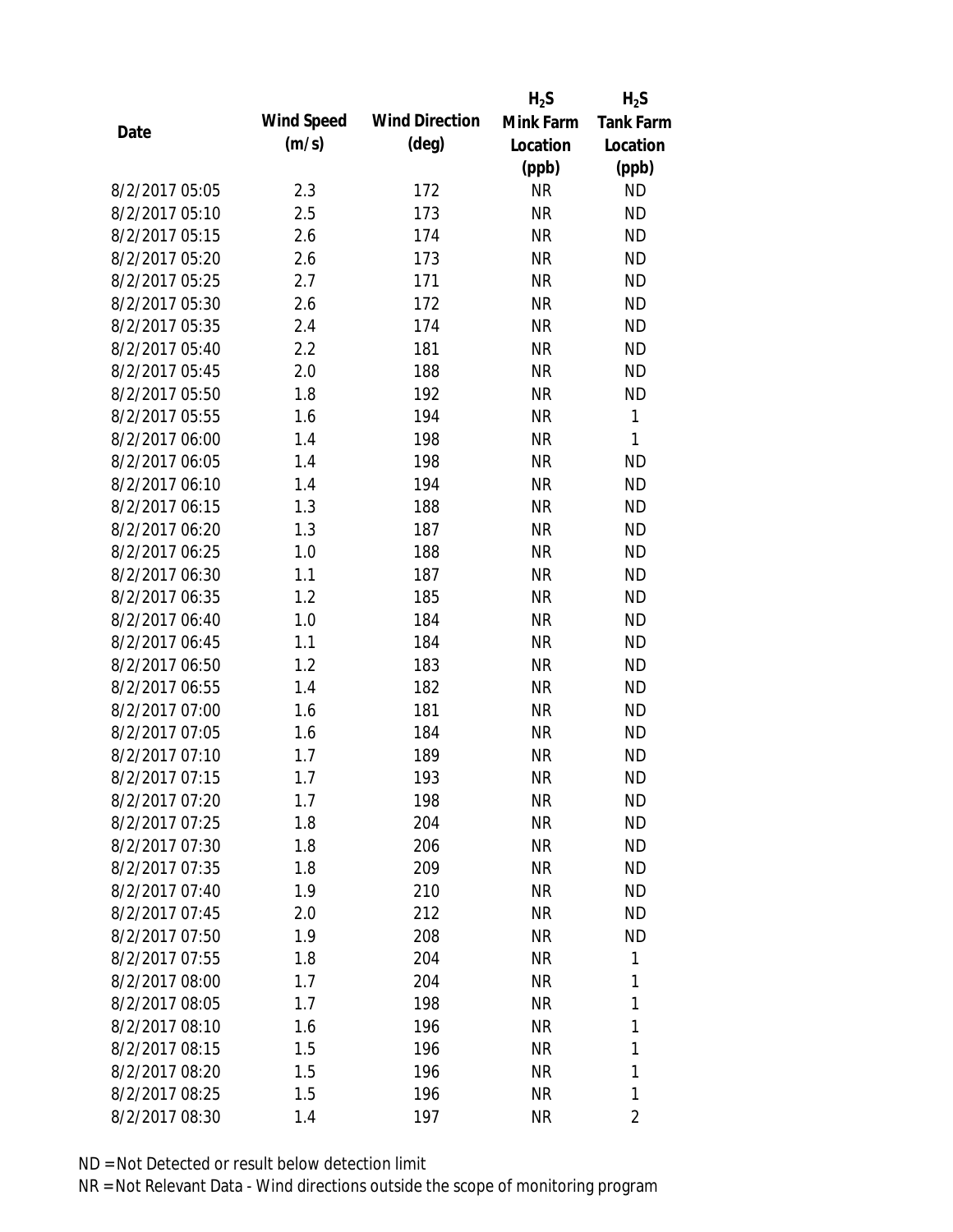|                |            |                       | $H_2S$    | $H_2S$           |
|----------------|------------|-----------------------|-----------|------------------|
| Date           | Wind Speed | <b>Wind Direction</b> | Mink Farm | <b>Tank Farm</b> |
|                | (m/s)      | $(\text{deg})$        | Location  | Location         |
|                |            |                       | (ppb)     | (ppb)            |
| 8/2/2017 08:35 | 1.3        | 208                   | <b>NR</b> | 2                |
| 8/2/2017 08:40 | 1.3        | 215                   | <b>NR</b> | $\overline{2}$   |
| 8/2/2017 08:45 | 1.4        | 224                   | <b>NR</b> | $\overline{2}$   |
| 8/2/2017 08:50 | 1.4        | 236                   | <b>ND</b> | $\overline{2}$   |
| 8/2/2017 08:55 | 1.4        | 252                   | <b>ND</b> | $\overline{2}$   |
| 8/2/2017 09:00 | 1.4        | 257                   | <b>ND</b> | $\overline{2}$   |
| 8/2/2017 09:05 | 1.5        | 253                   | 1         | $\overline{2}$   |
| 8/2/2017 09:10 | 1.6        | 257                   | 1         | $\overline{2}$   |
| 8/2/2017 09:15 | 1.6        | 256                   | 1         | $\overline{2}$   |
| 8/2/2017 09:20 | 1.7        | 256                   | 1         | $\overline{2}$   |
| 8/2/2017 09:25 | 1.8        | 255                   | 1         | 1                |
| 8/2/2017 09:30 | 1.9        | 261                   | 1         | 1                |
| 8/2/2017 09:35 | 2.0        | 271                   | 1         | <b>ND</b>        |
| 8/2/2017 09:40 | 2.0        | 276                   | 1         | <b>ND</b>        |
| 8/2/2017 09:45 | 2.2        | 280                   | 1         | <b>ND</b>        |
| 8/2/2017 09:50 | 2.2        | 280                   | 1         | <b>ND</b>        |
| 8/2/2017 09:55 | 2.0        | 280                   | 1         | <b>ND</b>        |
| 8/2/2017 10:00 | 2.0        | 274                   | 1         | <b>ND</b>        |
| 8/2/2017 10:05 | 1.9        | 271                   | 1         | <b>ND</b>        |
| 8/2/2017 10:10 | 1.8        | 262                   | 1         | <b>ND</b>        |
| 8/2/2017 10:15 | 1.8        | 260                   | 1         | <b>ND</b>        |
| 8/2/2017 10:20 | 1.8        | 256                   | 1         | <b>ND</b>        |
| 8/2/2017 10:25 | 1.9        | 255                   | 1         | <b>ND</b>        |
| 8/2/2017 10:30 | 1.9        | 257                   | 1         | <b>ND</b>        |
| 8/2/2017 10:35 | 2.0        | 254                   | 1         | <b>ND</b>        |
| 8/2/2017 10:40 | 2.1        | 259                   | <b>ND</b> | <b>ND</b>        |
| 8/2/2017 10:45 | 2.0        | 257                   | <b>ND</b> | <b>ND</b>        |
| 8/2/2017 10:50 | 2.0        | 267                   | 1         | <b>ND</b>        |
| 8/2/2017 10:55 | 2.0        | 266                   | 1         | <b>ND</b>        |
| 8/2/2017 11:00 | 2.0        | 261                   | 1         | <b>ND</b>        |
| 8/2/2017 11:05 | 2.0        | 257                   | <b>ND</b> | <b>ND</b>        |
| 8/2/2017 11:10 | 2.0        | 250                   | 1         | <b>ND</b>        |
| 8/2/2017 11:15 | 2.0        | 241                   | 1         | <b>ND</b>        |
| 8/2/2017 11:20 | 2.0        | 235                   | 1         | <b>ND</b>        |
| 8/2/2017 11:25 | 2.2        | 231                   | 1         | <b>ND</b>        |
| 8/2/2017 11:30 | 2.1        | 228                   | <b>NR</b> | <b>ND</b>        |
| 8/2/2017 11:35 | 2.1        | 225                   | <b>NR</b> | <b>ND</b>        |
| 8/2/2017 11:40 | 2.1        | 220                   | <b>NR</b> | <b>ND</b>        |
| 8/2/2017 11:45 | 2.3        | 225                   | <b>NR</b> | <b>ND</b>        |
| 8/2/2017 11:50 | 2.4        | 221                   | <b>NR</b> | <b>ND</b>        |
| 8/2/2017 11:55 | 2.2        | 224                   | <b>NR</b> | <b>ND</b>        |
| 8/2/2017 12:00 | 2.1        | 230                   | 1         | <b>ND</b>        |
|                |            |                       |           |                  |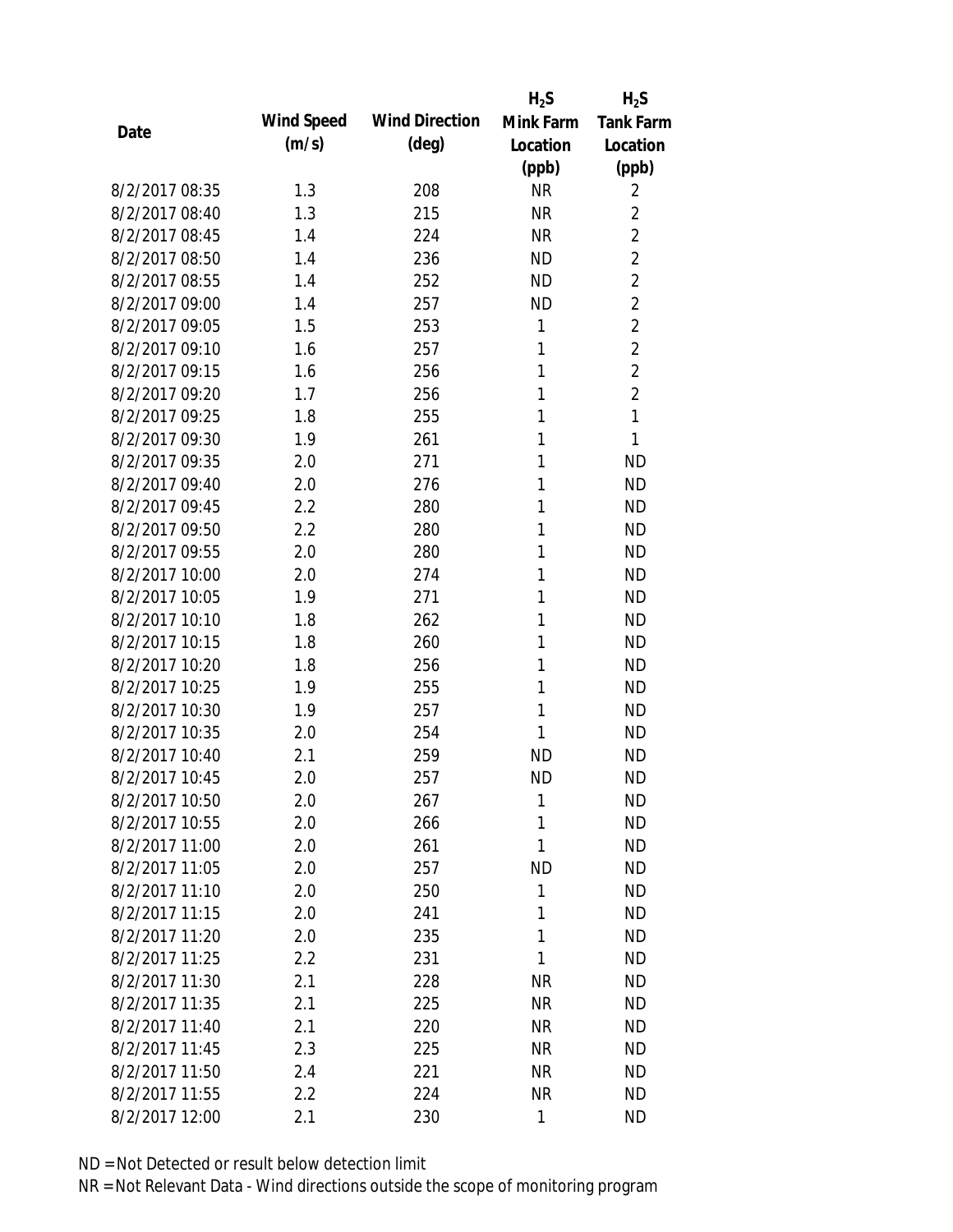|                |            |                       | $H_2S$    | $H_2S$           |
|----------------|------------|-----------------------|-----------|------------------|
| Date           | Wind Speed | <b>Wind Direction</b> | Mink Farm | <b>Tank Farm</b> |
|                | (m/s)      | $(\text{deg})$        | Location  | Location         |
|                |            |                       | (ppb)     | (ppb)            |
| 8/2/2017 12:05 | 2.2        | 241                   | 1         | <b>ND</b>        |
| 8/2/2017 12:10 | 2.1        | 249                   | 1         | <b>ND</b>        |
| 8/2/2017 12:15 | 2.0        | 252                   | 1         | <b>ND</b>        |
| 8/2/2017 12:20 | 1.9        | 263                   | 1         | <b>ND</b>        |
| 8/2/2017 12:25 | 2.0        | 267                   | 1         | <b>ND</b>        |
| 8/2/2017 12:30 | 2.0        | 256                   | <b>ND</b> | <b>ND</b>        |
| 8/2/2017 12:35 | 2.0        | 256                   | <b>ND</b> | <b>ND</b>        |
| 8/2/2017 12:40 | 1.9        | 266                   | 1         | <b>ND</b>        |
| 8/2/2017 12:45 | 2.0        | 269                   | 1         | <b>ND</b>        |
| 8/2/2017 12:50 | 1.9        | 259                   | 1         | <b>ND</b>        |
| 8/2/2017 12:55 | 1.7        | 246                   | 1         | <b>ND</b>        |
| 8/2/2017 13:00 | 1.7        | 258                   | 1         | <b>ND</b>        |
| 8/2/2017 13:05 | 1.7        | 256                   | 1         | <b>ND</b>        |
| 8/2/2017 13:10 | 1.6        | 243                   | 1         | <b>ND</b>        |
| 8/2/2017 13:15 | 1.6        | 240                   | 1         | <b>ND</b>        |
| 8/2/2017 13:20 | 1.6        | 239                   | 1         | <b>ND</b>        |
| 8/2/2017 13:25 | 1.7        | 245                   | 1         | <b>ND</b>        |
| 8/2/2017 13:30 | 1.7        | 245                   | 1         | <b>ND</b>        |
| 8/2/2017 13:35 | 1.8        | 243                   | 1         | <b>ND</b>        |
| 8/2/2017 13:40 | 1.9        | 242                   | 1         | <b>ND</b>        |
| 8/2/2017 13:45 | 1.8        | 235                   | 1         | <b>ND</b>        |
| 8/2/2017 13:50 | 1.7        | 226                   | <b>NR</b> | <b>ND</b>        |
| 8/2/2017 13:55 | 1.6        | 214                   | <b>NR</b> | <b>ND</b>        |
| 8/2/2017 14:00 | 1.5        | 220                   | <b>NR</b> | <b>ND</b>        |
| 8/2/2017 14:05 | 1.5        | 226                   | <b>NR</b> | <b>ND</b>        |
| 8/2/2017 14:10 | 1.7        | 226                   | <b>NR</b> | <b>ND</b>        |
| 8/2/2017 14:15 | 1.7        | 261                   | <b>ND</b> | <b>ND</b>        |
| 8/2/2017 14:20 | 1.8        | 273                   | <b>ND</b> | <b>ND</b>        |
| 8/2/2017 14:25 | 2.1        | 267                   | <b>ND</b> | <b>ND</b>        |
| 8/2/2017 14:30 | 2.1        | 272                   | 1         | <b>ND</b>        |
| 8/2/2017 14:35 | 1.8        | 276                   | 1         | <b>ND</b>        |
| 8/2/2017 14:40 | 1.4        | 276                   | 1         | <b>ND</b>        |
| 8/2/2017 14:45 | 1.4        | 252                   | 1         | <b>ND</b>        |
| 8/2/2017 14:50 | 1.5        | 209                   | <b>NR</b> | <b>ND</b>        |
| 8/2/2017 14:55 | 1.4        | 168                   | <b>NR</b> | <b>ND</b>        |
| 8/2/2017 15:00 | 1.4        | 158                   | <b>NR</b> | <b>ND</b>        |
| 8/2/2017 15:05 | 1.8        | 163                   | <b>NR</b> | <b>ND</b>        |
| 8/2/2017 15:10 | 2.1        | 159                   | NR        | <b>ND</b>        |
| 8/2/2017 15:15 | 2.3        | 161                   | <b>NR</b> | <b>ND</b>        |
| 8/2/2017 15:20 | 2.4        | 167                   | <b>NR</b> | <b>ND</b>        |
| 8/2/2017 15:25 | 2.5        | 172                   | <b>NR</b> | <b>ND</b>        |
| 8/2/2017 15:30 | 2.7        | 182                   | <b>NR</b> | <b>ND</b>        |
|                |            |                       |           |                  |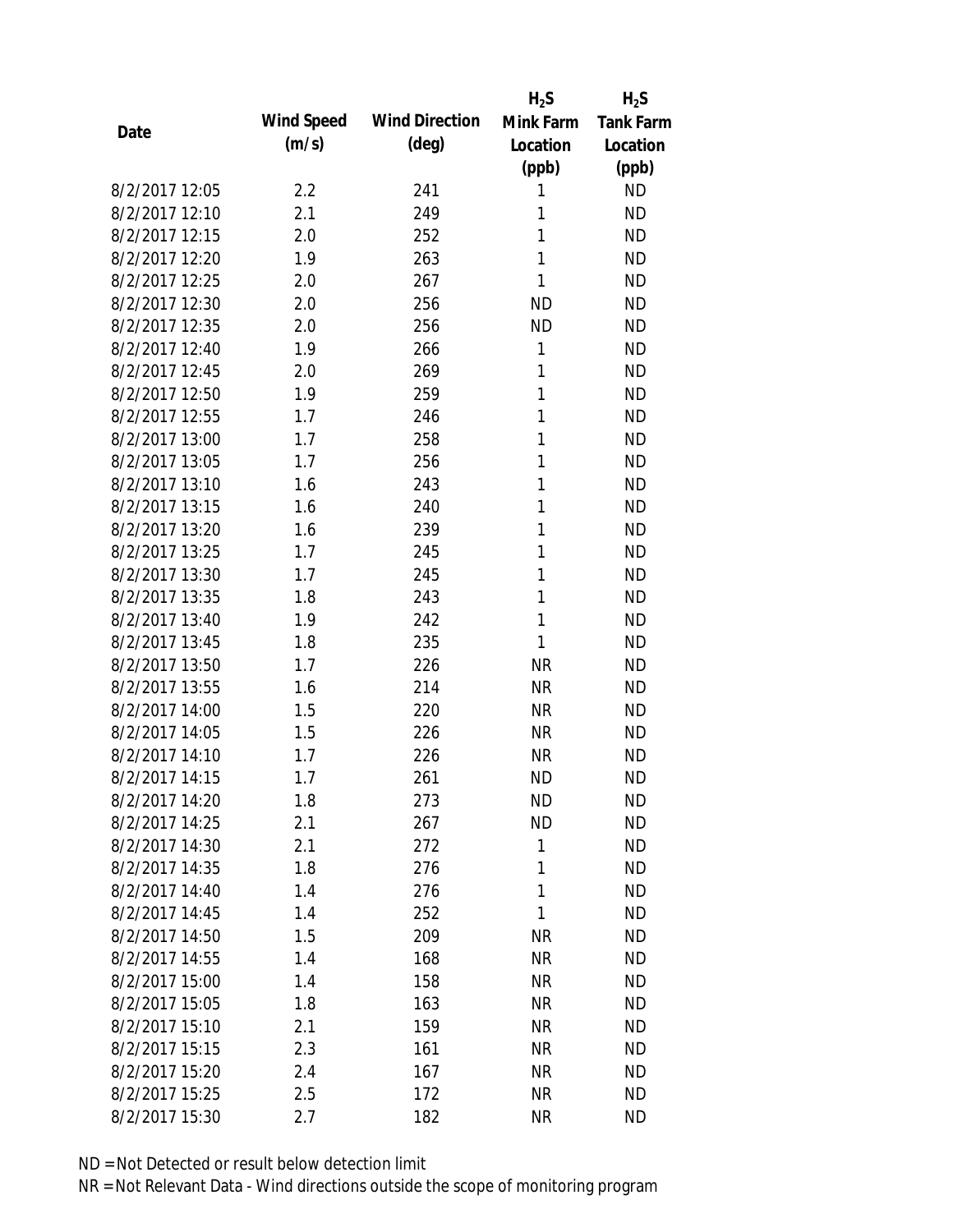|                |            |                       | $H_2S$    | $H_2S$           |
|----------------|------------|-----------------------|-----------|------------------|
| Date           | Wind Speed | <b>Wind Direction</b> | Mink Farm | <b>Tank Farm</b> |
|                | (m/s)      | $(\text{deg})$        | Location  | Location         |
|                |            |                       | (ppb)     | (ppb)            |
| 8/2/2017 15:35 | 2.6        | 192                   | <b>NR</b> | <b>ND</b>        |
| 8/2/2017 15:40 | 2.5        | 209                   | <b>NR</b> | <b>ND</b>        |
| 8/2/2017 15:45 | 2.5        | 219                   | <b>NR</b> | <b>ND</b>        |
| 8/2/2017 15:50 | 2.6        | 225                   | <b>NR</b> | <b>ND</b>        |
| 8/2/2017 15:55 | 2.7        | 228                   | <b>NR</b> | <b>ND</b>        |
| 8/2/2017 16:00 | 2.7        | 220                   | <b>NR</b> | <b>ND</b>        |
| 8/2/2017 16:05 | 2.7        | 217                   | <b>NR</b> | <b>ND</b>        |
| 8/2/2017 16:10 | 2.6        | 214                   | <b>NR</b> | <b>ND</b>        |
| 8/2/2017 16:15 | 2.5        | 222                   | <b>NR</b> | <b>ND</b>        |
| 8/2/2017 16:20 | 2.4        | 236                   | <b>ND</b> | <b>ND</b>        |
| 8/2/2017 16:25 | 2.5        | 250                   | 1         | <b>ND</b>        |
| 8/2/2017 16:30 | 2.6        | 256                   | 1         | <b>ND</b>        |
| 8/2/2017 16:35 | 2.7        | 259                   | 1         | <b>ND</b>        |
| 8/2/2017 16:40 | 2.9        | 264                   | 1         | <b>ND</b>        |
| 8/2/2017 16:45 | 2.9        | 264                   | <b>ND</b> | <b>ND</b>        |
| 8/2/2017 16:50 | 3.0        | 263                   | <b>ND</b> | <b>ND</b>        |
| 8/2/2017 16:55 | 2.8        | 265                   | <b>ND</b> | <b>ND</b>        |
| 8/2/2017 17:00 | 2.6        | 272                   | <b>ND</b> | <b>ND</b>        |
| 8/2/2017 17:05 | 2.6        | 270                   | <b>ND</b> | <b>ND</b>        |
| 8/2/2017 17:10 | 2.6        | 273                   | <b>ND</b> | <b>ND</b>        |
| 8/2/2017 17:15 | 2.8        | 271                   | <b>ND</b> | <b>ND</b>        |
| 8/2/2017 17:20 | 2.8        | 270                   | <b>ND</b> | <b>ND</b>        |
| 8/2/2017 17:25 | 3.2        | 269                   | <b>ND</b> | <b>ND</b>        |
| 8/2/2017 17:30 | 3.3        | 267                   | <b>ND</b> | <b>ND</b>        |
| 8/2/2017 17:35 | 3.3        | 268                   | 1         | <b>ND</b>        |
| 8/2/2017 17:40 | 3.2        | 270                   | 1         | <b>ND</b>        |
| 8/2/2017 17:45 | 2.9        | 272                   | 1         | <b>ND</b>        |
| 8/2/2017 17:50 | 2.8        | 273                   | 1         | <b>ND</b>        |
| 8/2/2017 17:55 | 2.5        | 277                   | 1         | <b>ND</b>        |
| 8/2/2017 18:00 | 2.5        | 281                   | 1         | <b>ND</b>        |
| 8/2/2017 18:05 | 2.4        | 286                   | 1         | <b>ND</b>        |
| 8/2/2017 18:10 | 2.5        | 282                   | 1         | <b>ND</b>        |
| 8/2/2017 18:15 | 2.4        | 285                   | 1         | <b>ND</b>        |
| 8/2/2017 18:20 | 2.4        | 287                   | 1         | <b>ND</b>        |
| 8/2/2017 18:25 | 2.4        | 279                   | 1         | <b>ND</b>        |
| 8/2/2017 18:30 | 2.3        | 274                   | 1         | <b>ND</b>        |
| 8/2/2017 18:35 | 2.3        | 265                   | 1         | <b>ND</b>        |
| 8/2/2017 18:40 | 2.4        | 261                   | 1         | <b>ND</b>        |
| 8/2/2017 18:45 | 2.6        | 255                   | 1         | <b>ND</b>        |
| 8/2/2017 18:50 | 2.4        | 252                   | 1         | <b>ND</b>        |
| 8/2/2017 18:55 |            |                       | 1         | <b>ND</b>        |
|                | 2.5        | 255                   |           |                  |
| 8/2/2017 19:00 | 2.7        | 254                   | 1         | <b>ND</b>        |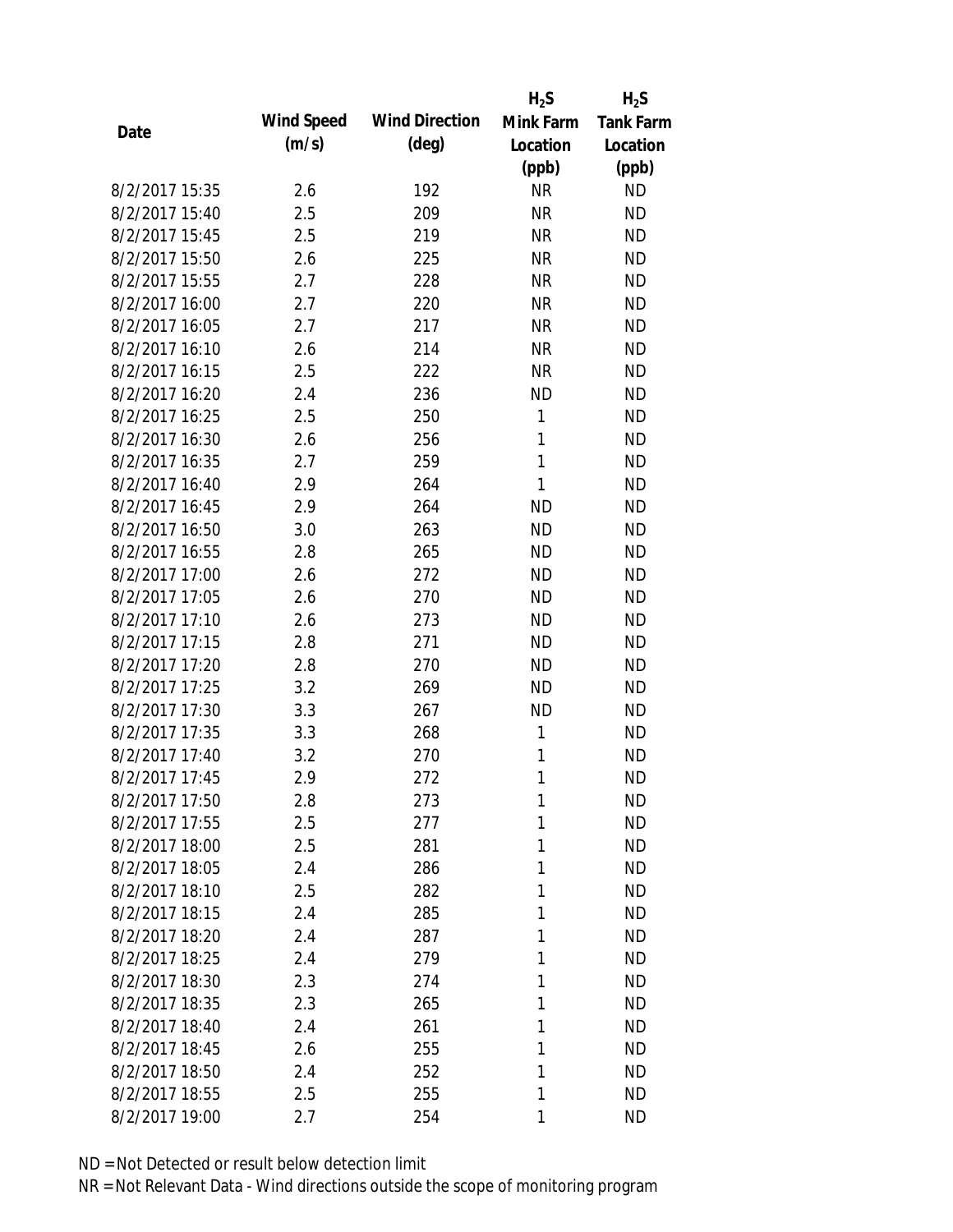|                |            |                       | $H_2S$    | $H_2S$           |
|----------------|------------|-----------------------|-----------|------------------|
| Date           | Wind Speed | <b>Wind Direction</b> | Mink Farm | <b>Tank Farm</b> |
|                | (m/s)      | $(\text{deg})$        | Location  | Location         |
|                |            |                       | (ppb)     | (ppb)            |
| 8/2/2017 19:05 | 2.5        | 256                   | 1         | <b>ND</b>        |
| 8/2/2017 19:10 | 2.5        | 258                   | 1         | <b>ND</b>        |
| 8/2/2017 19:15 | 2.3        | 260                   | 1         | <b>ND</b>        |
| 8/2/2017 19:20 | 2.3        | 258                   | 1         | <b>ND</b>        |
| 8/2/2017 19:25 | 2.3        | 259                   | 1         | <b>ND</b>        |
| 8/2/2017 19:30 | 2.2        | 262                   | <b>ND</b> | <b>ND</b>        |
| 8/2/2017 19:35 | 2.0        | 265                   | <b>ND</b> | <b>ND</b>        |
| 8/2/2017 19:40 | 2.0        | 277                   | 1         | <b>ND</b>        |
| 8/2/2017 19:45 | 2.0        | 294                   | 1         | <b>ND</b>        |
| 8/2/2017 19:50 | 2.1        | 320                   | 1         | <b>ND</b>        |
| 8/2/2017 19:55 | 2.2        | 347                   | 1         | <b>ND</b>        |
| 8/2/2017 20:00 | 2.4        | 6                     | 1         | <b>ND</b>        |
| 8/2/2017 20:05 | 2.6        | 20                    | 1         | <b>ND</b>        |
| 8/2/2017 20:10 | 2.7        | 26                    | 1         | <b>ND</b>        |
| 8/2/2017 20:15 | 3.1        | 27                    | 1         | <b>ND</b>        |
| 8/2/2017 20:20 | 3.2        | 29                    | 1         | <b>ND</b>        |
| 8/2/2017 20:25 | 3.2        | 30                    | 1         | <b>ND</b>        |
| 8/2/2017 20:30 | 3.1        | 28                    | 1         | <b>ND</b>        |
| 8/2/2017 20:35 | 3.1        | 25                    | 1         | <b>ND</b>        |
| 8/2/2017 20:40 | 3.1        | 24                    | 1         | <b>ND</b>        |
| 8/2/2017 20:45 | 2.9        | 26                    | 1         | <b>ND</b>        |
| 8/2/2017 20:50 | 2.7        | 27                    | 1         | <b>ND</b>        |
| 8/2/2017 20:55 | 2.5        | 30                    | 1         | <b>ND</b>        |
| 8/2/2017 21:00 | 2.4        | 33                    | 1         | <b>ND</b>        |
| 8/2/2017 21:05 | 2.3        | 37                    | 1         | <b>ND</b>        |
| 8/2/2017 21:10 | 2.2        | 39                    | 1         | <b>ND</b>        |
| 8/2/2017 21:15 | 2.0        | 42                    | <b>NR</b> | <b>ND</b>        |
| 8/2/2017 21:20 | 1.8        | 47                    | <b>NR</b> | <b>ND</b>        |
| 8/2/2017 21:25 | 1.7        | 49                    | <b>NR</b> | <b>ND</b>        |
| 8/2/2017 21:30 | 1.6        | 53                    | <b>NR</b> | <b>ND</b>        |
| 8/2/2017 21:35 | 1.4        | 59                    | <b>NR</b> | <b>ND</b>        |
| 8/2/2017 21:40 | 1.2        | 62                    | <b>NR</b> | <b>ND</b>        |
| 8/2/2017 21:45 | 1.2        | 56                    | <b>NR</b> | <b>ND</b>        |
| 8/2/2017 21:50 | 1.2        | 49                    | <b>NR</b> | <b>ND</b>        |
| 8/2/2017 21:55 | 1.2        | 47                    | <b>NR</b> | <b>ND</b>        |
| 8/2/2017 22:00 | 1.2        | 45                    | <b>NR</b> | <b>ND</b>        |
| 8/2/2017 22:05 | 1.3        | 42                    | <b>NR</b> | <b>ND</b>        |
| 8/2/2017 22:10 | 1.4        | 43                    | NR        | <b>ND</b>        |
| 8/2/2017 22:15 | 1.3        | 45                    | <b>NR</b> | <b>ND</b>        |
| 8/2/2017 22:20 | 1.3        | 48                    | <b>NR</b> | <b>ND</b>        |
| 8/2/2017 22:25 | 1.4        | 47                    | <b>NR</b> | <b>ND</b>        |
| 8/2/2017 22:30 | 1.5        | 44                    | <b>NR</b> | 1                |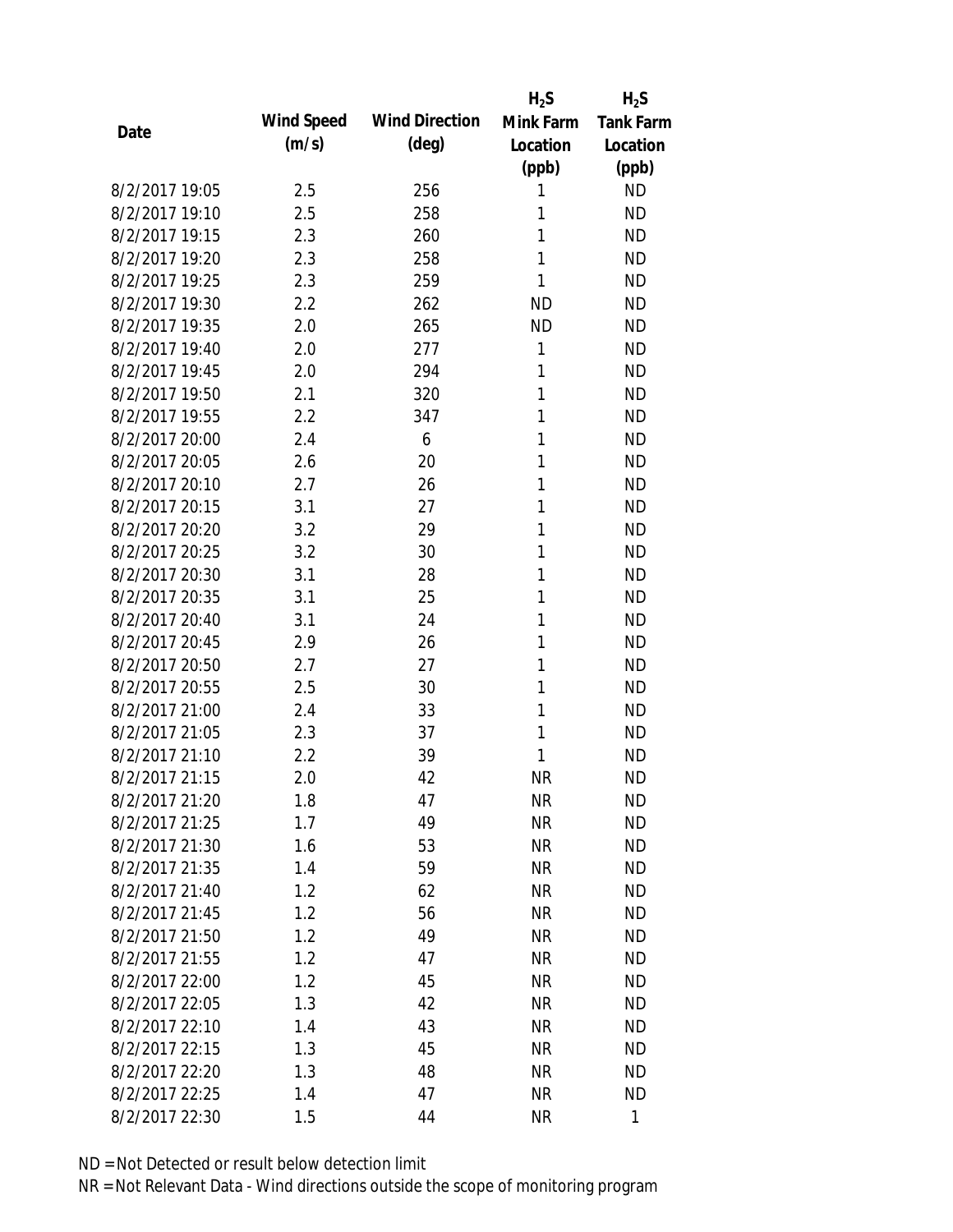|                |            |                       | $H_2S$       | $H_2S$           |
|----------------|------------|-----------------------|--------------|------------------|
| Date           | Wind Speed | <b>Wind Direction</b> | Mink Farm    | <b>Tank Farm</b> |
|                | (m/s)      | $(\text{deg})$        | Location     | Location         |
|                |            |                       | (ppb)        | (ppb)            |
| 8/2/2017 22:35 | 1.6        | 43                    | <b>NR</b>    | 1                |
| 8/2/2017 22:40 | 1.5        | 42                    | <b>NR</b>    | 1                |
| 8/2/2017 22:45 | 1.4        | 41                    | <b>NR</b>    | <b>ND</b>        |
| 8/2/2017 22:50 | 1.4        | 39                    | 1            | <b>ND</b>        |
| 8/2/2017 22:55 | 1.5        | 38                    | $\mathbf{1}$ | <b>ND</b>        |
| 8/2/2017 23:00 | 1.4        | 42                    | <b>NR</b>    | <b>ND</b>        |
| 8/2/2017 23:05 | 1.3        | 44                    | <b>NR</b>    | <b>ND</b>        |
| 8/2/2017 23:10 | 1.4        | 44                    | <b>NR</b>    | <b>ND</b>        |
| 8/2/2017 23:15 | 1.5        | 42                    | <b>NR</b>    | 1                |
| 8/2/2017 23:20 | 1.6        | 39                    | 1            | 1                |
| 8/2/2017 23:25 | 1.6        | 38                    | 1            | <b>ND</b>        |
| 8/2/2017 23:30 | 1.5        | 37                    | 1            | 1                |
| 8/2/2017 23:35 | 1.6        | 34                    | <b>ND</b>    | 1                |
| 8/2/2017 23:40 | 1.6        | 35                    | 1            | <b>ND</b>        |
| 8/2/2017 23:45 | 1.4        | 37                    | 1            | <b>ND</b>        |
| 8/2/2017 23:50 | 1.4        | 38                    | 1            | <b>ND</b>        |
| 8/2/2017 23:55 | 1.4        | 36                    | 1            | <b>ND</b>        |
| 8/2/2017 24:00 | 1.4        | 35                    | 1            | <b>ND</b>        |
| 8/3/2017 00:05 | 1.3        | 36                    | 1            | <b>ND</b>        |
| 8/3/2017 00:10 | 1.4        | 33                    | 1            | <b>ND</b>        |
| 8/3/2017 00:15 | 1.5        | 34                    | 1            | <b>ND</b>        |
| 8/3/2017 00:20 | 1.5        | 35                    | 1            | <b>ND</b>        |
| 8/3/2017 00:25 | 1.5        | 36                    | 1            | <b>ND</b>        |
| 8/3/2017 00:30 | 1.6        | 37                    | <b>ND</b>    | <b>ND</b>        |
| 8/3/2017 00:35 | 1.7        | 38                    | <b>ND</b>    | <b>ND</b>        |
| 8/3/2017 00:40 | 1.6        | 42                    | <b>NR</b>    | <b>ND</b>        |
| 8/3/2017 00:45 | 1.6        | 43                    | <b>NR</b>    | <b>ND</b>        |
| 8/3/2017 00:50 | 1.6        | 45                    | <b>NR</b>    | <b>ND</b>        |
| 8/3/2017 00:55 | 1.5        | 47                    | <b>NR</b>    | <b>ND</b>        |
| 8/3/2017 01:00 | 1.3        | 50                    | <b>NR</b>    | <b>ND</b>        |
| 8/3/2017 01:05 | 1.2        | 52                    | <b>NR</b>    | <b>ND</b>        |
| 8/3/2017 01:10 | 1.2        | 53                    | <b>NR</b>    | <b>ND</b>        |
| 8/3/2017 01:15 | 1.3        | 53                    | <b>NR</b>    | <b>ND</b>        |
| 8/3/2017 01:20 | 1.2        | 54                    | <b>NR</b>    | <b>ND</b>        |
| 8/3/2017 01:25 | 1.2        | 56                    | <b>NR</b>    | <b>ND</b>        |
| 8/3/2017 01:30 | 1.2        | 58                    | <b>NR</b>    | <b>ND</b>        |
| 8/3/2017 01:35 | 1.3        | 60                    | <b>NR</b>    | <b>ND</b>        |
| 8/3/2017 01:40 | 1.3        | 56                    | <b>NR</b>    | 1                |
| 8/3/2017 01:45 | 1.3        | 47                    | <b>NR</b>    | 1                |
| 8/3/2017 01:50 | 1.4        | 44                    | <b>NR</b>    | 1                |
| 8/3/2017 01:55 | 1.5        | 39                    | 1            | <b>ND</b>        |
| 8/3/2017 02:00 | 1.7        | 36                    | 1            | <b>ND</b>        |
|                |            |                       |              |                  |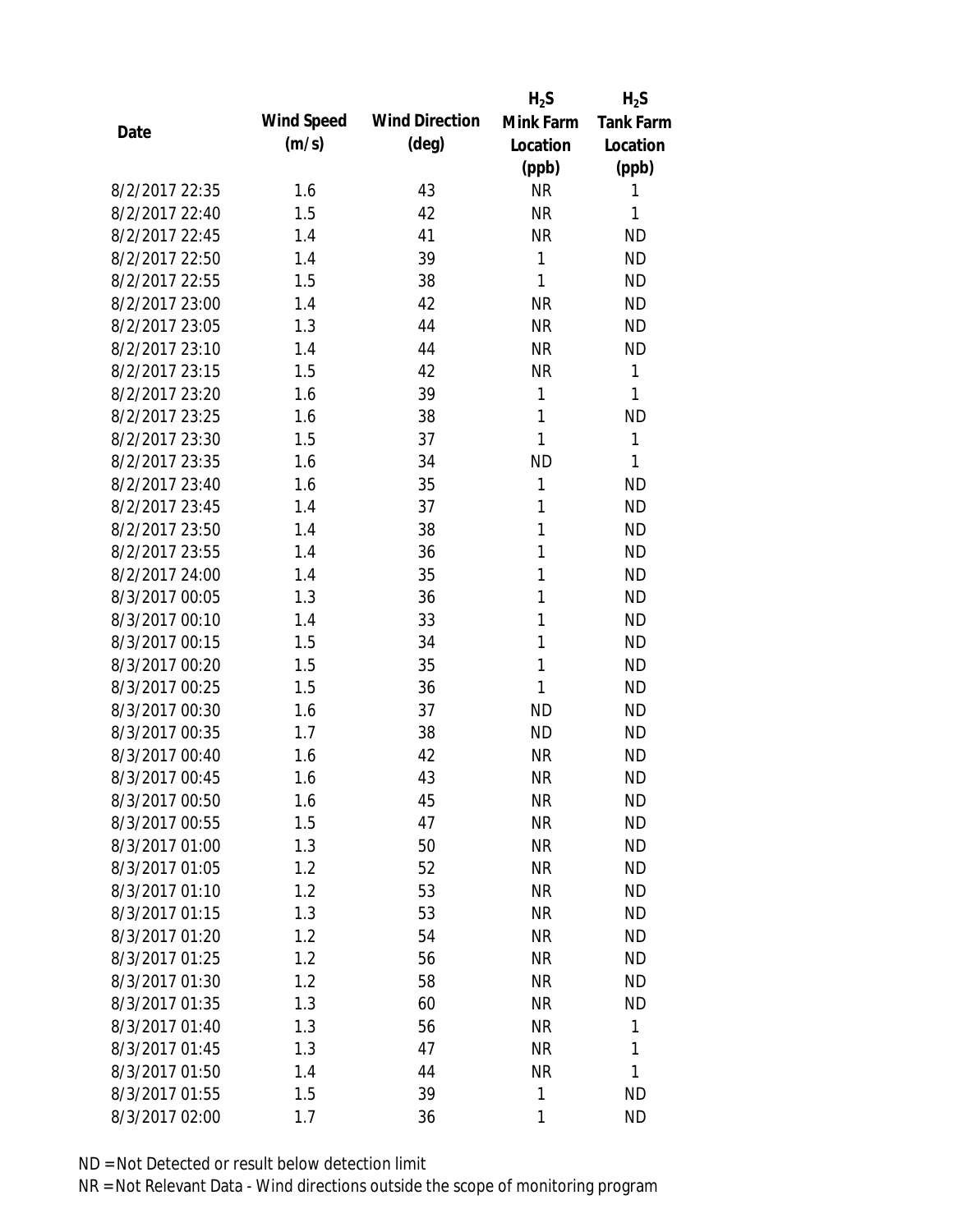|                |            |                       | $H_2S$    | $H_2S$           |
|----------------|------------|-----------------------|-----------|------------------|
| Date           | Wind Speed | <b>Wind Direction</b> | Mink Farm | <b>Tank Farm</b> |
|                | (m/s)      | $(\text{deg})$        | Location  | Location         |
|                |            |                       | (ppb)     | (ppb)            |
| 8/3/2017 02:05 | 1.7        | 30                    | <b>ND</b> | <b>ND</b>        |
| 8/3/2017 02:10 | 1.8        | 30                    | <b>ND</b> | <b>ND</b>        |
| 8/3/2017 02:15 | 1.7        | 34                    | <b>ND</b> | <b>ND</b>        |
| 8/3/2017 02:20 | 1.6        | 35                    | <b>ND</b> | <b>ND</b>        |
| 8/3/2017 02:25 | 1.6        | 36                    | <b>ND</b> | <b>ND</b>        |
| 8/3/2017 02:30 | 1.4        | 38                    | <b>ND</b> | <b>ND</b>        |
| 8/3/2017 02:35 | 1.3        | 42                    | <b>NR</b> | <b>ND</b>        |
| 8/3/2017 02:40 | 1.2        | 44                    | <b>NR</b> | <b>ND</b>        |
| 8/3/2017 02:45 | 1.1        | 46                    | <b>NR</b> | <b>ND</b>        |
| 8/3/2017 02:50 | 1.0        | 48                    | <b>NR</b> | <b>ND</b>        |
| 8/3/2017 02:55 | 0.8        | 50                    | <b>NR</b> | <b>ND</b>        |
| 8/3/2017 03:00 | 0.7        | 53                    | <b>NR</b> | <b>ND</b>        |
| 8/3/2017 03:05 | 0.7        | 59                    | <b>NR</b> | <b>ND</b>        |
| 8/3/2017 03:10 | 0.6        | 67                    | <b>NR</b> | <b>ND</b>        |
| 8/3/2017 03:15 | 0.6        | 64                    | <b>NR</b> | <b>ND</b>        |
| 8/3/2017 03:20 | 0.8        | 62                    | <b>NR</b> | <b>ND</b>        |
| 8/3/2017 03:25 | 0.9        | 61                    | <b>NR</b> | <b>ND</b>        |
| 8/3/2017 03:30 | 0.9        | 59                    | <b>NR</b> | <b>ND</b>        |
| 8/3/2017 03:35 | 0.9        | 57                    | <b>NR</b> | <b>ND</b>        |
| 8/3/2017 03:40 | 0.9        | 55                    | <b>NR</b> | <b>ND</b>        |
| 8/3/2017 03:45 | 0.7        | 56                    | <b>NR</b> | <b>ND</b>        |
| 8/3/2017 03:50 | 0.7        | 57                    | <b>NR</b> | <b>ND</b>        |
| 8/3/2017 03:55 | 0.7        | 64                    | <b>NR</b> | <b>ND</b>        |
| 8/3/2017 04:00 | 0.8        | 67                    | <b>NR</b> | <b>ND</b>        |
| 8/3/2017 04:05 | 0.8        | 65                    | <b>NR</b> | <b>ND</b>        |
| 8/3/2017 04:10 | 0.8        | 71                    | <b>NR</b> | <b>ND</b>        |
| 8/3/2017 04:15 | 1.0        | 76                    | <b>NR</b> | <b>ND</b>        |
| 8/3/2017 04:20 | 1.0        | 79                    | <b>NR</b> | <b>ND</b>        |
| 8/3/2017 04:25 | 0.9        | 73                    | <b>NR</b> | <b>ND</b>        |
| 8/3/2017 04:30 | 1.0        | 72                    | <b>NR</b> | ND               |
| 8/3/2017 04:35 | 1.0        | 75                    | <b>NR</b> | <b>ND</b>        |
| 8/3/2017 04:40 | 1.1        | 76                    | <b>NR</b> | ND               |
| 8/3/2017 04:45 | 1.1        | 72                    | <b>NR</b> | <b>ND</b>        |
| 8/3/2017 04:50 | 1.2        | 69                    | <b>NR</b> | <b>ND</b>        |
| 8/3/2017 04:55 | 1.2        | 68                    | <b>NR</b> | 1                |
| 8/3/2017 05:00 | 1.2        | 66                    | <b>NR</b> | 1                |
| 8/3/2017 05:05 | 1.2        | 65                    | <b>NR</b> | 1                |
| 8/3/2017 05:10 | 1.1        | 64                    | <b>NR</b> | 1                |
| 8/3/2017 05:15 | 1.1        | 65                    | <b>NR</b> | 1                |
| 8/3/2017 05:20 | 1.1        | 72                    | <b>NR</b> | 1                |
| 8/3/2017 05:25 | 1.3        | 76                    | <b>NR</b> | 1                |
| 8/3/2017 05:30 | 1.3        | 76                    | <b>NR</b> | 1                |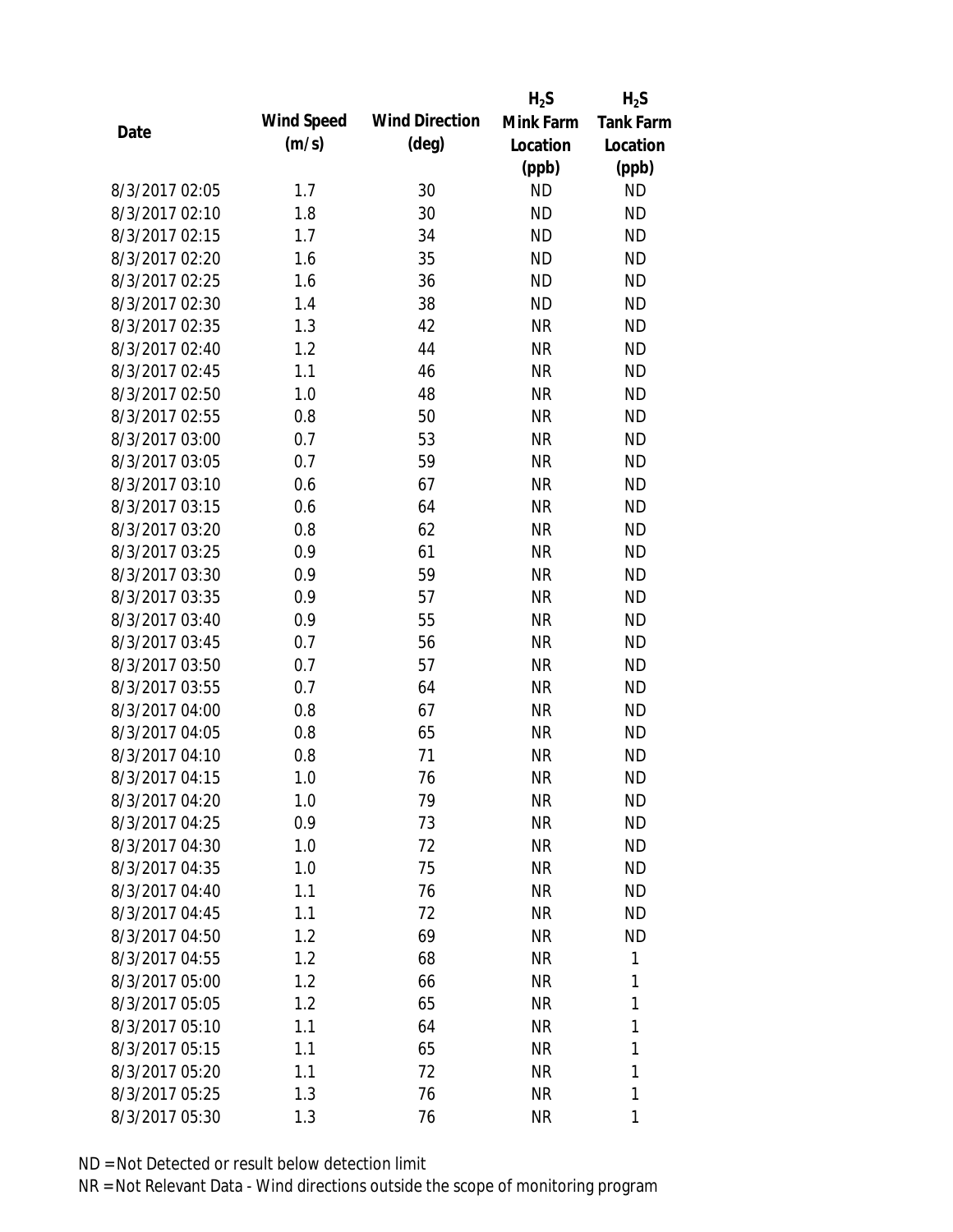|                |            |                       | $H_2S$    | $H_2S$           |
|----------------|------------|-----------------------|-----------|------------------|
| Date           | Wind Speed | <b>Wind Direction</b> | Mink Farm | <b>Tank Farm</b> |
|                | (m/s)      | $(\text{deg})$        | Location  | Location         |
|                |            |                       | (ppb)     | (ppb)            |
| 8/3/2017 05:35 | 1.3        | 76                    | <b>NR</b> | 1                |
| 8/3/2017 05:40 | 1.2        | 76                    | <b>NR</b> | <b>ND</b>        |
| 8/3/2017 05:45 | 1.3        | 74                    | <b>NR</b> | <b>ND</b>        |
| 8/3/2017 05:50 | 1.3        | 73                    | <b>NR</b> | <b>ND</b>        |
| 8/3/2017 05:55 | 1.3        | 75                    | <b>NR</b> | <b>ND</b>        |
| 8/3/2017 06:00 | 1.4        | 77                    | <b>NR</b> | <b>ND</b>        |
| 8/3/2017 06:05 | 1.6        | 77                    | <b>NR</b> | <b>ND</b>        |
| 8/3/2017 06:10 | 1.7        | 77                    | <b>NR</b> | <b>ND</b>        |
| 8/3/2017 06:15 | 1.8        | 79                    | <b>NR</b> | <b>ND</b>        |
| 8/3/2017 06:20 | 1.9        | 82                    | <b>NR</b> | <b>ND</b>        |
| 8/3/2017 06:25 | 2.0        | 84                    | <b>NR</b> | <b>ND</b>        |
| 8/3/2017 06:30 | 2.0        | 85                    | <b>NR</b> | <b>ND</b>        |
| 8/3/2017 06:35 | 2.0        | 85                    | <b>NR</b> | <b>ND</b>        |
| 8/3/2017 06:40 | 2.0        | 85                    | <b>NR</b> | <b>ND</b>        |
| 8/3/2017 06:45 | 2.0        | 85                    | <b>NR</b> | <b>ND</b>        |
| 8/3/2017 06:50 | 1.9        | 84                    | <b>NR</b> | <b>ND</b>        |
| 8/3/2017 06:55 | 1.9        | 85                    | <b>NR</b> | <b>ND</b>        |
| 8/3/2017 07:00 | 1.8        | 88                    | <b>NR</b> | <b>ND</b>        |
| 8/3/2017 07:05 | 1.8        | 93                    | <b>NR</b> | <b>ND</b>        |
| 8/3/2017 07:10 | 1.8        | 97                    | <b>NR</b> | <b>ND</b>        |
| 8/3/2017 07:15 | 1.8        | 101                   | <b>NR</b> | <b>ND</b>        |
| 8/3/2017 07:20 | 1.8        | 103                   | <b>NR</b> | <b>ND</b>        |
| 8/3/2017 07:25 | 1.8        | 105                   | <b>NR</b> | <b>ND</b>        |
| 8/3/2017 07:30 | 1.9        | 108                   | <b>NR</b> | <b>ND</b>        |
| 8/3/2017 07:35 | 2.1        | 111                   | <b>NR</b> | <b>ND</b>        |
| 8/3/2017 07:40 | 2.3        | 113                   | <b>NR</b> | <b>ND</b>        |
| 8/3/2017 07:45 | 2.5        | 117                   | <b>NR</b> | <b>ND</b>        |
| 8/3/2017 07:50 | 2.5        | 121                   | <b>NR</b> | <b>ND</b>        |
| 8/3/2017 07:55 | 2.6        | 123                   | <b>NR</b> | <b>ND</b>        |
| 8/3/2017 08:00 | 2.6        | 123                   | <b>NR</b> | 1                |
| 8/3/2017 08:05 | 2.3        | 122                   | <b>NR</b> | 1                |
| 8/3/2017 08:10 | 2.0        | 126                   | <b>NR</b> | 1                |
| 8/3/2017 08:15 | 1.9        | 127                   | <b>NR</b> | 1                |
| 8/3/2017 08:20 | 1.8        | 129                   | <b>NR</b> | 1                |
| 8/3/2017 08:25 | 1.8        | 133                   | <b>NR</b> | 1                |
| 8/3/2017 08:30 | 1.9        | 135                   | <b>NR</b> | <b>ND</b>        |
| 8/3/2017 08:35 | 2.0        | 140                   | <b>NR</b> | <b>ND</b>        |
| 8/3/2017 08:40 | 2.2        | 141                   | NR        | <b>ND</b>        |
| 8/3/2017 08:45 | 2.4        | 144                   | <b>NR</b> | <b>ND</b>        |
| 8/3/2017 08:50 | 2.5        | 147                   | NR        | <b>ND</b>        |
| 8/3/2017 08:55 | 2.5        | 148                   | <b>NR</b> | <b>ND</b>        |
| 8/3/2017 09:00 | 2.6        | 152                   | <b>NR</b> | <b>ND</b>        |
|                |            |                       |           |                  |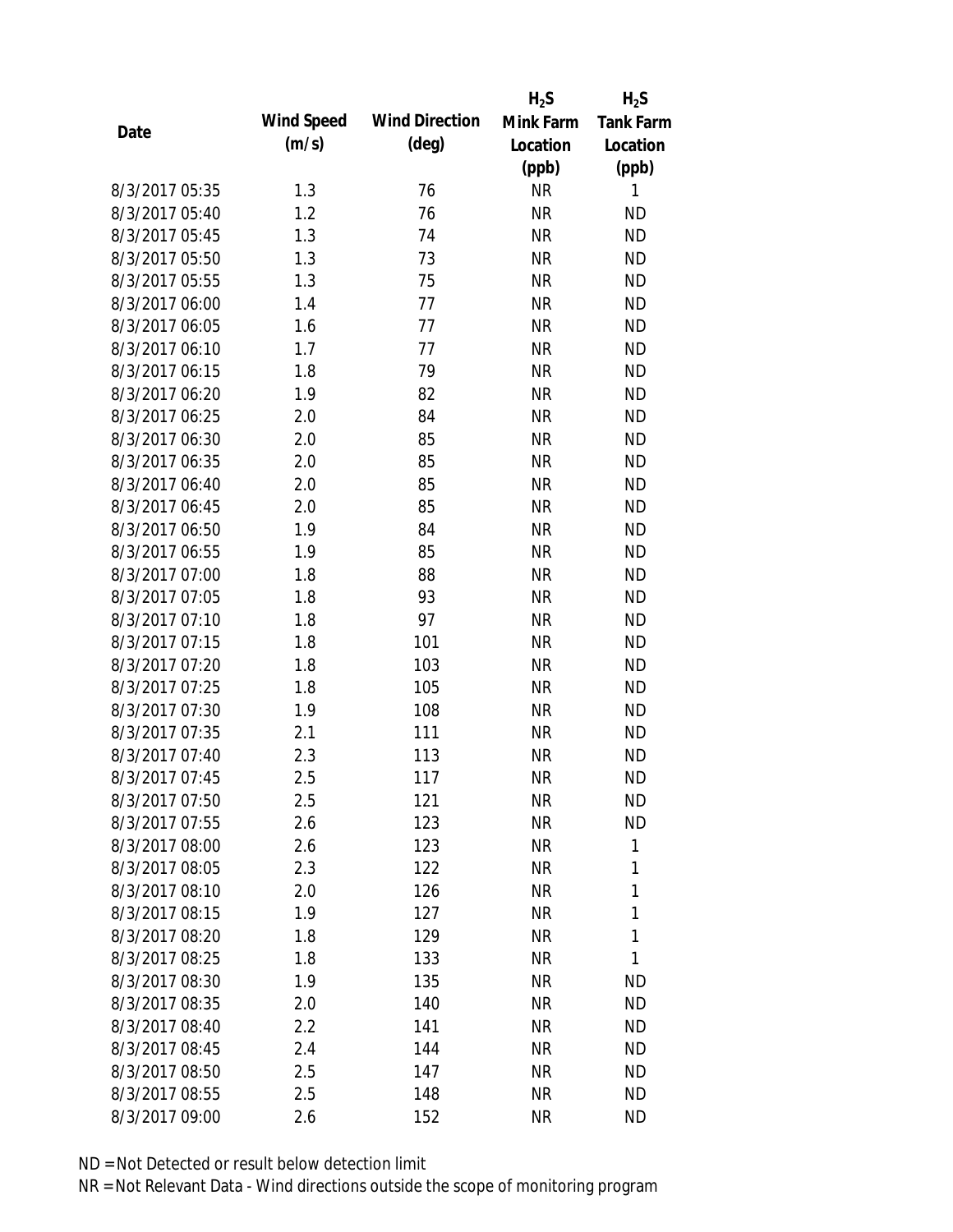|                |            |                       | $H_2S$    | $H_2S$           |
|----------------|------------|-----------------------|-----------|------------------|
|                | Wind Speed | <b>Wind Direction</b> | Mink Farm | <b>Tank Farm</b> |
| Date           | (m/s)      | $(\text{deg})$        | Location  | Location         |
|                |            |                       | (ppb)     | (ppb)            |
| 8/3/2017 09:05 | 2.8        | 153                   | <b>NR</b> | <b>ND</b>        |
| 8/3/2017 09:10 | 3.0        | 155                   | <b>NR</b> | <b>ND</b>        |
| 8/3/2017 09:15 | 2.9        | 158                   | <b>NR</b> | <b>ND</b>        |
| 8/3/2017 09:20 | 3.0        | 163                   | <b>NR</b> | <b>ND</b>        |
| 8/3/2017 09:25 | 3.2        | 168                   | <b>NR</b> | <b>ND</b>        |
| 8/3/2017 09:30 | 3.2        | 172                   | <b>NR</b> | <b>ND</b>        |
| 8/3/2017 09:35 | 3.1        | 174                   | <b>NR</b> | <b>ND</b>        |
| 8/3/2017 09:40 | 3.0        | 179                   | <b>NR</b> | <b>ND</b>        |
| 8/3/2017 09:45 | 3.0        | 185                   | <b>NR</b> | <b>ND</b>        |
| 8/3/2017 09:50 | 3.0        | 184                   | <b>NR</b> | <b>ND</b>        |
| 8/3/2017 09:55 | 2.9        | 185                   | <b>NR</b> | <b>ND</b>        |
| 8/3/2017 10:00 | 3.0        | 184                   | <b>NR</b> | <b>ND</b>        |
| 8/3/2017 10:05 | 3.1        | 185                   | <b>NR</b> | <b>ND</b>        |
| 8/3/2017 10:10 | 3.3        | 184                   | <b>NR</b> | <b>ND</b>        |
| 8/3/2017 10:15 | 3.4        | 178                   | <b>NR</b> | <b>ND</b>        |
| 8/3/2017 10:20 | 3.5        | 174                   | <b>NR</b> | <b>ND</b>        |
| 8/3/2017 10:25 | 3.8        | 172                   | <b>NR</b> | <b>ND</b>        |
| 8/3/2017 10:30 | 3.8        | 172                   | <b>NR</b> | <b>ND</b>        |
| 8/3/2017 10:35 | 3.9        | 172                   | <b>NR</b> | <b>ND</b>        |
| 8/3/2017 10:40 | 3.9        | 175                   | NoData    | <b>ND</b>        |
| 8/3/2017 10:45 | 4.0        | 178                   | <b>NR</b> | <b>ND</b>        |
| 8/3/2017 10:50 | 4.1        | 183                   | <b>NR</b> | <b>ND</b>        |
| 8/3/2017 10:55 | 4.2        | 185                   | <b>NR</b> | <b>ND</b>        |
| 8/3/2017 11:00 | 4.3        | 191                   | <b>NR</b> | <b>ND</b>        |
| 8/3/2017 11:05 | 4.2        | 196                   | <b>NR</b> | <b>ND</b>        |
| 8/3/2017 11:10 | 4.4        | 191                   | <b>NR</b> | <b>ND</b>        |
| 8/3/2017 11:15 | 4.5        | 188                   | <b>NR</b> | <b>ND</b>        |
| 8/3/2017 11:20 | 4.4        | 184                   | <b>NR</b> | <b>ND</b>        |
| 8/3/2017 11:25 | 4.4        | 179                   | <b>NR</b> | <b>ND</b>        |
| 8/3/2017 11:30 | 4.4        | 174                   | <b>NR</b> | <b>ND</b>        |
| 8/3/2017 11:35 | 4.4        | 169                   | <b>NR</b> | <b>ND</b>        |
| 8/3/2017 11:40 | 4.1        | 170                   | <b>NR</b> | <b>ND</b>        |
| 8/3/2017 11:45 | 4.1        | 168                   | <b>NR</b> | <b>ND</b>        |
| 8/3/2017 11:50 | 4.0        | 168                   | <b>NR</b> | <b>ND</b>        |
| 8/3/2017 11:55 | 3.9        | 174                   | <b>NR</b> | <b>ND</b>        |
| 8/3/2017 12:00 | 4.0        | 175                   | <b>NR</b> | <b>ND</b>        |
| 8/3/2017 12:05 | 4.3        | 175                   | <b>NR</b> | <b>ND</b>        |
| 8/3/2017 12:10 | 4.5        | 175                   | <b>NR</b> | <b>ND</b>        |
| 8/3/2017 12:15 | 4.6        | 178                   | <b>NR</b> | <b>ND</b>        |
| 8/3/2017 12:20 | 4.8        | 179                   | <b>NR</b> | <b>ND</b>        |
| 8/3/2017 12:25 | 4.8        | 180                   | <b>NR</b> | <b>ND</b>        |
| 8/3/2017 12:30 | 4.9        | 182                   | <b>NR</b> | <b>ND</b>        |
|                |            |                       |           |                  |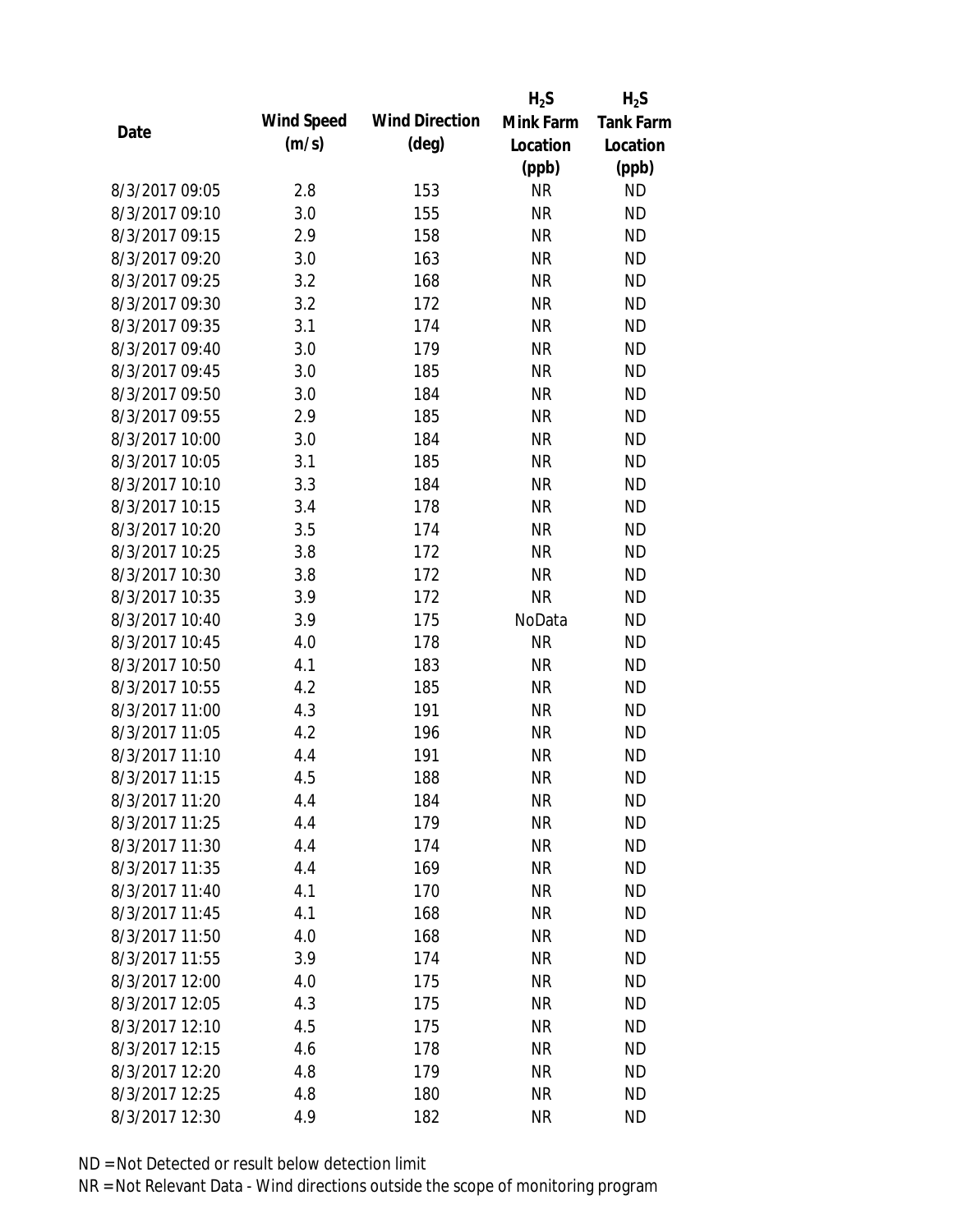|                |            |                       | $H_2S$       | $H_2S$           |
|----------------|------------|-----------------------|--------------|------------------|
| Date           | Wind Speed | <b>Wind Direction</b> | Mink Farm    | <b>Tank Farm</b> |
|                | (m/s)      | $(\text{deg})$        | Location     | Location         |
|                |            |                       | (ppb)        | (ppb)            |
| 8/3/2017 12:35 | 4.9        | 185                   | <b>NR</b>    | <b>ND</b>        |
| 8/3/2017 12:40 | 4.9        | 189                   | <b>NR</b>    | <b>ND</b>        |
| 8/3/2017 12:45 | 4.7        | 188                   | <b>NR</b>    | <b>ND</b>        |
| 8/3/2017 12:50 | 4.7        | 187                   | <b>NR</b>    | <b>ND</b>        |
| 8/3/2017 12:55 | 4.6        | 184                   | <b>NR</b>    | <b>ND</b>        |
| 8/3/2017 13:00 | 4.4        | 187                   | <b>NR</b>    | <b>ND</b>        |
| 8/3/2017 13:05 | 4.3        | 186                   | <b>NR</b>    | <b>ND</b>        |
| 8/3/2017 13:10 | 4.2        | 184                   | <b>NR</b>    | <b>ND</b>        |
| 8/3/2017 13:15 | 4.2        | 184                   | <b>NR</b>    | <b>ND</b>        |
| 8/3/2017 13:20 | 4.2        | 184                   | <b>NR</b>    | <b>ND</b>        |
| 8/3/2017 13:25 | 4.1        | 184                   | <b>NR</b>    | <b>ND</b>        |
| 8/3/2017 13:30 | 4.2        | 180                   | <b>NR</b>    | <b>ND</b>        |
| 8/3/2017 13:35 | 4.1        | 177                   | <b>NR</b>    | <b>ND</b>        |
| 8/3/2017 13:40 | 4.2        | 175                   | <b>NR</b>    | <b>ND</b>        |
| 8/3/2017 13:45 | 4.5        | 173                   | <b>NR</b>    | <b>ND</b>        |
| 8/3/2017 13:50 | 4.9        | 170                   | <b>NR</b>    | <b>ND</b>        |
| 8/3/2017 13:55 | 5.4        | 163                   | <b>NR</b>    | <b>ND</b>        |
| 8/3/2017 14:00 | 5.5        | 162                   | <b>NR</b>    | <b>ND</b>        |
| 8/3/2017 14:05 | 5.4        | 161                   | <b>NR</b>    | <b>ND</b>        |
| 8/3/2017 14:10 | 5.3        | 157                   | <b>NR</b>    | <b>ND</b>        |
| 8/3/2017 14:15 | 4.8        | 157                   | <b>NR</b>    | <b>ND</b>        |
| 8/3/2017 14:20 | 3.9        | 158                   | <b>NR</b>    | <b>ND</b>        |
| 8/3/2017 14:25 | 3.2        | 163                   | <b>NR</b>    | <b>ND</b>        |
| 8/3/2017 14:30 | 2.9        | 167                   | <b>NR</b>    | <b>ND</b>        |
| 8/3/2017 14:35 | 2.7        | 173                   | <b>NR</b>    | <b>ND</b>        |
| 8/3/2017 14:40 | 2.5        | 182                   | <b>NR</b>    | <b>ND</b>        |
| 8/3/2017 14:45 | 2.7        | 199                   | <b>NR</b>    | <b>ND</b>        |
| 8/3/2017 14:50 | 3.3        | 227                   | NR           | <b>ND</b>        |
| 8/3/2017 14:55 | 3.3        | 240                   | $\mathbf{1}$ | <b>ND</b>        |
| 8/3/2017 15:00 | 3.5        | 238                   | 1            | <b>ND</b>        |
| 8/3/2017 15:05 | 3.7        | 193                   | <b>NR</b>    | <b>ND</b>        |
| 8/3/2017 15:10 | 4.1        | 124                   | <b>NR</b>    | <b>ND</b>        |
| 8/3/2017 15:15 | 4.3        | 135                   | <b>NR</b>    | <b>ND</b>        |
| 8/3/2017 15:20 | 4.2        | 141                   | <b>NR</b>    | <b>ND</b>        |
| 8/3/2017 15:25 | 4.6        | 144                   | <b>NR</b>    | <b>ND</b>        |
| 8/3/2017 15:30 | 5.1        | 151                   | <b>NR</b>    | <b>ND</b>        |
| 8/3/2017 15:35 | 5.2        | 153                   | <b>NR</b>    | <b>ND</b>        |
| 8/3/2017 15:40 | 5.1        | 157                   | <b>NR</b>    | <b>ND</b>        |
| 8/3/2017 15:45 | 4.9        | 158                   | <b>NR</b>    | <b>ND</b>        |
| 8/3/2017 15:50 | 4.7        | 157                   | <b>NR</b>    | <b>ND</b>        |
| 8/3/2017 15:55 | 4.4        | 155                   | <b>NR</b>    | <b>ND</b>        |
| 8/3/2017 16:00 | 4.2        | 157                   | <b>NR</b>    | <b>ND</b>        |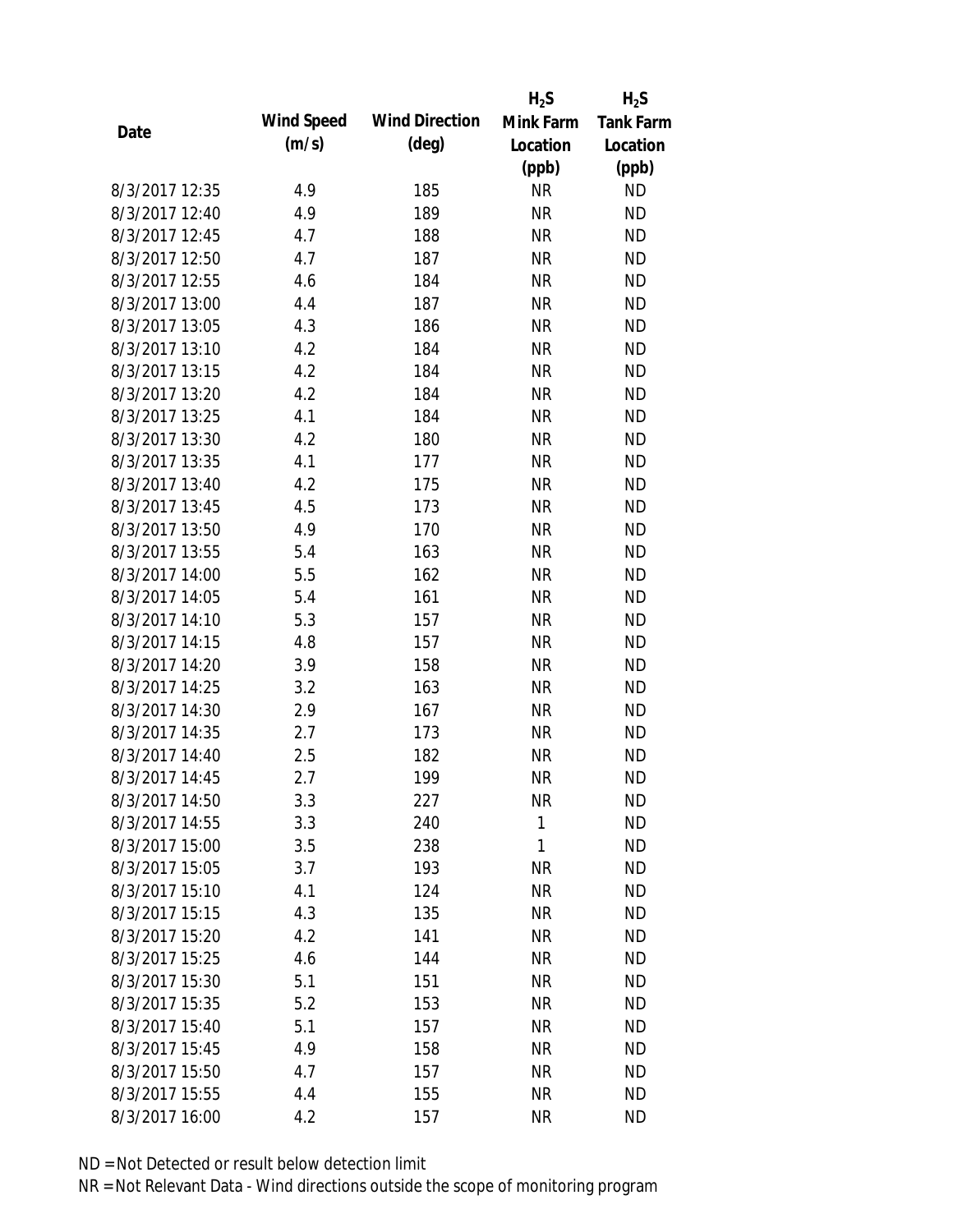|                |            |                       | $H_2S$    | $H_2S$           |
|----------------|------------|-----------------------|-----------|------------------|
|                | Wind Speed | <b>Wind Direction</b> | Mink Farm | <b>Tank Farm</b> |
| Date           | (m/s)      | $(\text{deg})$        | Location  | Location         |
|                |            |                       | (ppb)     | (ppb)            |
| 8/3/2017 16:05 | 4.3        | 157                   | <b>NR</b> | <b>ND</b>        |
| 8/3/2017 16:10 | 4.4        | 157                   | <b>NR</b> | <b>ND</b>        |
| 8/3/2017 16:15 | 4.8        | 155                   | <b>NR</b> | <b>ND</b>        |
| 8/3/2017 16:20 | 5.2        | 156                   | <b>NR</b> | <b>ND</b>        |
| 8/3/2017 16:25 | 5.5        | 158                   | <b>NR</b> | <b>ND</b>        |
| 8/3/2017 16:30 | 5.5        | 156                   | <b>NR</b> | <b>ND</b>        |
| 8/3/2017 16:35 | 5.5        | 156                   | <b>NR</b> | <b>ND</b>        |
| 8/3/2017 16:40 | 5.8        | 158                   | <b>NR</b> | <b>ND</b>        |
| 8/3/2017 16:45 | 5.9        | 161                   | <b>NR</b> | <b>ND</b>        |
| 8/3/2017 16:50 | 5.9        | 163                   | <b>NR</b> | <b>ND</b>        |
| 8/3/2017 16:55 | 6.1        | 163                   | <b>NR</b> | <b>ND</b>        |
| 8/3/2017 17:00 | 6.3        | 167                   | <b>NR</b> | <b>ND</b>        |
| 8/3/2017 17:05 | 6.5        | 170                   | <b>NR</b> | <b>ND</b>        |
| 8/3/2017 17:10 | 6.5        | 169                   | <b>NR</b> | <b>ND</b>        |
| 8/3/2017 17:15 | 6.6        | 169                   | <b>NR</b> | <b>ND</b>        |
| 8/3/2017 17:20 | 6.7        | 167                   | <b>NR</b> | <b>ND</b>        |
| 8/3/2017 17:25 | 6.7        | 167                   | <b>NR</b> | <b>ND</b>        |
| 8/3/2017 17:30 | 6.7        | 165                   | <b>NR</b> | <b>ND</b>        |
| 8/3/2017 17:35 | 6.6        | 163                   | <b>NR</b> | <b>ND</b>        |
| 8/3/2017 17:40 | 6.5        | 163                   | <b>NR</b> | <b>ND</b>        |
| 8/3/2017 17:45 | 6.4        | 165                   | <b>NR</b> | <b>ND</b>        |
| 8/3/2017 17:50 | 6.3        | 168                   | <b>NR</b> | <b>ND</b>        |
| 8/3/2017 17:55 | 6.1        | 168                   | <b>NR</b> | <b>ND</b>        |
| 8/3/2017 18:00 | 5.9        | 170                   | <b>NR</b> | <b>ND</b>        |
| 8/3/2017 18:05 | 6.0        | 171                   | <b>NR</b> | <b>ND</b>        |
| 8/3/2017 18:10 | 5.8        | 171                   | <b>NR</b> | <b>ND</b>        |
| 8/3/2017 18:15 | 5.8        | 172                   | <b>NR</b> | <b>ND</b>        |
| 8/3/2017 18:20 | 5.9        | 171                   | <b>NR</b> | <b>ND</b>        |
| 8/3/2017 18:25 | 6.4        | 171                   | <b>NR</b> | <b>ND</b>        |
| 8/3/2017 18:30 | 6.8        | 172                   | <b>NR</b> | <b>ND</b>        |
| 8/3/2017 18:35 | 7.2        | 172                   | <b>NR</b> | <b>ND</b>        |
| 8/3/2017 18:40 | 7.3        | 174                   | <b>NR</b> | <b>ND</b>        |
| 8/3/2017 18:45 | 7.0        | 177                   | <b>NR</b> | <b>ND</b>        |
| 8/3/2017 18:50 | 6.6        | 180                   | <b>NR</b> | <b>ND</b>        |
| 8/3/2017 18:55 | 6.0        | 183                   | <b>NR</b> | <b>ND</b>        |
| 8/3/2017 19:00 | 5.4        | 186                   | <b>NR</b> | <b>ND</b>        |
| 8/3/2017 19:05 | 4.6        | 186                   | <b>NR</b> | <b>ND</b>        |
| 8/3/2017 19:10 | 4.1        | 184                   | <b>NR</b> | <b>ND</b>        |
| 8/3/2017 19:15 | 3.6        | 186                   | <b>NR</b> | <b>ND</b>        |
| 8/3/2017 19:20 | 3.2        | 190                   | <b>NR</b> | <b>ND</b>        |
| 8/3/2017 19:25 | 3.0        | 191                   | <b>NR</b> | <b>ND</b>        |
| 8/3/2017 19:30 | 3.2        | 189                   | <b>NR</b> | <b>ND</b>        |
|                |            |                       |           |                  |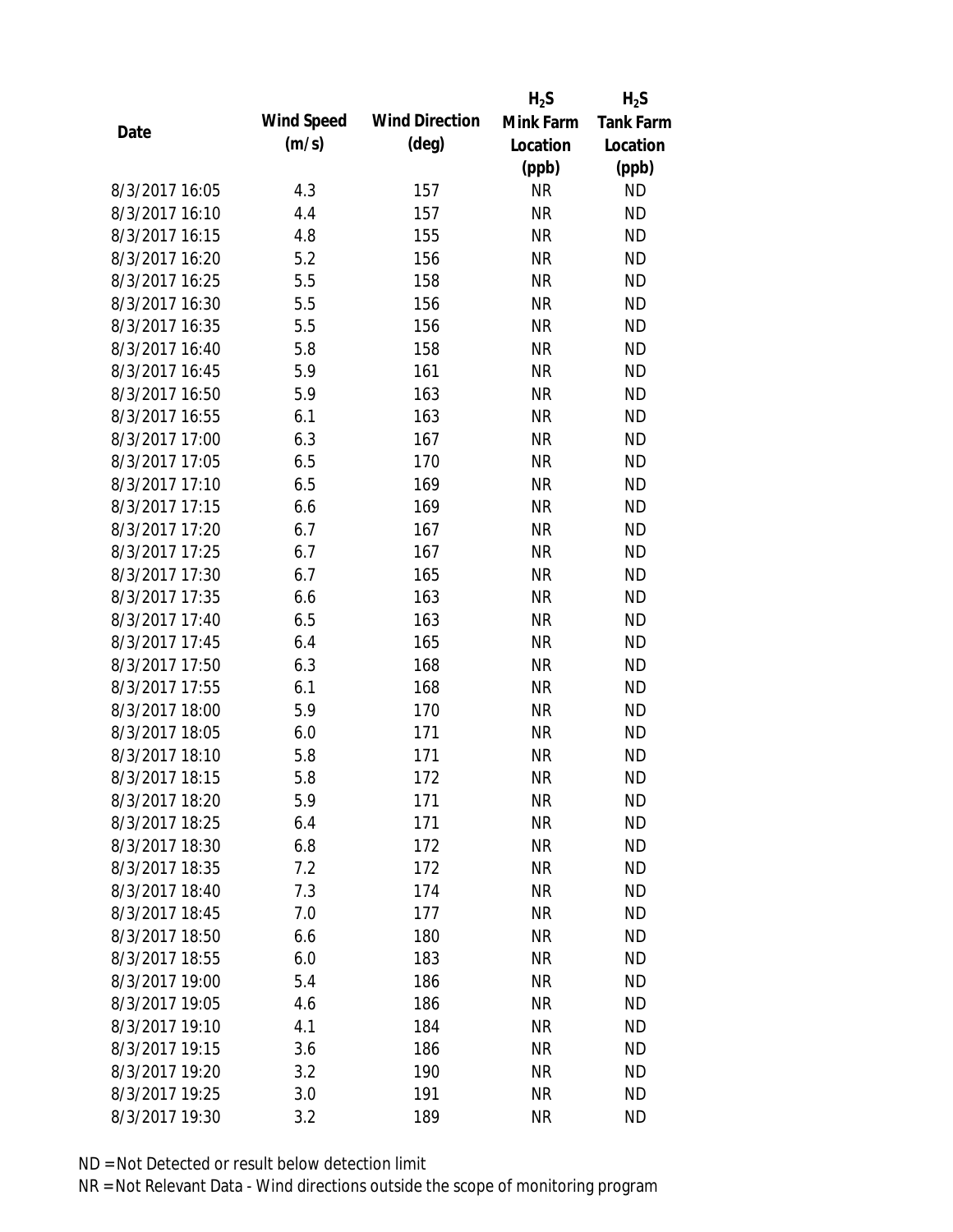|                |            |                       | $H_2S$    | $H_2S$           |
|----------------|------------|-----------------------|-----------|------------------|
|                | Wind Speed | <b>Wind Direction</b> | Mink Farm | <b>Tank Farm</b> |
| Date           | (m/s)      | $(\text{deg})$        | Location  | Location         |
|                |            |                       | (ppb)     | (ppb)            |
| 8/3/2017 19:35 | 3.2        | 192                   | <b>NR</b> | <b>ND</b>        |
| 8/3/2017 19:40 | 3.2        | 193                   | <b>NR</b> | <b>ND</b>        |
| 8/3/2017 19:45 | 3.4        | 188                   | <b>NR</b> | <b>ND</b>        |
| 8/3/2017 19:50 | 3.5        | 184                   | <b>NR</b> | <b>ND</b>        |
| 8/3/2017 19:55 | 3.3        | 186                   | <b>NR</b> | <b>ND</b>        |
| 8/3/2017 20:00 | 3.0        | 188                   | <b>NR</b> | <b>ND</b>        |
| 8/3/2017 20:05 | 2.9        | 188                   | <b>NR</b> | <b>ND</b>        |
| 8/3/2017 20:10 | 2.7        | 187                   | <b>NR</b> | <b>ND</b>        |
| 8/3/2017 20:15 | 2.7        | 189                   | <b>NR</b> | <b>ND</b>        |
| 8/3/2017 20:20 | 2.6        | 189                   | <b>NR</b> | <b>ND</b>        |
| 8/3/2017 20:25 | 2.5        | 183                   | <b>NR</b> | <b>ND</b>        |
| 8/3/2017 20:30 | 2.7        | 181                   | <b>NR</b> | <b>ND</b>        |
| 8/3/2017 20:35 | 2.9        | 177                   | <b>NR</b> | <b>ND</b>        |
| 8/3/2017 20:40 | 3.2        | 177                   | <b>NR</b> | <b>ND</b>        |
| 8/3/2017 20:45 | 3.7        | 185                   | <b>NR</b> | <b>ND</b>        |
| 8/3/2017 20:50 | 4.2        | 200                   | <b>NR</b> | <b>ND</b>        |
| 8/3/2017 20:55 | 4.5        | 213                   | <b>NR</b> | <b>ND</b>        |
| 8/3/2017 21:00 | 4.8        | 221                   | <b>NR</b> | <b>ND</b>        |
| 8/3/2017 21:05 | 4.9        | 231                   | 1         | <b>ND</b>        |
| 8/3/2017 21:10 | 5.3        | 237                   | <b>ND</b> | <b>ND</b>        |
| 8/3/2017 21:15 | 5.1        | 227                   | <b>NR</b> | <b>ND</b>        |
| 8/3/2017 21:20 | 4.8        | 216                   | <b>NR</b> | <b>ND</b>        |
| 8/3/2017 21:25 | 4.6        | 213                   | <b>NR</b> | <b>ND</b>        |
| 8/3/2017 21:30 | 4.2        | 210                   | <b>NR</b> | <b>ND</b>        |
| 8/3/2017 21:35 | 3.8        | 203                   | <b>NR</b> | <b>ND</b>        |
| 8/3/2017 21:40 | 3.4        | 195                   | <b>NR</b> | <b>ND</b>        |
| 8/3/2017 21:45 | 3.3        | 187                   | <b>NR</b> | <b>ND</b>        |
| 8/3/2017 21:50 | 3.3        | 182                   | <b>NR</b> | <b>ND</b>        |
| 8/3/2017 21:55 | 3.4        | 178                   | <b>NR</b> | <b>ND</b>        |
| 8/3/2017 22:00 | 3.5        | 177                   | <b>NR</b> | <b>ND</b>        |
| 8/3/2017 22:05 | 3.5        | 181                   | <b>NR</b> | <b>ND</b>        |
| 8/3/2017 22:10 | 3.5        | 191                   | <b>NR</b> | <b>ND</b>        |
| 8/3/2017 22:15 | 3.4        | 203                   | <b>NR</b> | <b>ND</b>        |
| 8/3/2017 22:20 | 3.4        | 215                   | <b>NR</b> | <b>ND</b>        |
| 8/3/2017 22:25 | 3.4        | 227                   | <b>NR</b> | <b>ND</b>        |
| 8/3/2017 22:30 | 3.4        | 238                   | 1         | <b>ND</b>        |
| 8/3/2017 22:35 | 3.4        | 248                   | 1         | <b>ND</b>        |
| 8/3/2017 22:40 | 3.2        | 253                   | 1         | <b>ND</b>        |
| 8/3/2017 22:45 | 3.1        | 256                   | 1         | <b>ND</b>        |
| 8/3/2017 22:50 | 3.0        | 259                   | 1         | <b>ND</b>        |
| 8/3/2017 22:55 | 3.0        | 258                   | 1         | <b>ND</b>        |
| 8/3/2017 23:00 | 3.2        | 260                   | 1         | <b>ND</b>        |
|                |            |                       |           |                  |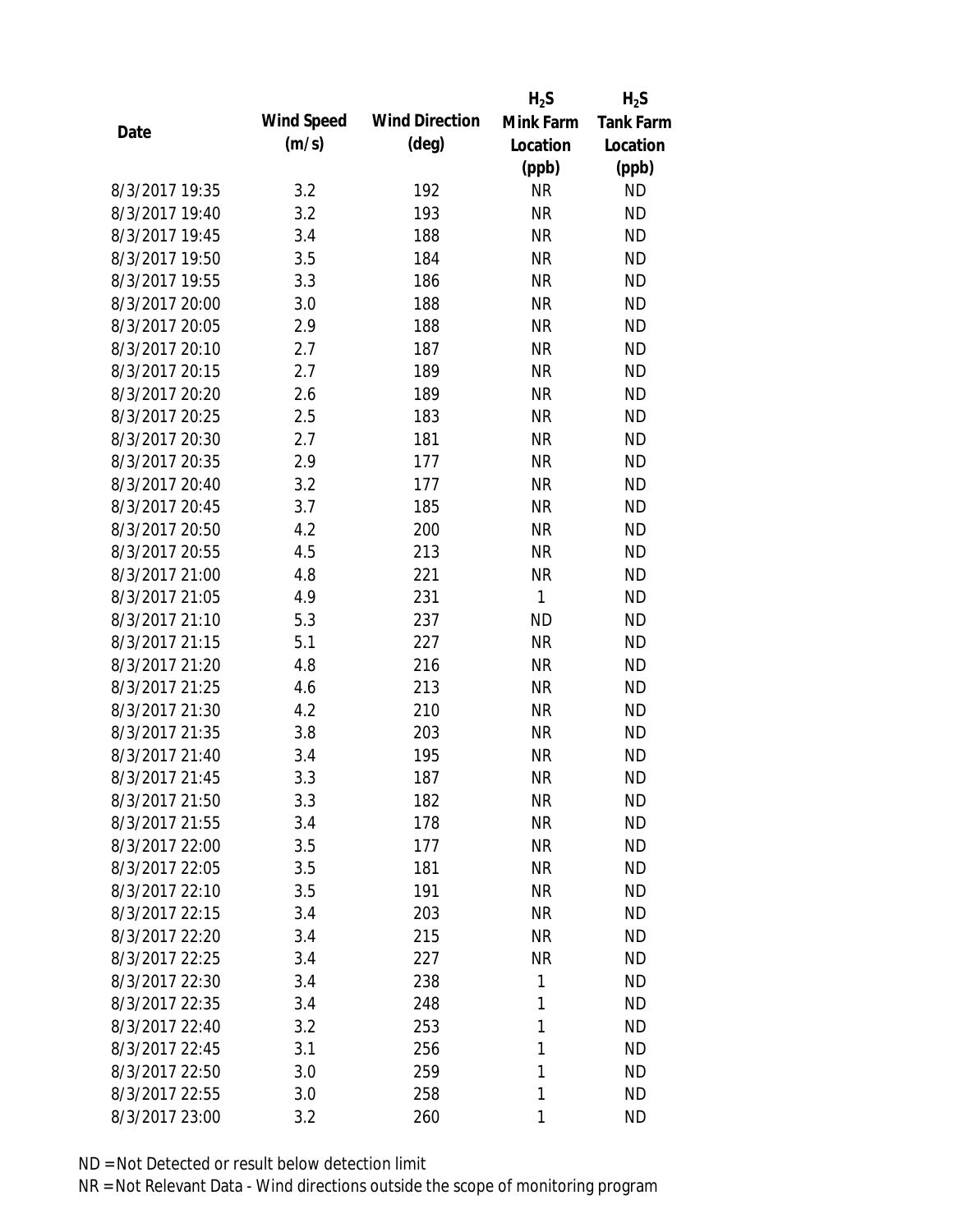|                |            |                       | $H_2S$    | $H_2S$           |
|----------------|------------|-----------------------|-----------|------------------|
| Date           | Wind Speed | <b>Wind Direction</b> | Mink Farm | <b>Tank Farm</b> |
|                | (m/s)      | $(\text{deg})$        | Location  | Location         |
|                |            |                       | (ppb)     | (ppb)            |
| 8/3/2017 23:05 | 3.5        | 259                   | <b>ND</b> | 1                |
| 8/3/2017 23:10 | 4.0        | 261                   | <b>ND</b> | 1                |
| 8/3/2017 23:15 | 4.4        | 263                   | <b>ND</b> | <b>ND</b>        |
| 8/3/2017 23:20 | 4.6        | 266                   | 1         | <b>ND</b>        |
| 8/3/2017 23:25 | 4.7        | 270                   | 1         | 1                |
| 8/3/2017 23:30 | 4.8        | 274                   | 1         | <b>ND</b>        |
| 8/3/2017 23:35 | 4.6        | 278                   | 1         | <b>ND</b>        |
| 8/3/2017 23:40 | 4.4        | 279                   | 1         | <b>ND</b>        |
| 8/3/2017 23:45 | 4.2        | 278                   | 1         | <b>ND</b>        |
| 8/3/2017 23:50 | 4.2        | 276                   | 1         | <b>ND</b>        |
| 8/3/2017 23:55 | 4.3        | 276                   | 1         | <b>ND</b>        |
| 8/3/2017 24:00 | 4.3        | 275                   | 1         | $\mathbf{1}$     |
| 8/4/2017 00:05 | 4.2        | 273                   | 1         | <b>ND</b>        |
| 8/4/2017 00:10 | 4.1        | 270                   | 1         | <b>ND</b>        |
| 8/4/2017 00:15 | 4.1        | 268                   | 1         | <b>ND</b>        |
| 8/4/2017 00:20 | 4.1        | 265                   | 1         | <b>ND</b>        |
| 8/4/2017 00:25 | 4.0        | 262                   | 1         | <b>ND</b>        |
| 8/4/2017 00:30 | 3.9        | 260                   | 1         | <b>ND</b>        |
| 8/4/2017 00:35 | 4.0        | 261                   | 1         | <b>ND</b>        |
| 8/4/2017 00:40 | 3.9        | 264                   | 1         | <b>ND</b>        |
| 8/4/2017 00:45 | 3.9        | 268                   | 1         | <b>ND</b>        |
| 8/4/2017 00:50 | 3.9        | 270                   | 1         | <b>ND</b>        |
| 8/4/2017 00:55 | 3.9        | 271                   | 1         | <b>ND</b>        |
| 8/4/2017 01:00 | 3.8        | 269                   | 1         | <b>ND</b>        |
| 8/4/2017 01:05 | 3.9        | 268                   | 1         | <b>ND</b>        |
| 8/4/2017 01:10 | 4.1        | 265                   | 1         | <b>ND</b>        |
| 8/4/2017 01:15 | 4.3        | 261                   | 1         | <b>ND</b>        |
| 8/4/2017 01:20 | 4.6        | 259                   | 1         | <b>ND</b>        |
| 8/4/2017 01:25 | 4.8        | 258                   | 1         | <b>ND</b>        |
| 8/4/2017 01:30 | 5.0        | 258                   | 1         | <b>ND</b>        |
| 8/4/2017 01:35 | 4.9        | 257                   | 1         | <b>ND</b>        |
| 8/4/2017 01:40 | 4.6        | 254                   | 1         | <b>ND</b>        |
| 8/4/2017 01:45 | 4.4        | 252                   | 1         | <b>ND</b>        |
| 8/4/2017 01:50 | 4.2        | 252                   | 1         | <b>ND</b>        |
| 8/4/2017 01:55 | 3.9        | 252                   | 1         | <b>ND</b>        |
| 8/4/2017 02:00 | 3.7        | 252                   | 1         | <b>ND</b>        |
| 8/4/2017 02:05 | 3.7        | 251                   | 1         | <b>ND</b>        |
| 8/4/2017 02:10 | 3.8        | 253                   | <b>ND</b> | <b>ND</b>        |
| 8/4/2017 02:15 | 4.0        | 254                   | 1         | <b>ND</b>        |
| 8/4/2017 02:20 | 4.0        | 254                   | 1         | <b>ND</b>        |
| 8/4/2017 02:25 | 4.1        | 253                   | <b>ND</b> | <b>ND</b>        |
| 8/4/2017 02:30 | 4.2        | 252                   | 1         | <b>ND</b>        |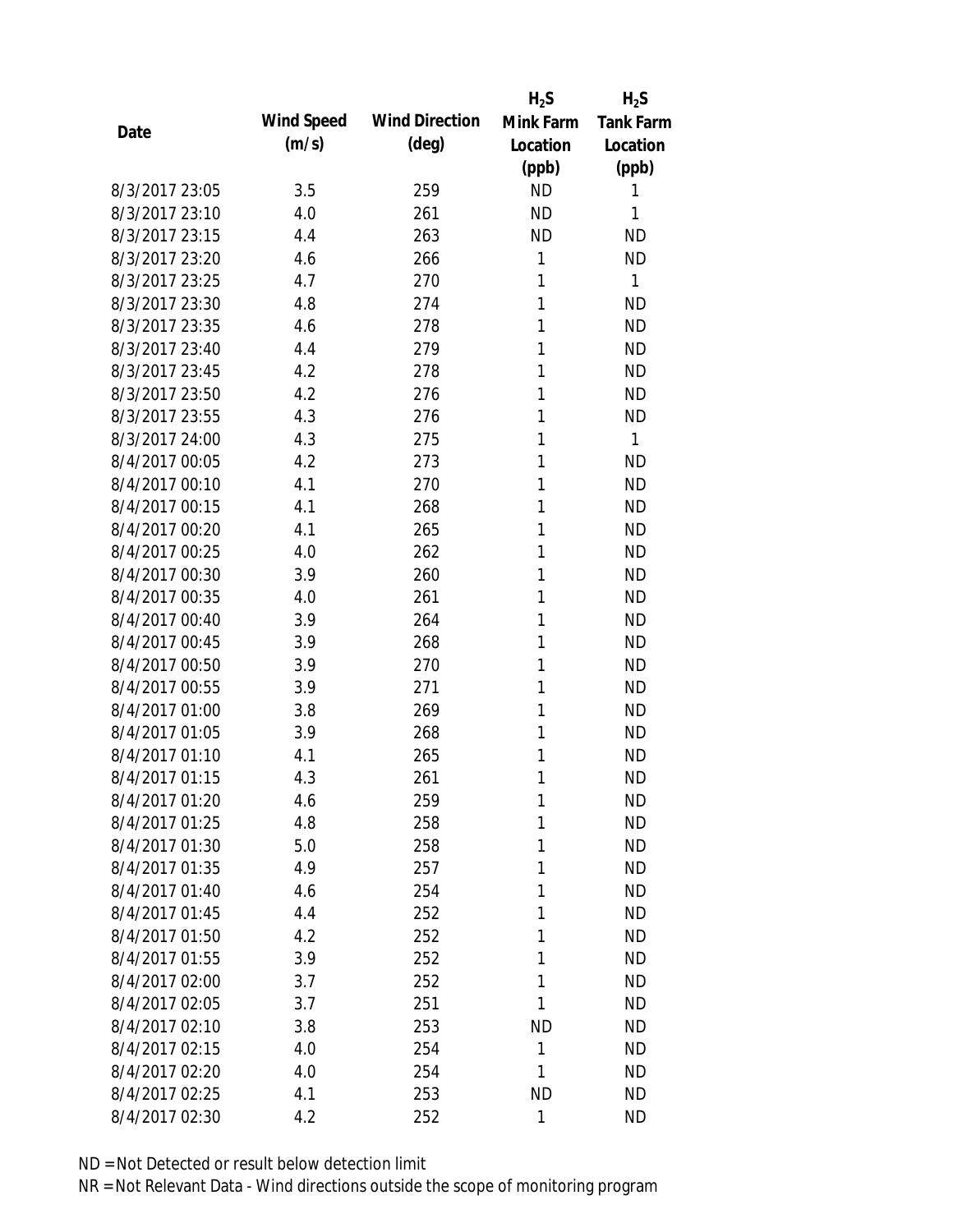|                |            |                       | $H_2S$       | $H_2S$           |
|----------------|------------|-----------------------|--------------|------------------|
| Date           | Wind Speed | <b>Wind Direction</b> | Mink Farm    | <b>Tank Farm</b> |
|                | (m/s)      | $(\text{deg})$        | Location     | Location         |
|                |            |                       | (ppb)        | (ppb)            |
| 8/4/2017 02:35 | 4.3        | 251                   | 1            | <b>ND</b>        |
| 8/4/2017 02:40 | 4.5        | 251                   | 1            | <b>ND</b>        |
| 8/4/2017 02:45 | 4.4        | 250                   | 1            | <b>ND</b>        |
| 8/4/2017 02:50 | 4.4        | 249                   | 1            | <b>ND</b>        |
| 8/4/2017 02:55 | 4.4        | 248                   | 1            | <b>ND</b>        |
| 8/4/2017 03:00 | 4.4        | 247                   | 1            | <b>ND</b>        |
| 8/4/2017 03:05 | 4.4        | 246                   | 1            | <b>ND</b>        |
| 8/4/2017 03:10 | 4.4        | 244                   | 1            | <b>ND</b>        |
| 8/4/2017 03:15 | 4.5        | 243                   | 1            | <b>ND</b>        |
| 8/4/2017 03:20 | 4.5        | 244                   | 1            | <b>ND</b>        |
| 8/4/2017 03:25 | 4.4        | 244                   | <b>ND</b>    | <b>ND</b>        |
| 8/4/2017 03:30 | 4.3        | 246                   | <b>ND</b>    | <b>ND</b>        |
| 8/4/2017 03:35 | 4.1        | 250                   | 1            | <b>ND</b>        |
| 8/4/2017 03:40 | 4.0        | 254                   | 1            | <b>ND</b>        |
| 8/4/2017 03:45 | 4.0        | 258                   | 1            | <b>ND</b>        |
| 8/4/2017 03:50 | 4.0        | 261                   | 1            | <b>ND</b>        |
| 8/4/2017 03:55 | 4.0        | 262                   | 1            | <b>ND</b>        |
| 8/4/2017 04:00 | 4.2        | 262                   | 1            | <b>ND</b>        |
| 8/4/2017 04:05 | 4.4        | 259                   | $\mathbf{1}$ | <b>ND</b>        |
| 8/4/2017 04:10 | 4.6        | 258                   | 1            | <b>ND</b>        |
| 8/4/2017 04:15 | 4.6        | 256                   | <b>ND</b>    | <b>ND</b>        |
| 8/4/2017 04:20 | 4.6        | 255                   | 1            | <b>ND</b>        |
| 8/4/2017 04:25 | 4.7        | 256                   | 1            | <b>ND</b>        |
| 8/4/2017 04:30 | 4.6        | 257                   | 1            | <b>ND</b>        |
| 8/4/2017 04:35 | 4.5        | 258                   | 1            | <b>ND</b>        |
| 8/4/2017 04:40 | 4.3        | 260                   | 1            | <b>ND</b>        |
| 8/4/2017 04:45 | 4.4        | 262                   | 1            | <b>ND</b>        |
| 8/4/2017 04:50 | 4.3        | 262                   | 1            | <b>ND</b>        |
| 8/4/2017 04:55 | 4.2        | 262                   | 1            | <b>ND</b>        |
| 8/4/2017 05:00 | 4.2        | 262                   | <b>ND</b>    | <b>ND</b>        |
| 8/4/2017 05:05 | 4.0        | 263                   | <b>ND</b>    | <b>ND</b>        |
| 8/4/2017 05:10 | 4.1        | 264                   | <b>ND</b>    | <b>ND</b>        |
| 8/4/2017 05:15 | 4.2        | 263                   | 1            | <b>ND</b>        |
| 8/4/2017 05:20 | 4.2        | 264                   | 1            | <b>ND</b>        |
| 8/4/2017 05:25 | 4.3        | 264                   | 1            | <b>ND</b>        |
| 8/4/2017 05:30 | 4.5        | 263                   | 1            | <b>ND</b>        |
| 8/4/2017 05:35 | 4.7        | 262                   | 1            | <b>ND</b>        |
| 8/4/2017 05:40 | 4.7        | 260                   | 1            | <b>ND</b>        |
| 8/4/2017 05:45 | 4.7        | 258                   | 1            | <b>ND</b>        |
| 8/4/2017 05:50 | 4.8        | 257                   | 1            | <b>ND</b>        |
| 8/4/2017 05:55 | 4.9        | 254                   | 1            | 1                |
| 8/4/2017 06:00 | 4.8        | 253                   | 1            | <b>ND</b>        |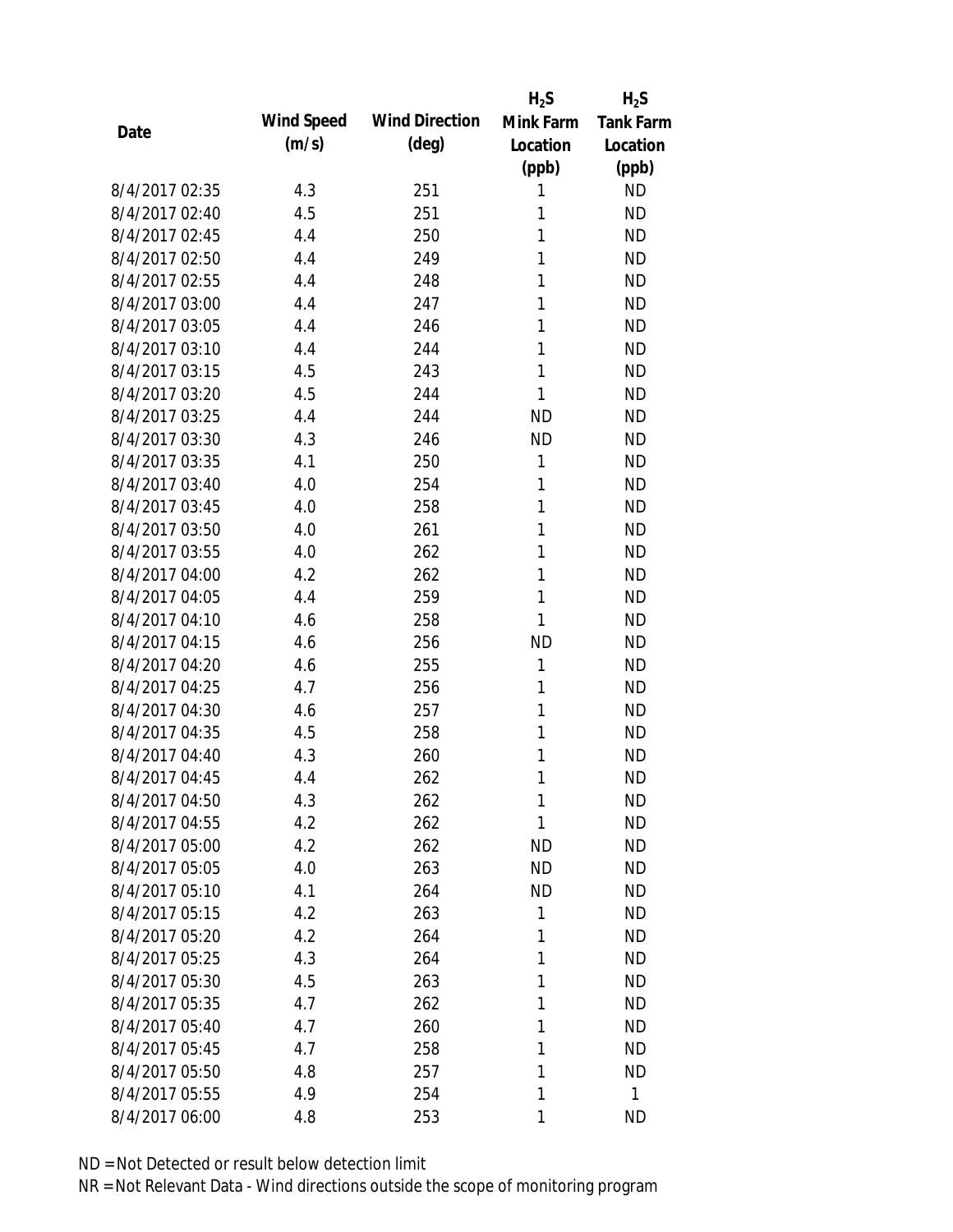|                |            |                       | $H_2S$    | $H_2S$           |
|----------------|------------|-----------------------|-----------|------------------|
| Date           | Wind Speed | <b>Wind Direction</b> | Mink Farm | <b>Tank Farm</b> |
|                | (m/s)      | $(\text{deg})$        | Location  | Location         |
|                |            |                       | (ppb)     | (ppb)            |
| 8/4/2017 06:05 | 4.7        | 254                   | 1         | <b>ND</b>        |
| 8/4/2017 06:10 | 4.5        | 254                   | <b>ND</b> | <b>ND</b>        |
| 8/4/2017 06:15 | 4.3        | 255                   | <b>ND</b> | <b>ND</b>        |
| 8/4/2017 06:20 | 4.2        | 255                   | <b>ND</b> | <b>ND</b>        |
| 8/4/2017 06:25 | 4.2        | 254                   | <b>ND</b> | <b>ND</b>        |
| 8/4/2017 06:30 | 4.3        | 256                   | 1         | <b>ND</b>        |
| 8/4/2017 06:35 | 4.3        | 255                   | 1         | <b>ND</b>        |
| 8/4/2017 06:40 | 4.7        | 255                   | 1         | <b>ND</b>        |
| 8/4/2017 06:45 | 4.9        | 257                   | 1         | <b>ND</b>        |
| 8/4/2017 06:50 | 4.7        | 260                   | 1         | <b>ND</b>        |
| 8/4/2017 06:55 | 4.6        | 260                   | 1         | <b>ND</b>        |
| 8/4/2017 07:00 | 4.5        | 258                   | 1         | <b>ND</b>        |
| 8/4/2017 07:05 | 4.4        | 256                   | 1         | <b>ND</b>        |
| 8/4/2017 07:10 | 4.2        | 253                   | 1         | <b>ND</b>        |
| 8/4/2017 07:15 | 4.2        | 250                   | 1         | <b>ND</b>        |
| 8/4/2017 07:20 | 4.4        | 248                   | 1         | <b>ND</b>        |
| 8/4/2017 07:25 | 4.6        | 246                   | 1         | <b>ND</b>        |
| 8/4/2017 07:30 | 4.8        | 247                   | 1         | <b>ND</b>        |
| 8/4/2017 07:35 | 4.9        | 247                   | 1         | <b>ND</b>        |
| 8/4/2017 07:40 | 5.1        | 248                   | 1         | <b>ND</b>        |
| 8/4/2017 07:45 | 5.2        | 248                   | 1         | <b>ND</b>        |
| 8/4/2017 07:50 | 5.5        | 249                   | 1         | <b>ND</b>        |
| 8/4/2017 07:55 | 5.5        | 250                   | 1         | <b>ND</b>        |
| 8/4/2017 08:00 | 5.6        | 249                   | <b>ND</b> | 1                |
| 8/4/2017 08:05 | 5.8        | 250                   | 1         | 1                |
| 8/4/2017 08:10 | 5.9        | 251                   | 1         | 1                |
| 8/4/2017 08:15 | 5.7        | 250                   | 1         | 1                |
| 8/4/2017 08:20 | 5.6        | 248                   | 1         | 1                |
| 8/4/2017 08:25 | 5.6        | 250                   | 1         | 1                |
| 8/4/2017 08:30 | 5.4        | 251                   | 1         | <b>ND</b>        |
| 8/4/2017 08:35 | 5.4        | 251                   | 1         | <b>ND</b>        |
| 8/4/2017 08:40 | 5.3        | 251                   | 1         | <b>ND</b>        |
| 8/4/2017 08:45 | 5.4        | 253                   | 1         | <b>ND</b>        |
| 8/4/2017 08:50 | 5.2        | 255                   | 1         | <b>ND</b>        |
| 8/4/2017 08:55 | 5.2        | 254                   | 1         | <b>ND</b>        |
| 8/4/2017 09:00 | 5.2        | 255                   | 1         | <b>ND</b>        |
| 8/4/2017 09:05 | 5.2        | 255                   | <b>ND</b> | <b>ND</b>        |
| 8/4/2017 09:10 | 5.1        | 258                   | <b>ND</b> | <b>ND</b>        |
| 8/4/2017 09:15 | 5.1        | 260                   | <b>ND</b> | <b>ND</b>        |
| 8/4/2017 09:20 | 5.3        | 259                   | <b>ND</b> | <b>ND</b>        |
| 8/4/2017 09:25 | 5.3        | 260                   | <b>ND</b> | <b>ND</b>        |
| 8/4/2017 09:30 | 5.2        | 259                   | 1         | <b>ND</b>        |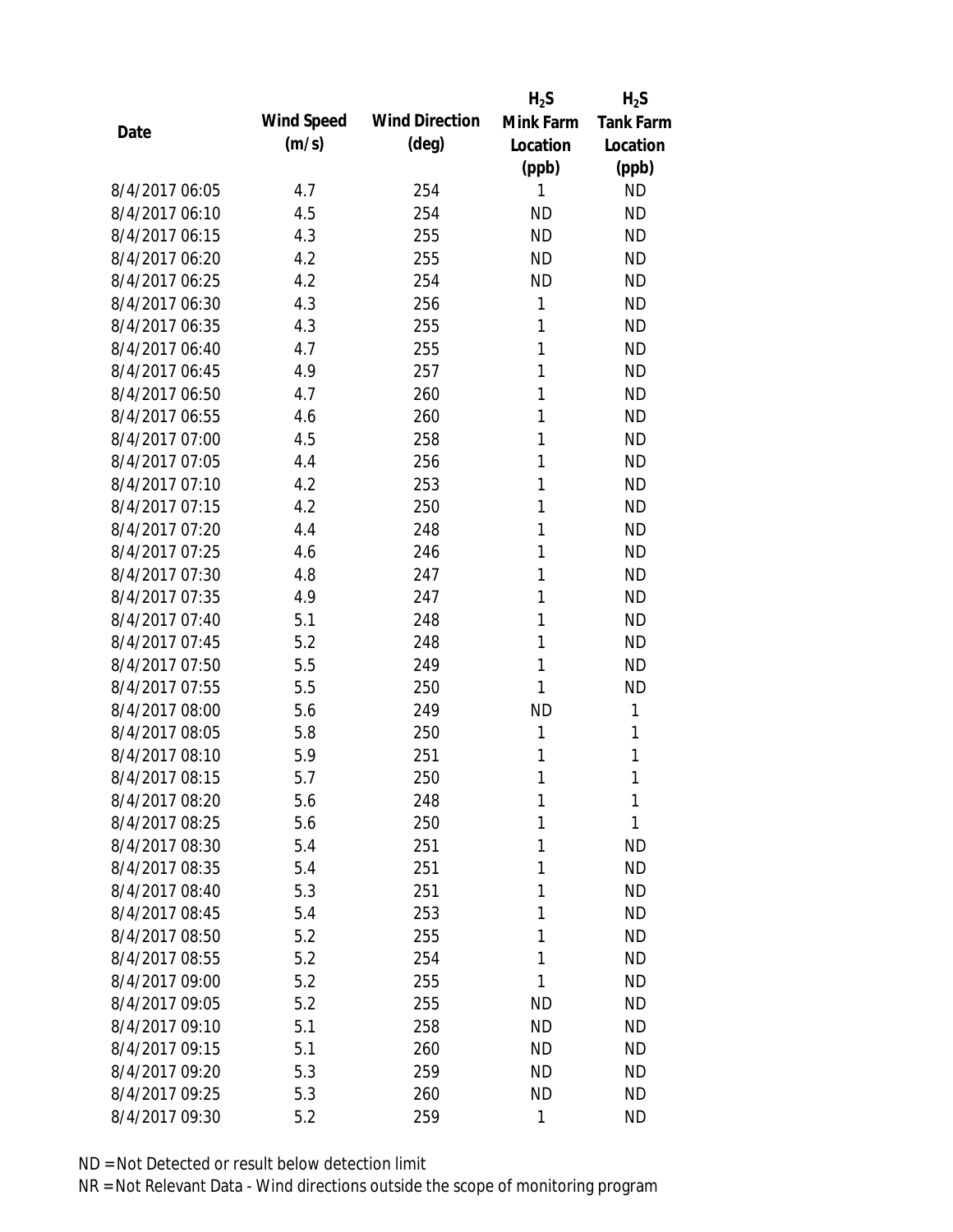|                |            |                       | $H_2S$         | $H_2S$           |
|----------------|------------|-----------------------|----------------|------------------|
| Date           | Wind Speed | <b>Wind Direction</b> | Mink Farm      | <b>Tank Farm</b> |
|                | (m/s)      | $(\text{deg})$        | Location       | Location         |
|                |            |                       | (ppb)          | (ppb)            |
| 8/4/2017 09:35 | 5.0        | 260                   | 1              | <b>ND</b>        |
| 8/4/2017 09:40 | 5.1        | 259                   | 1              | <b>ND</b>        |
| 8/4/2017 09:45 | 5.5        | 256                   | 1              | <b>ND</b>        |
| 8/4/2017 09:50 | 5.5        | 252                   | 1              | <b>ND</b>        |
| 8/4/2017 09:55 | 5.7        | 252                   | 1              | <b>ND</b>        |
| 8/4/2017 10:00 | 5.6        | 253                   | 1              | <b>ND</b>        |
| 8/4/2017 10:05 | 5.5        | 253                   | 1              | <b>ND</b>        |
| 8/4/2017 10:10 | 5.4        | 255                   | 1              | <b>ND</b>        |
| 8/4/2017 10:15 | 5.0        | 260                   | 1              | <b>ND</b>        |
| 8/4/2017 10:20 | 4.9        | 266                   | 1              | <b>ND</b>        |
| 8/4/2017 10:25 | 4.7        | 270                   | 1              | <b>ND</b>        |
| 8/4/2017 10:30 | 4.9        | 272                   | 1              | <b>ND</b>        |
| 8/4/2017 10:35 | 5.1        | 274                   | 1              | <b>ND</b>        |
| 8/4/2017 10:40 | 5.2        | 273                   | 1              | <b>ND</b>        |
| 8/4/2017 10:45 | 5.3        | 275                   | 1              | <b>ND</b>        |
| 8/4/2017 10:50 | 5.3        | 276                   | 1              | <b>ND</b>        |
| 8/4/2017 10:55 | 5.5        | 276                   | 1              | <b>ND</b>        |
| 8/4/2017 11:00 | 5.3        | 276                   | 1              | <b>ND</b>        |
| 8/4/2017 11:05 | 5.2        | 276                   | 1              | <b>ND</b>        |
| 8/4/2017 11:10 | 5.3        | 277                   | 1              | <b>ND</b>        |
| 8/4/2017 11:15 | 5.2        | 276                   | 1              | <b>ND</b>        |
| 8/4/2017 11:20 | 5.3        | 276                   | 1              | <b>ND</b>        |
| 8/4/2017 11:25 | 5.2        | 278                   | 1              | <b>ND</b>        |
| 8/4/2017 11:30 | 5.4        | 280                   | 1              | <b>ND</b>        |
| 8/4/2017 11:35 | 5.4        | 281                   | 1              | <b>ND</b>        |
| 8/4/2017 11:40 | 5.5        | 283                   | 1              | 1                |
| 8/4/2017 11:45 | 5.4        | 283                   | 1              | 1                |
| 8/4/2017 11:50 | 5.4        | 285                   | 1              | 1                |
| 8/4/2017 11:55 | 5.1        | 284                   | 1              | 1                |
| 8/4/2017 12:00 | 5.0        | 282                   | <b>ND</b>      | 1                |
| 8/4/2017 12:05 | 5.1        | 283                   | 1              | <b>ND</b>        |
| 8/4/2017 12:10 | 5.0        | 284                   | 1              | <b>ND</b>        |
| 8/4/2017 12:15 | 5.2        | 286                   | 1              | <b>ND</b>        |
| 8/4/2017 12:20 | 5.3        | 285                   | 1              | <b>ND</b>        |
| 8/4/2017 12:25 | 5.4        | 285                   | 1              | <b>ND</b>        |
| 8/4/2017 12:30 | 5.4        | 286                   | $\overline{2}$ | <b>ND</b>        |
| 8/4/2017 12:35 | 5.3        | 286                   | $\overline{2}$ | $\mathbf{1}$     |
| 8/4/2017 12:40 | 5.1        | 283                   | 1              | <b>ND</b>        |
| 8/4/2017 12:45 | 4.9        | 282                   | 1              | <b>ND</b>        |
| 8/4/2017 12:50 | 4.9        | 281                   | 1              | <b>ND</b>        |
| 8/4/2017 12:55 | 5.0        | 282                   | 1              | <b>ND</b>        |
| 8/4/2017 13:00 | 5.0        | 282                   | 1              | <b>ND</b>        |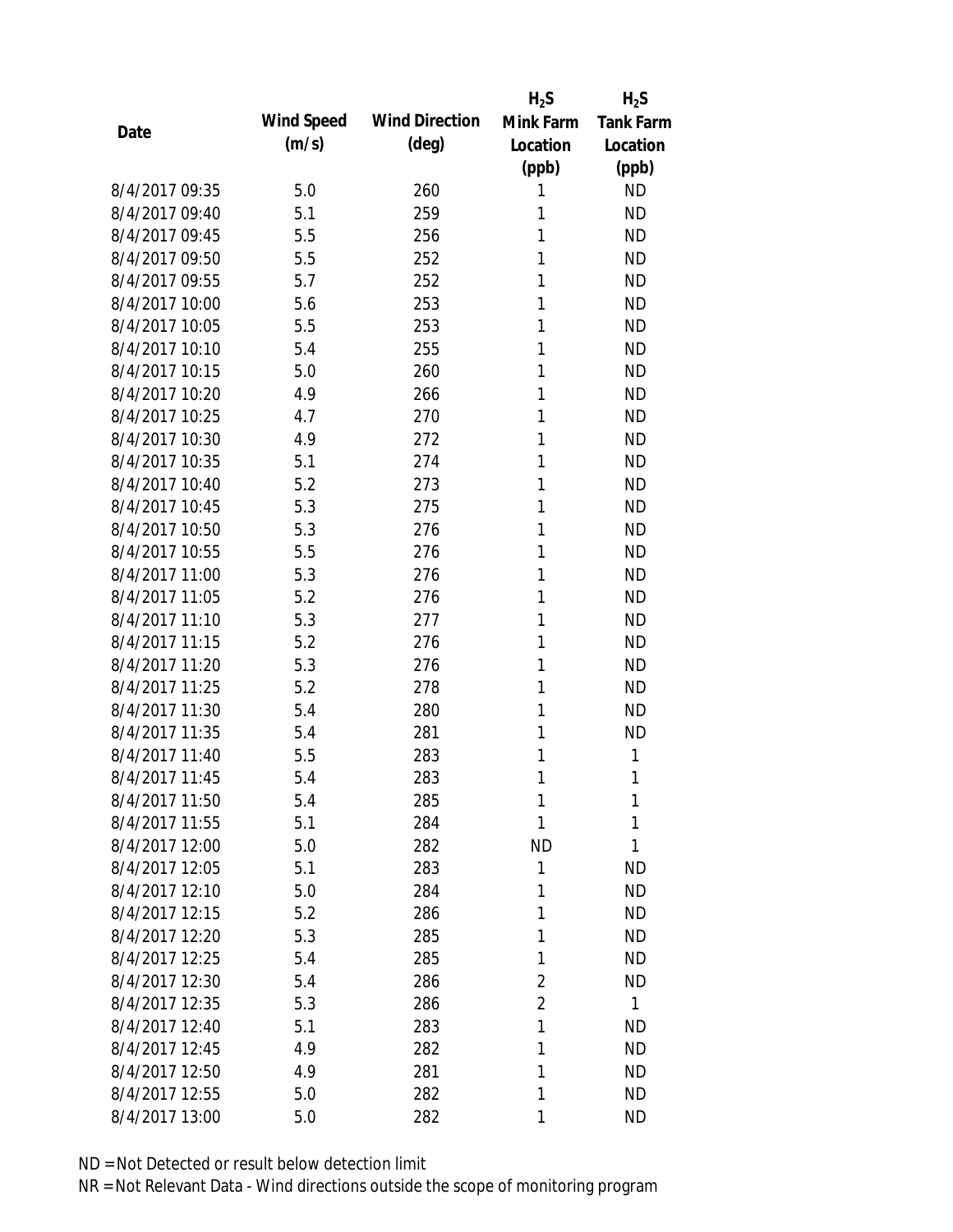|                |            |                       | $H_2S$         | $H_2S$           |
|----------------|------------|-----------------------|----------------|------------------|
| Date           | Wind Speed | <b>Wind Direction</b> | Mink Farm      | <b>Tank Farm</b> |
|                | (m/s)      | $(\text{deg})$        | Location       | Location         |
|                |            |                       | (ppb)          | (ppb)            |
| 8/4/2017 13:05 | 5.1        | 284                   | 1              | <b>ND</b>        |
| 8/4/2017 13:10 | 5.2        | 287                   | 1              | <b>ND</b>        |
| 8/4/2017 13:15 | 5.4        | 291                   | 1              | <b>ND</b>        |
| 8/4/2017 13:20 | 5.3        | 294                   | 1              | <b>ND</b>        |
| 8/4/2017 13:25 | 5.2        | 295                   | 1              | <b>ND</b>        |
| 8/4/2017 13:30 | 5.1        | 298                   | 1              | <b>ND</b>        |
| 8/4/2017 13:35 | 4.8        | 300                   | 1              | <b>ND</b>        |
| 8/4/2017 13:40 | 4.7        | 302                   | 1              | <b>ND</b>        |
| 8/4/2017 13:45 | 4.5        | 302                   | 1              | <b>ND</b>        |
| 8/4/2017 13:50 | 4.6        | 303                   | 1              | <b>ND</b>        |
| 8/4/2017 13:55 | 4.6        | 302                   | 1              | <b>ND</b>        |
| 8/4/2017 14:00 | 4.6        | 300                   | 1              | <b>ND</b>        |
| 8/4/2017 14:05 | 5.1        | 297                   | 1              | <b>ND</b>        |
| 8/4/2017 14:10 | 5.4        | 297                   | 1              | <b>ND</b>        |
| 8/4/2017 14:15 | 5.6        | 300                   | 1              | <b>ND</b>        |
| 8/4/2017 14:20 | 5.7        | 298                   | 1              | <b>ND</b>        |
| 8/4/2017 14:25 | 5.8        | 299                   | 1              | <b>ND</b>        |
| 8/4/2017 14:30 | 6.0        | 300                   | 1              | <b>ND</b>        |
| 8/4/2017 14:35 | 5.8        | 302                   | 1              | <b>ND</b>        |
| 8/4/2017 14:40 | 5.7        | 302                   | 1              | <b>ND</b>        |
| 8/4/2017 14:45 | 5.9        | 300                   | 1              | <b>ND</b>        |
| 8/4/2017 14:50 | 5.9        | 304                   | 1              | <b>ND</b>        |
| 8/4/2017 14:55 | 5.7        | 308                   | 1              | <b>ND</b>        |
| 8/4/2017 15:00 | 5.6        | 308                   | <b>ND</b>      | <b>ND</b>        |
| 8/4/2017 15:05 | 5.4        | 307                   | <b>ND</b>      | <b>ND</b>        |
| 8/4/2017 15:10 | 5.5        | 308                   | 1              | <b>ND</b>        |
| 8/4/2017 15:15 | 5.3        | 307                   | 1              | <b>ND</b>        |
| 8/4/2017 15:20 | 5.0        | 304                   | 1              | <b>ND</b>        |
| 8/4/2017 15:25 | 5.1        | 303                   | 1              | <b>ND</b>        |
| 8/4/2017 15:30 | 5.1        | 304                   | 1              | <b>ND</b>        |
| 8/4/2017 15:35 | 5.2        | 303                   | 1              | <b>ND</b>        |
| 8/4/2017 15:40 | 5.2        | 303                   | 1              | <b>ND</b>        |
| 8/4/2017 15:45 | 4.9        | 304                   | 1              | <b>ND</b>        |
| 8/4/2017 15:50 | 4.9        | 302                   | 1              | <b>ND</b>        |
| 8/4/2017 15:55 | 4.8        | 302                   | 1              | <b>ND</b>        |
| 8/4/2017 16:00 | 4.6        | 303                   | 1              | <b>ND</b>        |
| 8/4/2017 16:05 | 4.4        | 305                   | 1              | <b>ND</b>        |
| 8/4/2017 16:10 | 4.1        | 305                   | 1              | <b>ND</b>        |
| 8/4/2017 16:15 | 4.2        | 305                   | 1              | <b>ND</b>        |
| 8/4/2017 16:20 | 4.3        | 307                   | 1              | <b>ND</b>        |
| 8/4/2017 16:25 | 4.3        | 307                   | $\overline{2}$ | <b>ND</b>        |
| 8/4/2017 16:30 | 4.3        | 306                   | 2              | <b>ND</b>        |
|                |            |                       |                |                  |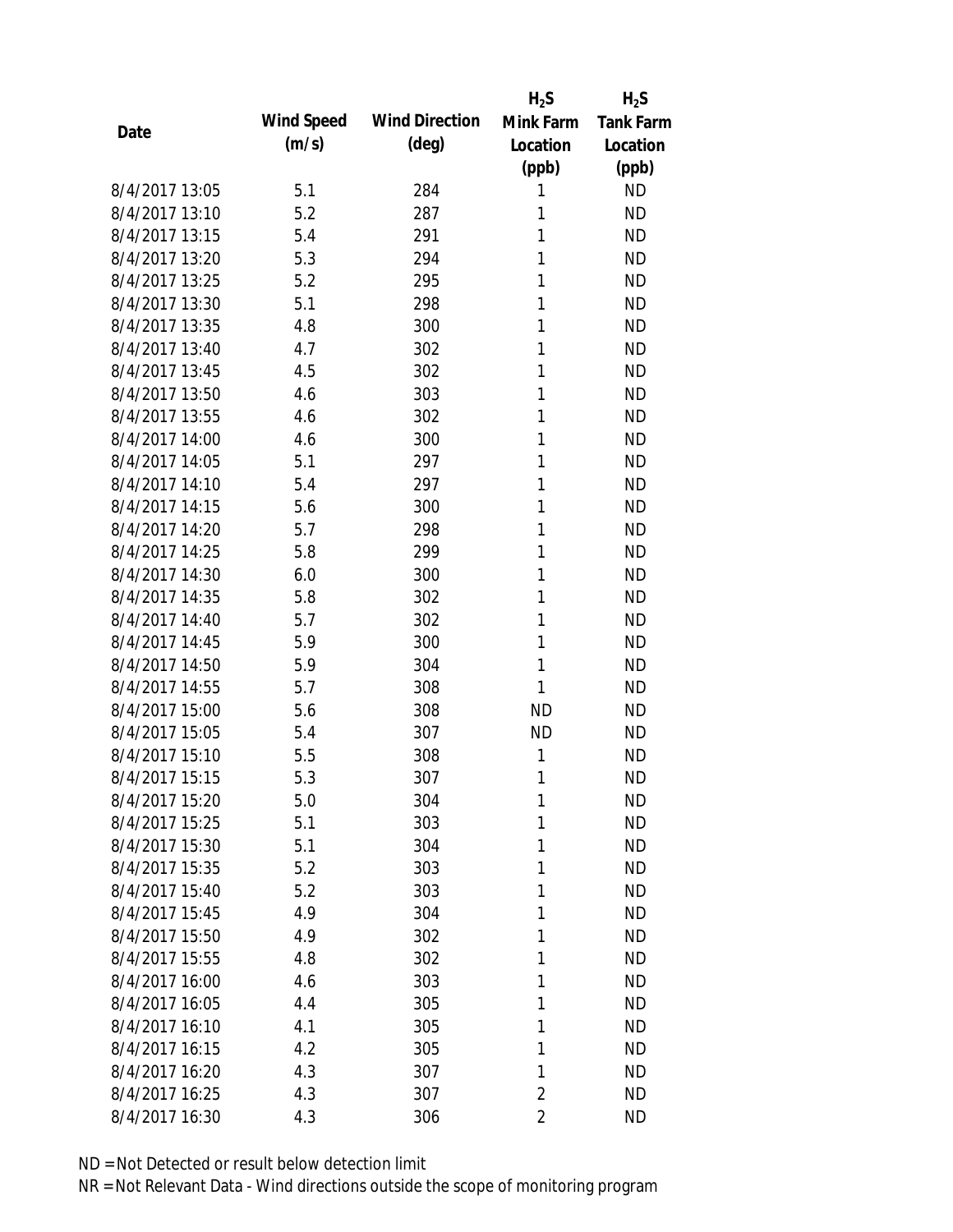|                |            |                       | $H_2S$         | $H_2S$           |
|----------------|------------|-----------------------|----------------|------------------|
| Date           | Wind Speed | <b>Wind Direction</b> | Mink Farm      | <b>Tank Farm</b> |
|                | (m/s)      | $(\text{deg})$        | Location       | Location         |
|                |            |                       | (ppb)          | (ppb)            |
| 8/4/2017 16:35 | 4.2        | 302                   | 3              | <b>ND</b>        |
| 8/4/2017 16:40 | 4.2        | 298                   | 3              | <b>ND</b>        |
| 8/4/2017 16:45 | 4.1        | 294                   | 4              | <b>ND</b>        |
| 8/4/2017 16:50 | 3.8        | 290                   | 4              | <b>ND</b>        |
| 8/4/2017 16:55 | 3.8        | 287                   | 3              | <b>ND</b>        |
| 8/4/2017 17:00 | 3.9        | 287                   | 3              | <b>ND</b>        |
| 8/4/2017 17:05 | 4.0        | 285                   | 3              | <b>ND</b>        |
| 8/4/2017 17:10 | 4.5        | 288                   | 3              | <b>ND</b>        |
| 8/4/2017 17:15 | 4.8        | 293                   | 3              | <b>ND</b>        |
| 8/4/2017 17:20 | 5.0        | 298                   | 3              | <b>ND</b>        |
| 8/4/2017 17:25 | 5.3        | 303                   | 3              | <b>ND</b>        |
| 8/4/2017 17:30 | 5.4        | 307                   | $\overline{2}$ | <b>ND</b>        |
| 8/4/2017 17:35 | 5.7        | 314                   | $\overline{2}$ | <b>ND</b>        |
| 8/4/2017 17:40 | 5.7        | 317                   | $\overline{2}$ | <b>ND</b>        |
| 8/4/2017 17:45 | 5.6        | 320                   | 1              | <b>ND</b>        |
| 8/4/2017 17:50 | 5.5        | 323                   | 1              | <b>ND</b>        |
| 8/4/2017 17:55 | 5.7        | 324                   | 1              | <b>ND</b>        |
| 8/4/2017 18:00 | 5.7        | 324                   | 1              | <b>ND</b>        |
| 8/4/2017 18:05 | 5.6        | 325                   | <b>ND</b>      | <b>ND</b>        |
| 8/4/2017 18:10 | 5.3        | 326                   | 1              | <b>ND</b>        |
| 8/4/2017 18:15 | 5.0        | 324                   | 1              | <b>ND</b>        |
| 8/4/2017 18:20 | 5.0        | 325                   | 1              | <b>ND</b>        |
| 8/4/2017 18:25 | 4.6        | 326                   | <b>ND</b>      | <b>ND</b>        |
| 8/4/2017 18:30 | 4.2        | 328                   | <b>ND</b>      | <b>ND</b>        |
| 8/4/2017 18:35 | 3.8        | 330                   | 1              | <b>ND</b>        |
| 8/4/2017 18:40 | 3.7        | 331                   | 1              | <b>ND</b>        |
| 8/4/2017 18:45 | 3.9        | 333                   | <b>ND</b>      | <b>ND</b>        |
| 8/4/2017 18:50 | 3.6        | 334                   | 1              | <b>ND</b>        |
| 8/4/2017 18:55 | 3.4        | 336                   | 1              | <b>ND</b>        |
| 8/4/2017 19:00 | 3.5        | 335                   | <b>ND</b>      | <b>ND</b>        |
| 8/4/2017 19:05 | 3.5        | 335                   | <b>ND</b>      | <b>ND</b>        |
| 8/4/2017 19:10 | 3.3        | 335                   | <b>ND</b>      | <b>ND</b>        |
| 8/4/2017 19:15 | 3.2        | 335                   | <b>ND</b>      | <b>ND</b>        |
| 8/4/2017 19:20 | 3.1        | 336                   | <b>ND</b>      | <b>ND</b>        |
| 8/4/2017 19:25 | 3.1        | 336                   | 1              | <b>ND</b>        |
| 8/4/2017 19:30 | 2.9        | 336                   | 1              | <b>ND</b>        |
| 8/4/2017 19:35 |            |                       | 1              | <b>ND</b>        |
| 8/4/2017 19:40 | 2.8        | 337<br>337            | 1              | <b>ND</b>        |
| 8/4/2017 19:45 | 2.6        |                       |                |                  |
|                | 2.3        | 336                   | 1<br>1         | <b>ND</b>        |
| 8/4/2017 19:50 | 2.2        | 333                   |                | <b>ND</b>        |
| 8/4/2017 19:55 | 2.0        | 328                   | 1              | <b>ND</b>        |
| 8/4/2017 20:00 | 1.8        | 320                   | <b>ND</b>      | <b>ND</b>        |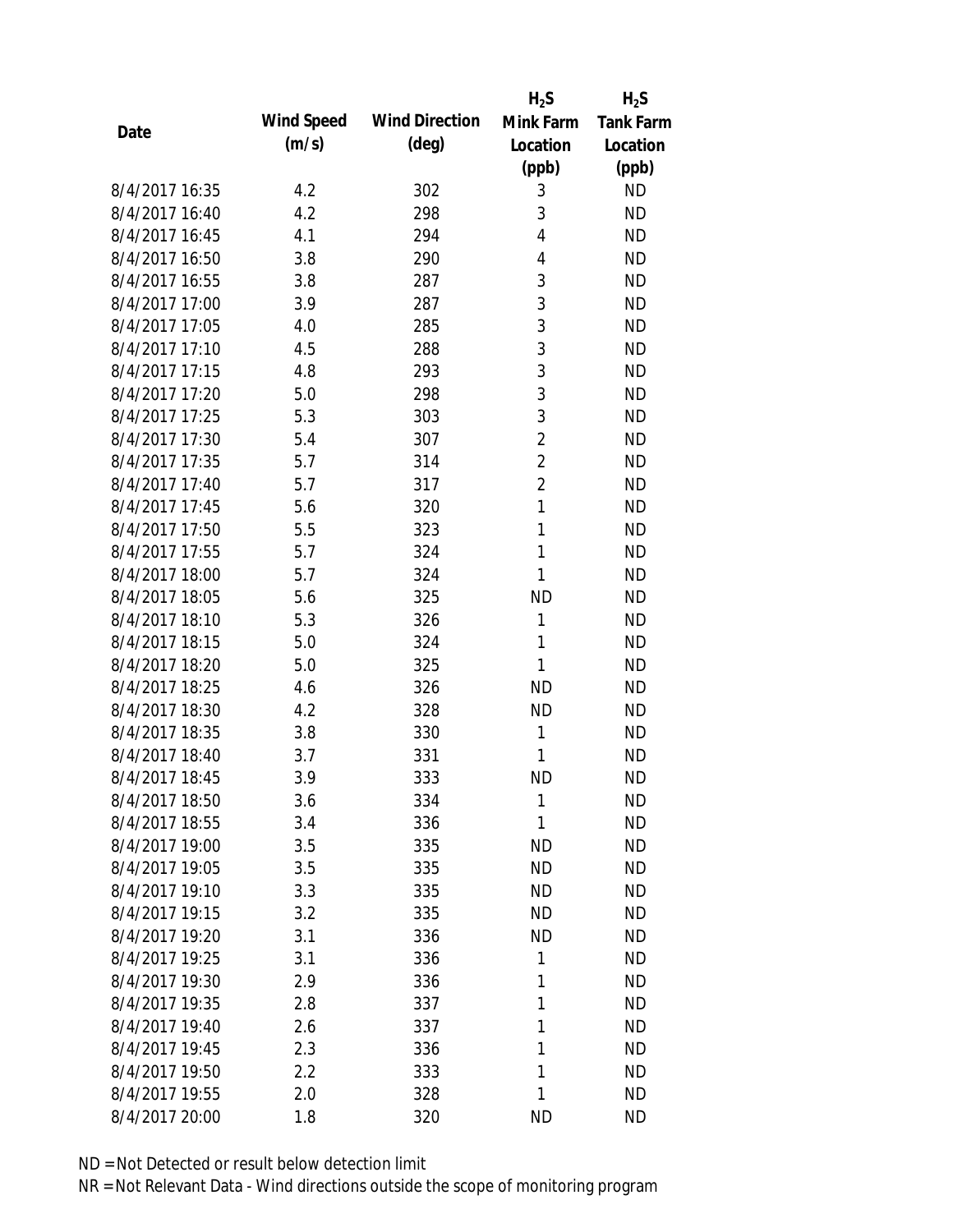|                |            |                       | $H_2S$    | $H_2S$           |
|----------------|------------|-----------------------|-----------|------------------|
| Date           | Wind Speed | <b>Wind Direction</b> | Mink Farm | <b>Tank Farm</b> |
|                | (m/s)      | $(\text{deg})$        | Location  | Location         |
|                |            |                       | (ppb)     | (ppb)            |
| 8/4/2017 20:05 | 1.8        | 312                   | <b>ND</b> | <b>ND</b>        |
| 8/4/2017 20:10 | 1.7        | 300                   | <b>ND</b> | <b>ND</b>        |
| 8/4/2017 20:15 | 1.8        | 290                   | <b>ND</b> | <b>ND</b>        |
| 8/4/2017 20:20 | 1.8        | 280                   | <b>ND</b> | <b>ND</b>        |
| 8/4/2017 20:25 | 1.7        | 272                   | 1         | <b>ND</b>        |
| 8/4/2017 20:30 | 1.8        | 265                   | 1         | <b>ND</b>        |
| 8/4/2017 20:35 | 1.8        | 258                   | 1         | <b>ND</b>        |
| 8/4/2017 20:40 | 1.8        | 255                   | 1         | <b>ND</b>        |
| 8/4/2017 20:45 | 1.8        | 253                   | 1         | <b>ND</b>        |
| 8/4/2017 20:50 | 1.9        | 249                   | 1         | <b>ND</b>        |
| 8/4/2017 20:55 | 2.0        | 248                   | 1         | <b>ND</b>        |
| 8/4/2017 21:00 | 2.1        | 246                   | 1         | <b>ND</b>        |
| 8/4/2017 21:05 | 2.3        | 245                   | 1         | <b>ND</b>        |
| 8/4/2017 21:10 | 2.4        | 244                   | 1         | <b>ND</b>        |
| 8/4/2017 21:15 | 2.5        | 243                   | 1         | <b>ND</b>        |
| 8/4/2017 21:20 | 2.6        | 244                   | 1         | <b>ND</b>        |
| 8/4/2017 21:25 | 2.6        | 243                   | <b>ND</b> | <b>ND</b>        |
| 8/4/2017 21:30 | 2.7        | 243                   | 1         | <b>ND</b>        |
| 8/4/2017 21:35 | 2.7        | 243                   | 1         | <b>ND</b>        |
| 8/4/2017 21:40 | 2.7        | 239                   | 1         | <b>ND</b>        |
| 8/4/2017 21:45 | 2.6        | 234                   | 1         | <b>ND</b>        |
| 8/4/2017 21:50 | 2.5        | 228                   | <b>NR</b> | <b>ND</b>        |
| 8/4/2017 21:55 | 2.4        | 222                   | <b>NR</b> | <b>ND</b>        |
| 8/4/2017 22:00 | 2.3        | 215                   | <b>NR</b> | <b>ND</b>        |
| 8/4/2017 22:05 | 2.1        | 208                   | <b>NR</b> | <b>ND</b>        |
| 8/4/2017 22:10 | 2.1        | 207                   | <b>NR</b> | <b>ND</b>        |
| 8/4/2017 22:15 | 2.1        | 207                   | <b>NR</b> | <b>ND</b>        |
| 8/4/2017 22:20 | 2.1        | 207                   | <b>NR</b> | <b>ND</b>        |
| 8/4/2017 22:25 | 2.2        | 208                   | <b>NR</b> | <b>ND</b>        |
| 8/4/2017 22:30 | 2.2        | 209                   | <b>NR</b> | <b>ND</b>        |
| 8/4/2017 22:35 | 2.2        | 209                   | <b>NR</b> | <b>ND</b>        |
| 8/4/2017 22:40 | 2.2        | 209                   | <b>NR</b> | <b>ND</b>        |
| 8/4/2017 22:45 | 2.3        | 209                   | <b>NR</b> | <b>ND</b>        |
| 8/4/2017 22:50 | 2.3        | 208                   | <b>NR</b> | <b>ND</b>        |
| 8/4/2017 22:55 | 2.3        | 209                   | <b>NR</b> | <b>ND</b>        |
| 8/4/2017 23:00 | 2.3        | 209                   | <b>NR</b> | <b>ND</b>        |
| 8/4/2017 23:05 | 2.3        | 210                   | <b>NR</b> | <b>ND</b>        |
| 8/4/2017 23:10 | 2.2        | 212                   | <b>NR</b> | <b>ND</b>        |
| 8/4/2017 23:15 | 2.1        | 214                   | <b>NR</b> | <b>ND</b>        |
| 8/4/2017 23:20 | 2.1        | 213                   | <b>NR</b> | <b>ND</b>        |
| 8/4/2017 23:25 | 2.0        | 213                   | <b>NR</b> | <b>ND</b>        |
| 8/4/2017 23:30 | 2.0        | 213                   | <b>NR</b> | <b>ND</b>        |
|                |            |                       |           |                  |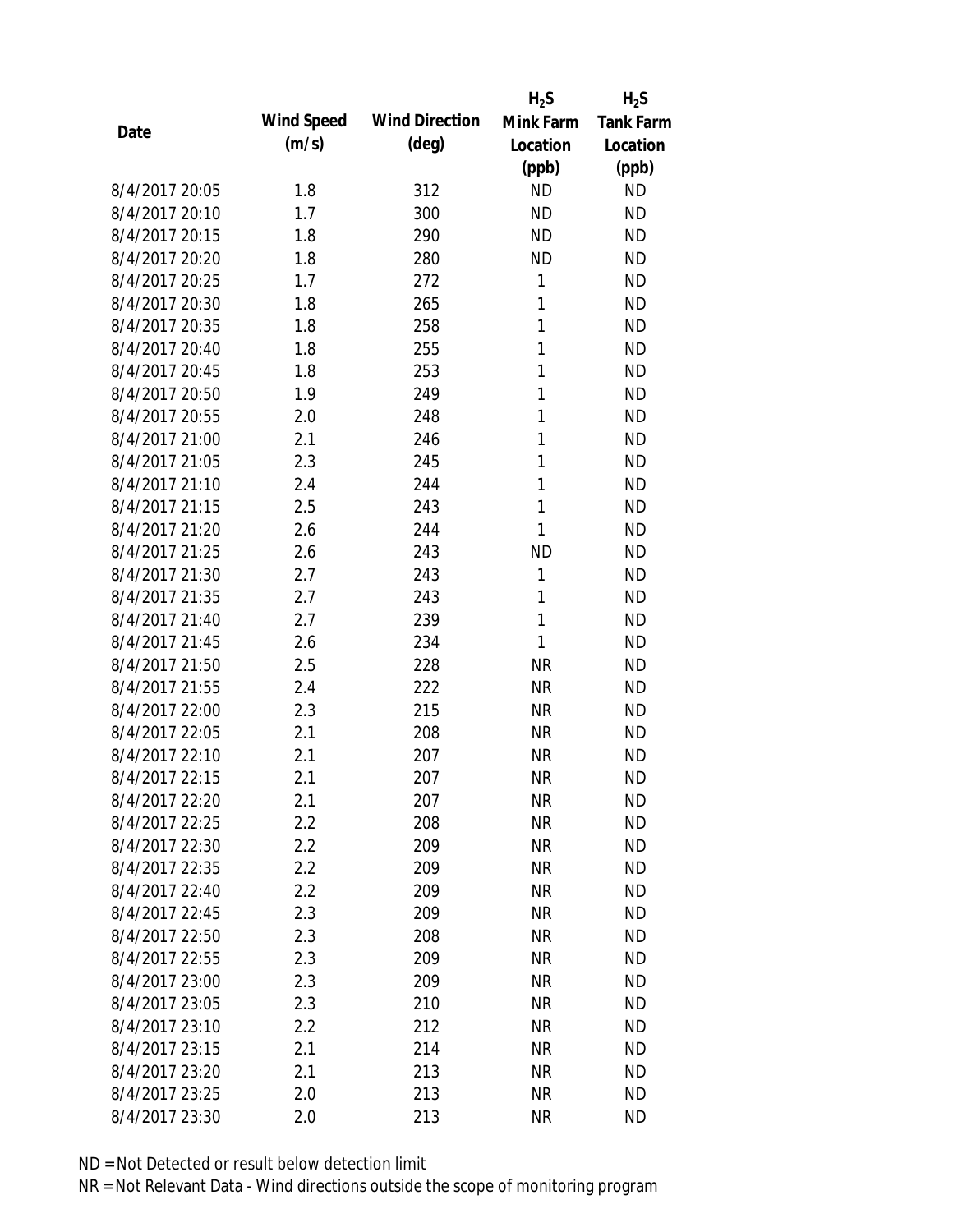|                |            |                       | $H_2S$       | $H_2S$           |
|----------------|------------|-----------------------|--------------|------------------|
| Date           | Wind Speed | <b>Wind Direction</b> | Mink Farm    | <b>Tank Farm</b> |
|                | (m/s)      | $(\text{deg})$        | Location     | Location         |
|                |            |                       | (ppb)        | (ppb)            |
| 8/4/2017 23:35 | 2.1        | 213                   | <b>NR</b>    | <b>ND</b>        |
| 8/4/2017 23:40 | 2.0        | 210                   | <b>NR</b>    | <b>ND</b>        |
| 8/4/2017 23:45 | 2.0        | 209                   | <b>NR</b>    | <b>ND</b>        |
| 8/4/2017 23:50 | 2.0        | 212                   | <b>NR</b>    | <b>ND</b>        |
| 8/4/2017 23:55 | 2.0        | 212                   | <b>NR</b>    | <b>ND</b>        |
| 8/4/2017 24:00 | 2.0        | 212                   | <b>NR</b>    | <b>ND</b>        |
| 8/5/2017 00:05 | 2.1        | 213                   | <b>NR</b>    | <b>ND</b>        |
| 8/5/2017 00:10 | 2.1        | 215                   | <b>NR</b>    | <b>ND</b>        |
| 8/5/2017 00:15 | 2.1        | 216                   | <b>NR</b>    | <b>ND</b>        |
| 8/5/2017 00:20 | 2.1        | 217                   | <b>NR</b>    | <b>ND</b>        |
| 8/5/2017 00:25 | 2.2        | 220                   | <b>NR</b>    | <b>ND</b>        |
| 8/5/2017 00:30 | 2.2        | 225                   | <b>NR</b>    | <b>ND</b>        |
| 8/5/2017 00:35 | 2.3        | 231                   | 1            | <b>ND</b>        |
| 8/5/2017 00:40 | 2.6        | 235                   | 1            | <b>ND</b>        |
| 8/5/2017 00:45 | 2.8        | 241                   | 1            | <b>ND</b>        |
| 8/5/2017 00:50 | 3.1        | 245                   | 1            | <b>ND</b>        |
| 8/5/2017 00:55 | 3.2        | 247                   | 1            | <b>ND</b>        |
| 8/5/2017 01:00 | 3.4        | 248                   | $\mathbf{1}$ | <b>ND</b>        |
| 8/5/2017 01:05 | 3.5        | 248                   | 1            | <b>ND</b>        |
| 8/5/2017 01:10 | 3.7        | 248                   | 1            | <b>ND</b>        |
| 8/5/2017 01:15 | 3.7        | 248                   | 1            | <b>ND</b>        |
| 8/5/2017 01:20 | 3.6        | 248                   | 1            | <b>ND</b>        |
| 8/5/2017 01:25 | 3.6        | 248                   | $\mathbf{1}$ | <b>ND</b>        |
| 8/5/2017 01:30 | 3.6        | 248                   | $\mathbf{1}$ | <b>ND</b>        |
| 8/5/2017 01:35 | 3.4        | 247                   | 1            | <b>ND</b>        |
| 8/5/2017 01:40 | 3.2        | 247                   | <b>ND</b>    | <b>ND</b>        |
| 8/5/2017 01:45 | 3.0        | 246                   | <b>ND</b>    | <b>ND</b>        |
| 8/5/2017 01:50 | 3.0        | 246                   | <b>ND</b>    | <b>ND</b>        |
| 8/5/2017 01:55 | 2.9        | 245                   | 1            | <b>ND</b>        |
| 8/5/2017 02:00 | 2.8        | 244                   | <b>ND</b>    | <b>ND</b>        |
| 8/5/2017 02:05 | 2.7        | 245                   | <b>ND</b>    | <b>ND</b>        |
| 8/5/2017 02:10 | 2.7        | 245                   | <b>ND</b>    | <b>ND</b>        |
| 8/5/2017 02:15 | 2.7        | 245                   | <b>ND</b>    | <b>ND</b>        |
| 8/5/2017 02:20 | 2.6        | 245                   | 1            | <b>ND</b>        |
| 8/5/2017 02:25 | 2.7        | 245                   | 1            | <b>ND</b>        |
| 8/5/2017 02:30 | 2.8        | 246                   | 1            | <b>ND</b>        |
| 8/5/2017 02:35 | 2.9        | 246                   | <b>ND</b>    | <b>ND</b>        |
| 8/5/2017 02:40 | 3.0        | 246                   | 1            | <b>ND</b>        |
| 8/5/2017 02:45 | 3.0        | 243                   | <b>ND</b>    | <b>ND</b>        |
| 8/5/2017 02:50 | 2.8        | 239                   | 1            | <b>ND</b>        |
| 8/5/2017 02:55 | 2.7        | 237                   | 1            | <b>ND</b>        |
| 8/5/2017 03:00 | 2.6        | 236                   | 1            | <b>ND</b>        |
|                |            |                       |              |                  |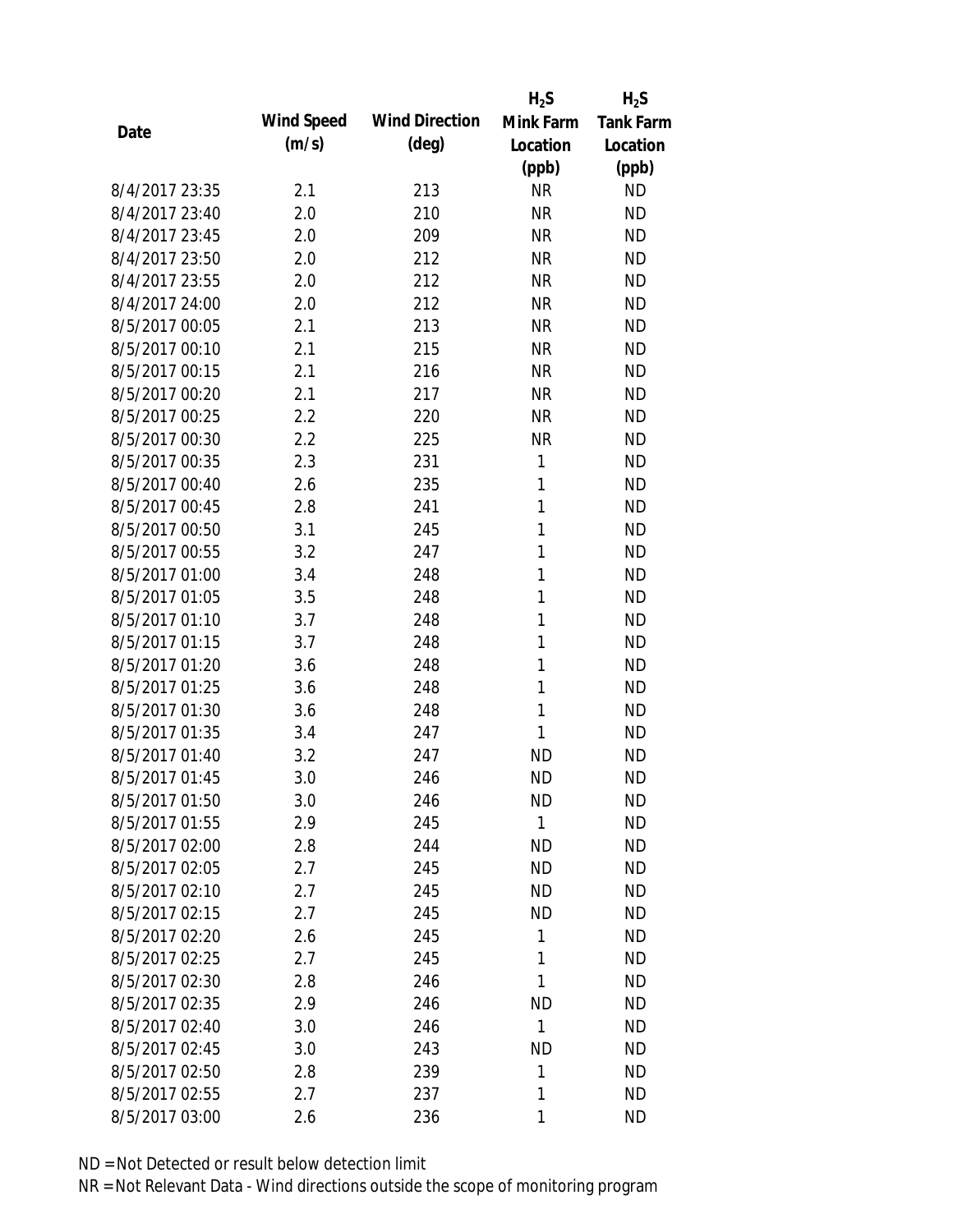|                |            |                       | $H_2S$    | $H_2S$           |
|----------------|------------|-----------------------|-----------|------------------|
| Date           | Wind Speed | <b>Wind Direction</b> | Mink Farm | <b>Tank Farm</b> |
|                | (m/s)      | $(\text{deg})$        | Location  | Location         |
|                |            |                       | (ppb)     | (ppb)            |
| 8/5/2017 03:05 | 2.6        | 236                   | 1         | <b>ND</b>        |
| 8/5/2017 03:10 | 2.5        | 237                   | 1         | <b>ND</b>        |
| 8/5/2017 03:15 | 2.5        | 241                   | 1         | <b>ND</b>        |
| 8/5/2017 03:20 | 2.6        | 246                   | 1         | <b>ND</b>        |
| 8/5/2017 03:25 | 2.5        | 248                   | 1         | <b>ND</b>        |
| 8/5/2017 03:30 | 2.4        | 250                   | <b>ND</b> | <b>ND</b>        |
| 8/5/2017 03:35 | 2.3        | 251                   | <b>ND</b> | <b>ND</b>        |
| 8/5/2017 03:40 | 2.1        | 249                   | <b>ND</b> | <b>ND</b>        |
| 8/5/2017 03:45 | 2.1        | 249                   | <b>ND</b> | <b>ND</b>        |
| 8/5/2017 03:50 | 2.0        | 249                   | <b>ND</b> | <b>ND</b>        |
| 8/5/2017 03:55 | 2.0        | 250                   | <b>ND</b> | <b>ND</b>        |
| 8/5/2017 04:00 | 2.0        | 248                   | 1         | <b>ND</b>        |
| 8/5/2017 04:05 | 2.0        | 248                   | 1         | <b>ND</b>        |
| 8/5/2017 04:10 | 2.0        | 248                   | 1         | <b>ND</b>        |
| 8/5/2017 04:15 | 2.0        | 247                   | 1         | <b>ND</b>        |
| 8/5/2017 04:20 | 2.0        | 245                   | 1         | <b>ND</b>        |
| 8/5/2017 04:25 | 2.0        | 244                   | 1         | <b>ND</b>        |
| 8/5/2017 04:30 | 2.0        | 245                   | 1         | <b>ND</b>        |
| 8/5/2017 04:35 | 2.1        | 245                   | 1         | <b>ND</b>        |
| 8/5/2017 04:40 | 2.1        | 244                   | 1         | <b>ND</b>        |
| 8/5/2017 04:45 | 2.1        | 245                   | 1         | <b>ND</b>        |
| 8/5/2017 04:50 | 2.0        | 244                   | 1         | <b>ND</b>        |
| 8/5/2017 04:55 | 2.1        | 242                   | 1         | <b>ND</b>        |
| 8/5/2017 05:00 | 2.1        | 241                   | 1         | <b>ND</b>        |
| 8/5/2017 05:05 | 2.1        | 241                   | 1         | <b>ND</b>        |
| 8/5/2017 05:10 | 2.2        | 240                   | 1         | <b>ND</b>        |
| 8/5/2017 05:15 | 2.4        | 241                   | <b>ND</b> | 1                |
| 8/5/2017 05:20 | 2.6        | 243                   | 1         | 1                |
| 8/5/2017 05:25 | 2.6        | 243                   | 1         | 1                |
| 8/5/2017 05:30 | 2.6        | 243                   | 1         | 1                |
| 8/5/2017 05:35 | 2.6        | 243                   | 1         | $\overline{2}$   |
| 8/5/2017 05:40 | 2.6        | 244                   | 1         | 1                |
| 8/5/2017 05:45 | 2.6        | 244                   | 1         | 1                |
| 8/5/2017 05:50 | 2.5        | 244                   | 1         | 1                |
| 8/5/2017 05:55 | 2.4        | 243                   | ND        | 1                |
| 8/5/2017 06:00 | 2.3        | 243                   | ND.       | 1                |
| 8/5/2017 06:05 | 2.3        | 243                   | <b>ND</b> | 1                |
| 8/5/2017 06:10 | 2.3        | 244                   | <b>ND</b> | 1                |
| 8/5/2017 06:15 | 2.2        | 240                   | <b>ND</b> | 1                |
| 8/5/2017 06:20 | 2.3        | 239                   | 1         | <b>ND</b>        |
| 8/5/2017 06:25 | $2.2\,$    | 238                   | <b>ND</b> | <b>ND</b>        |
| 8/5/2017 06:30 | 2.2        | 236                   | 1         | <b>ND</b>        |
|                |            |                       |           |                  |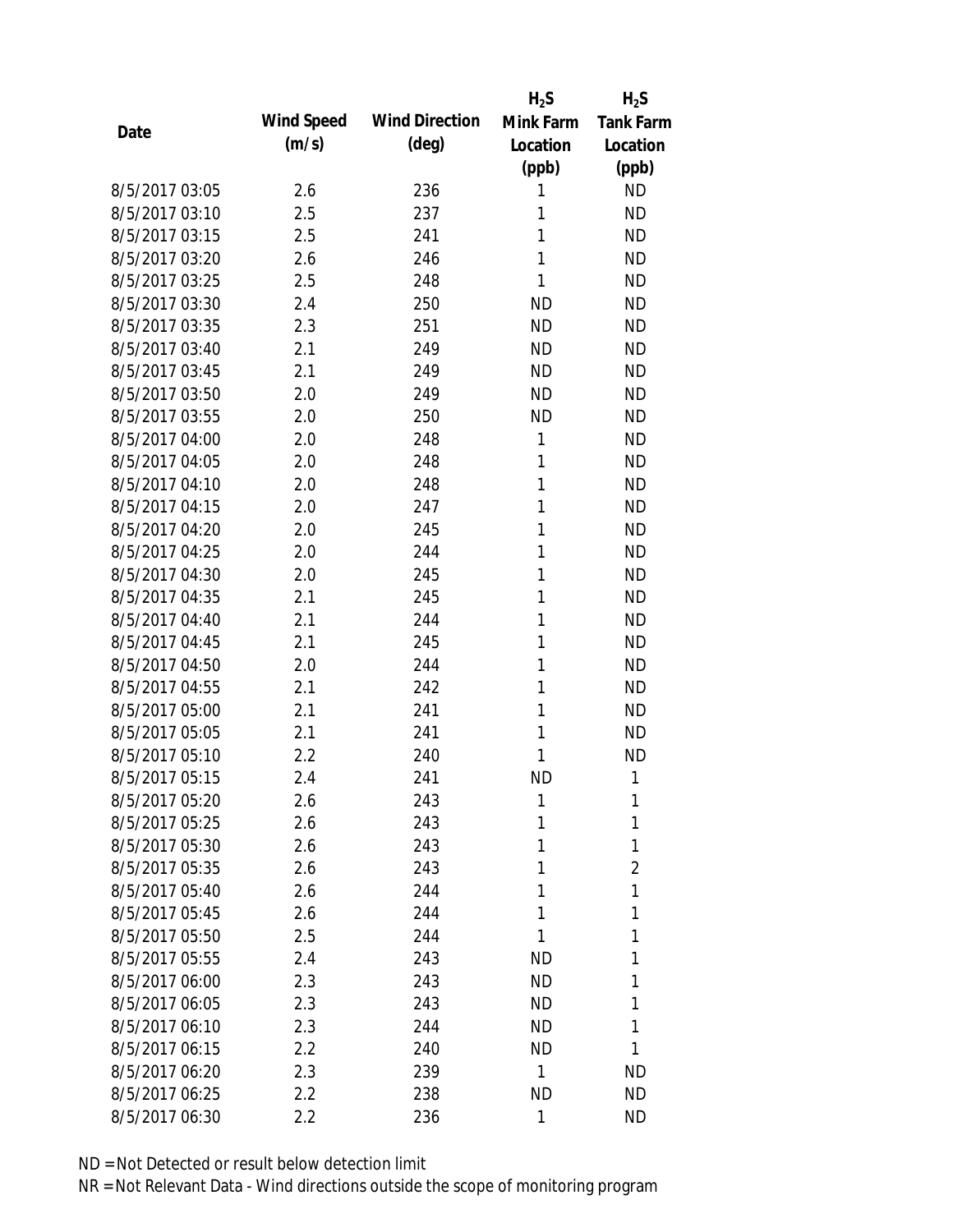|                |            |                       | $H_2S$       | $H_2S$           |
|----------------|------------|-----------------------|--------------|------------------|
| Date           | Wind Speed | <b>Wind Direction</b> | Mink Farm    | <b>Tank Farm</b> |
|                | (m/s)      | $(\text{deg})$        | Location     | Location         |
|                |            |                       | (ppb)        | (ppb)            |
| 8/5/2017 06:35 | 2.2        | 235                   | 1            | <b>ND</b>        |
| 8/5/2017 06:40 | 2.1        | 234                   | 1            | <b>ND</b>        |
| 8/5/2017 06:45 | 2.1        | 233                   | 1            | <b>ND</b>        |
| 8/5/2017 06:50 | 2.1        | 228                   | <b>NR</b>    | <b>ND</b>        |
| 8/5/2017 06:55 | 2.0        | 226                   | <b>NR</b>    | <b>ND</b>        |
| 8/5/2017 07:00 | 2.1        | 225                   | <b>NR</b>    | <b>ND</b>        |
| 8/5/2017 07:05 | 2.0        | 223                   | <b>NR</b>    | <b>ND</b>        |
| 8/5/2017 07:10 | 1.9        | 222                   | <b>NR</b>    | <b>ND</b>        |
| 8/5/2017 07:15 | 1.8        | 219                   | <b>NR</b>    | <b>ND</b>        |
| 8/5/2017 07:20 | 1.9        | 219                   | <b>NR</b>    | <b>ND</b>        |
| 8/5/2017 07:25 | 1.9        | 219                   | <b>NR</b>    | 1                |
| 8/5/2017 07:30 | 1.9        | 217                   | <b>NR</b>    | 1                |
| 8/5/2017 07:35 | 2.0        | 217                   | <b>NR</b>    | 1                |
| 8/5/2017 07:40 | 2.1        | 215                   | <b>NR</b>    | 1                |
| 8/5/2017 07:45 | 2.2        | 217                   | <b>NR</b>    | 1                |
| 8/5/2017 07:50 | 2.2        | 221                   | <b>NR</b>    | 1                |
| 8/5/2017 07:55 | 2.3        | 223                   | <b>NR</b>    | <b>ND</b>        |
| 8/5/2017 08:00 | 2.1        | 223                   | <b>NR</b>    | <b>ND</b>        |
| 8/5/2017 08:05 | 1.9        | 227                   | <b>NR</b>    | 1                |
| 8/5/2017 08:10 | 1.8        | 230                   | 1            | 1                |
| 8/5/2017 08:15 | 1.8        | 236                   | 1            | 1                |
| 8/5/2017 08:20 | 1.8        | 238                   | 1            | 1                |
| 8/5/2017 08:25 | 1.7        | 241                   | 1            | 1                |
| 8/5/2017 08:30 | 1.7        | 247                   | 1            | $\overline{2}$   |
| 8/5/2017 08:35 | 1.7        | 243                   | 1            | $\overline{2}$   |
| 8/5/2017 08:40 | 1.8        | 239                   | 1            | $\overline{c}$   |
| 8/5/2017 08:45 | 1.6        | 231                   | 1            | 1                |
| 8/5/2017 08:50 | 1.6        | 230                   | 1            | 1                |
| 8/5/2017 08:55 | 1.6        | 230                   | 1            | 1                |
| 8/5/2017 09:00 | 1.6        | 229                   | <b>NR</b>    | 1                |
| 8/5/2017 09:05 | 1.7        | 233                   | 1            | 1                |
| 8/5/2017 09:10 | 1.8        | 238                   | 1            | 1                |
| 8/5/2017 09:15 | 1.9        | 244                   | 1            | 1                |
| 8/5/2017 09:20 | 2.0        | 245                   | 1            | <b>ND</b>        |
| 8/5/2017 09:25 | 2.1        | 244                   | 1            | 1                |
| 8/5/2017 09:30 | 2.1        | 244                   | 1            | 1                |
| 8/5/2017 09:35 | 2.2        | 251                   | 1            | 1                |
| 8/5/2017 09:40 | 2.1        | 253                   | 1            | 1                |
| 8/5/2017 09:45 | 2.1        | 257                   | <b>ND</b>    | <b>ND</b>        |
| 8/5/2017 09:50 | 2.1        | 258                   | <b>ND</b>    | 1                |
| 8/5/2017 09:55 | 2.1        | 262                   | $\mathbf{1}$ | <b>ND</b>        |
| 8/5/2017 10:00 | 2.1        | 267                   | 1            | 1                |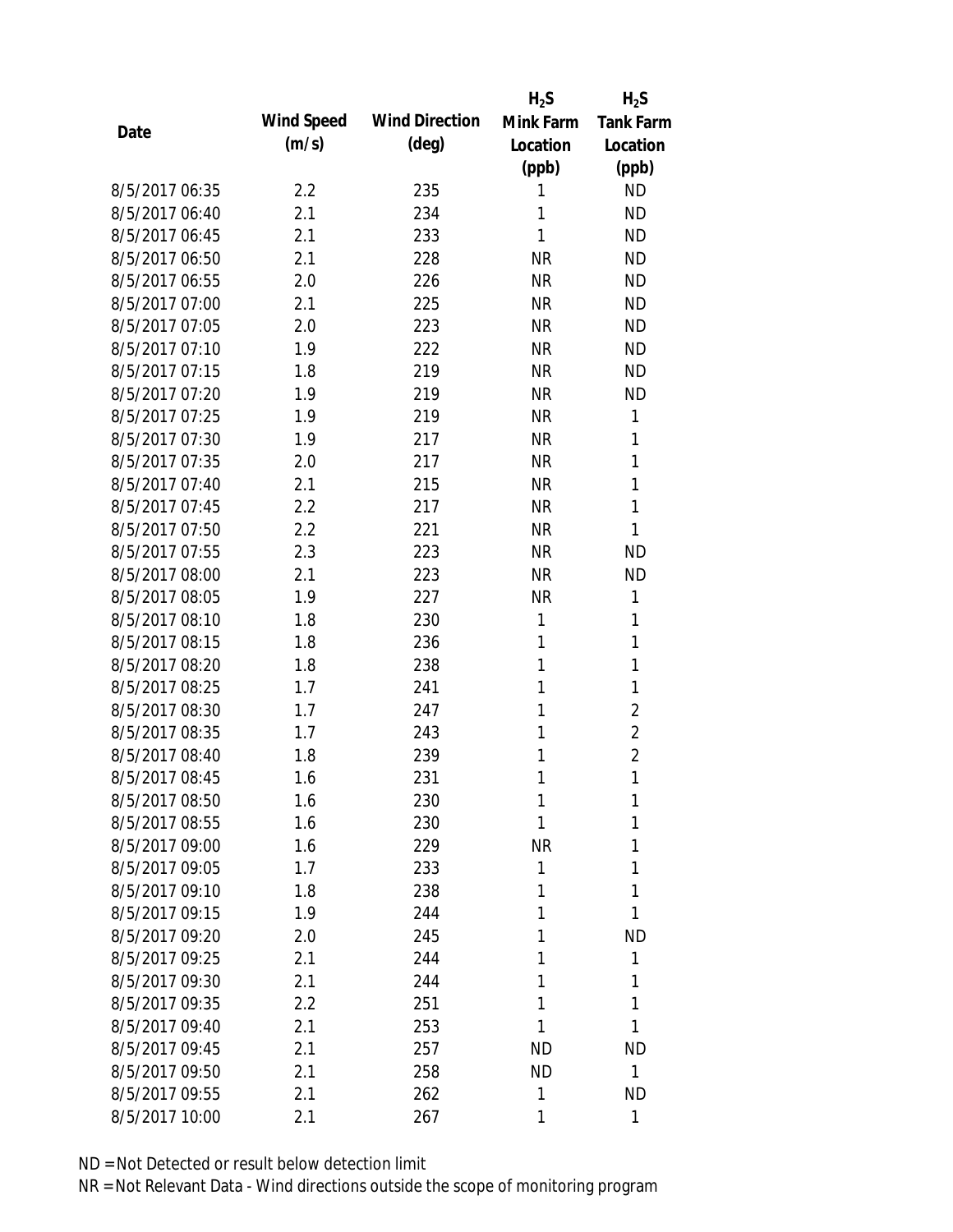|                |            |                       | $H_2S$       | $H_2S$           |
|----------------|------------|-----------------------|--------------|------------------|
| Date           | Wind Speed | <b>Wind Direction</b> | Mink Farm    | <b>Tank Farm</b> |
|                | (m/s)      | $(\text{deg})$        | Location     | Location         |
|                |            |                       | (ppb)        | (ppb)            |
| 8/5/2017 10:05 | 2.1        | 265                   | 1            | <b>ND</b>        |
| 8/5/2017 10:10 | 2.2        | 260                   | <b>ND</b>    | <b>ND</b>        |
| 8/5/2017 10:15 | 2.1        | 254                   | <b>ND</b>    | <b>ND</b>        |
| 8/5/2017 10:20 | 2.1        | 256                   | <b>ND</b>    | <b>ND</b>        |
| 8/5/2017 10:25 | 2.0        | 251                   | <b>ND</b>    | <b>ND</b>        |
| 8/5/2017 10:30 | 2.0        | 246                   | <b>ND</b>    | <b>ND</b>        |
| 8/5/2017 10:35 | 1.9        | 243                   | <b>ND</b>    | <b>ND</b>        |
| 8/5/2017 10:40 | 2.0        | 248                   | <b>ND</b>    | <b>ND</b>        |
| 8/5/2017 10:45 | 2.1        | 253                   | <b>ND</b>    | <b>ND</b>        |
| 8/5/2017 10:50 | 2.2        | 250                   | <b>ND</b>    | <b>ND</b>        |
| 8/5/2017 10:55 | 2.3        | 251                   | <b>ND</b>    | <b>ND</b>        |
| 8/5/2017 11:00 | 2.4        | 251                   | $\mathbf{1}$ | <b>ND</b>        |
| 8/5/2017 11:05 | 2.6        | 254                   | <b>ND</b>    | <b>ND</b>        |
| 8/5/2017 11:10 | 2.6        | 257                   | <b>ND</b>    | <b>ND</b>        |
| 8/5/2017 11:15 | 2.7        | 255                   | <b>ND</b>    | <b>ND</b>        |
| 8/5/2017 11:20 | 2.9        | 256                   | <b>ND</b>    | <b>ND</b>        |
| 8/5/2017 11:25 | 2.9        | 259                   | <b>ND</b>    | <b>ND</b>        |
| 8/5/2017 11:30 | 2.9        | 261                   | <b>ND</b>    | <b>ND</b>        |
| 8/5/2017 11:35 | 3.0        | 257                   | <b>ND</b>    | <b>ND</b>        |
| 8/5/2017 11:40 | 3.1        | 254                   | <b>ND</b>    | <b>ND</b>        |
| 8/5/2017 11:45 | 3.3        | 253                   | <b>ND</b>    | <b>ND</b>        |
| 8/5/2017 11:50 | 3.2        | 258                   | <b>ND</b>    | <b>ND</b>        |
| 8/5/2017 11:55 | 3.3        | 253                   | <b>ND</b>    | <b>ND</b>        |
| 8/5/2017 12:00 | 3.4        | 255                   | <b>ND</b>    | <b>ND</b>        |
| 8/5/2017 12:05 | 3.3        | 255                   | <b>ND</b>    | <b>ND</b>        |
| 8/5/2017 12:10 | 3.4        | 256                   | 1            | <b>ND</b>        |
| 8/5/2017 12:15 | 3.1        | 258                   | 1            | <b>ND</b>        |
| 8/5/2017 12:20 | 3.2        | 259                   | <b>ND</b>    | <b>ND</b>        |
| 8/5/2017 12:25 | 3.2        | 263                   | <b>ND</b>    | <b>ND</b>        |
| 8/5/2017 12:30 | 3.1        | 264                   | 1            | <b>ND</b>        |
| 8/5/2017 12:35 | 3.1        | 265                   | 1            | <b>ND</b>        |
| 8/5/2017 12:40 | 3.0        | 268                   | 1            | <b>ND</b>        |
| 8/5/2017 12:45 | 3.2        | 267                   | 1            | <b>ND</b>        |
| 8/5/2017 12:50 | 3.0        | 262                   | 1            | <b>ND</b>        |
| 8/5/2017 12:55 | 3.3        | 257                   | 1            | <b>ND</b>        |
| 8/5/2017 13:00 | 3.5        | 252                   | 1            | <b>ND</b>        |
| 8/5/2017 13:05 | 3.5        | 252                   | 1            | <b>ND</b>        |
| 8/5/2017 13:10 | 3.6        | 249                   | 1            | <b>ND</b>        |
| 8/5/2017 13:15 | 3.6        | 251                   | 1            | <b>ND</b>        |
| 8/5/2017 13:20 | 3.6        | 255                   | 1            | <b>ND</b>        |
| 8/5/2017 13:25 | 3.5        | 261                   | 1            | <b>ND</b>        |
| 8/5/2017 13:30 | 3.4        | 262                   | 1            | <b>ND</b>        |
|                |            |                       |              |                  |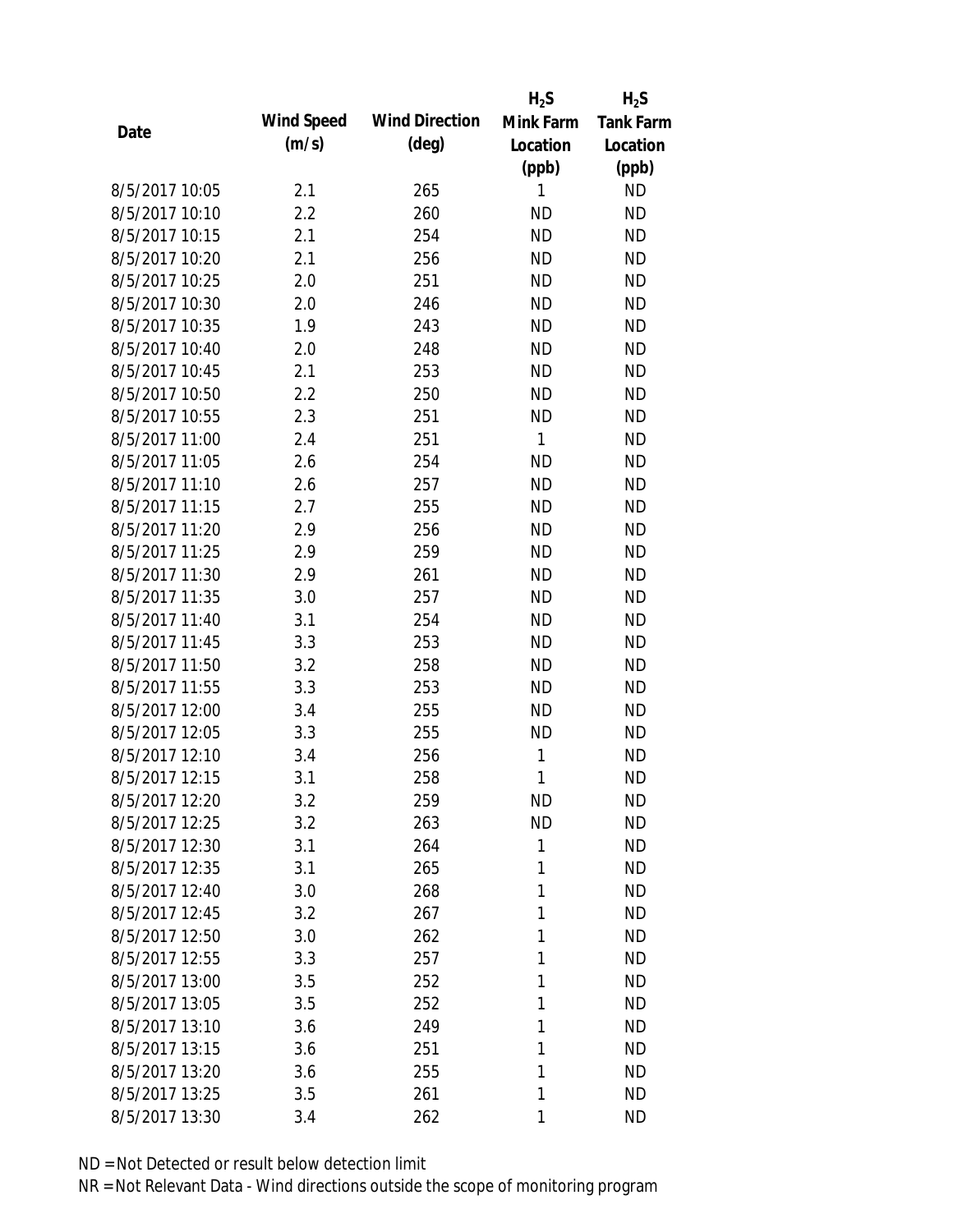|                |            |                       | $H_2S$         | $H_2S$           |
|----------------|------------|-----------------------|----------------|------------------|
| Date           | Wind Speed | <b>Wind Direction</b> | Mink Farm      | <b>Tank Farm</b> |
|                | (m/s)      | $(\text{deg})$        | Location       | Location         |
|                |            |                       | (ppb)          | (ppb)            |
| 8/5/2017 13:35 | 3.5        | 260                   | 1              | <b>ND</b>        |
| 8/5/2017 13:40 | 3.7        | 256                   | 1              | <b>ND</b>        |
| 8/5/2017 13:45 | 3.9        | 252                   | 1              | <b>ND</b>        |
| 8/5/2017 13:50 | 4.1        | 252                   | 1              | <b>ND</b>        |
| 8/5/2017 13:55 | 4.1        | 252                   | 1              | <b>ND</b>        |
| 8/5/2017 14:00 | 4.2        | 253                   | 1              | <b>ND</b>        |
| 8/5/2017 14:05 | 4.3        | 259                   | 1              | <b>ND</b>        |
| 8/5/2017 14:10 | 4.1        | 266                   | 1              | <b>ND</b>        |
| 8/5/2017 14:15 | 4.0        | 270                   | 1              | <b>ND</b>        |
| 8/5/2017 14:20 | 4.0        | 266                   | 1              | <b>ND</b>        |
| 8/5/2017 14:25 | 3.9        | 266                   | 1              | <b>ND</b>        |
| 8/5/2017 14:30 | 3.8        | 265                   | 1              | <b>ND</b>        |
| 8/5/2017 14:35 | 3.7        | 264                   | 1              | <b>ND</b>        |
| 8/5/2017 14:40 | 3.6        | 263                   | 1              | <b>ND</b>        |
| 8/5/2017 14:45 | 3.6        | 262                   | 1              | <b>ND</b>        |
| 8/5/2017 14:50 | 3.3        | 261                   | 1              | <b>ND</b>        |
| 8/5/2017 14:55 | 3.3        | 260                   | 1              | <b>ND</b>        |
| 8/5/2017 15:00 | 3.5        | 259                   | 1              | <b>ND</b>        |
| 8/5/2017 15:05 | 3.5        | 256                   | 1              | <b>ND</b>        |
| 8/5/2017 15:10 | 3.6        | 252                   | 1              | <b>ND</b>        |
| 8/5/2017 15:15 | 3.7        | 250                   | 1              | <b>ND</b>        |
| 8/5/2017 15:20 | 3.6        | 251                   | 1              | <b>ND</b>        |
| 8/5/2017 15:25 | 3.6        | 250                   | 1              | <b>ND</b>        |
| 8/5/2017 15:30 | 3.5        | 251                   | 1              | <b>ND</b>        |
| 8/5/2017 15:35 | 3.5        | 253                   | $\overline{2}$ | <b>ND</b>        |
| 8/5/2017 15:40 | 3.4        | 256                   | $\overline{2}$ | <b>ND</b>        |
| 8/5/2017 15:45 | 3.2        | 256                   | $\overline{2}$ | <b>ND</b>        |
| 8/5/2017 15:50 | 3.5        | 256                   | $\overline{2}$ | <b>ND</b>        |
| 8/5/2017 15:55 | 3.5        | 257                   | 1              | <b>ND</b>        |
| 8/5/2017 16:00 | 3.4        | 258                   | 1              | <b>ND</b>        |
| 8/5/2017 16:05 | 3.3        | 257                   | 1              | <b>ND</b>        |
| 8/5/2017 16:10 | 3.2        | 257                   | <b>ND</b>      | <b>ND</b>        |
| 8/5/2017 16:15 | 3.4        | 259                   | <b>ND</b>      | <b>ND</b>        |
| 8/5/2017 16:20 | 3.4        | 261                   | 1              | <b>ND</b>        |
| 8/5/2017 16:25 | 3.4        | 258                   | 1              | <b>ND</b>        |
| 8/5/2017 16:30 | 3.5        | 254                   | 1              | <b>ND</b>        |
| 8/5/2017 16:35 | 3.6        | 255                   | 1              | <b>ND</b>        |
| 8/5/2017 16:40 | 3.6        | 257                   | 1              | <b>ND</b>        |
| 8/5/2017 16:45 | 3.6        | 256                   | 1              | <b>ND</b>        |
| 8/5/2017 16:50 | 3.5        | 252                   | 1              | <b>ND</b>        |
| 8/5/2017 16:55 | 3.4        | 254                   | <b>ND</b>      | <b>ND</b>        |
| 8/5/2017 17:00 | 3.4        | 258                   | <b>ND</b>      | <b>ND</b>        |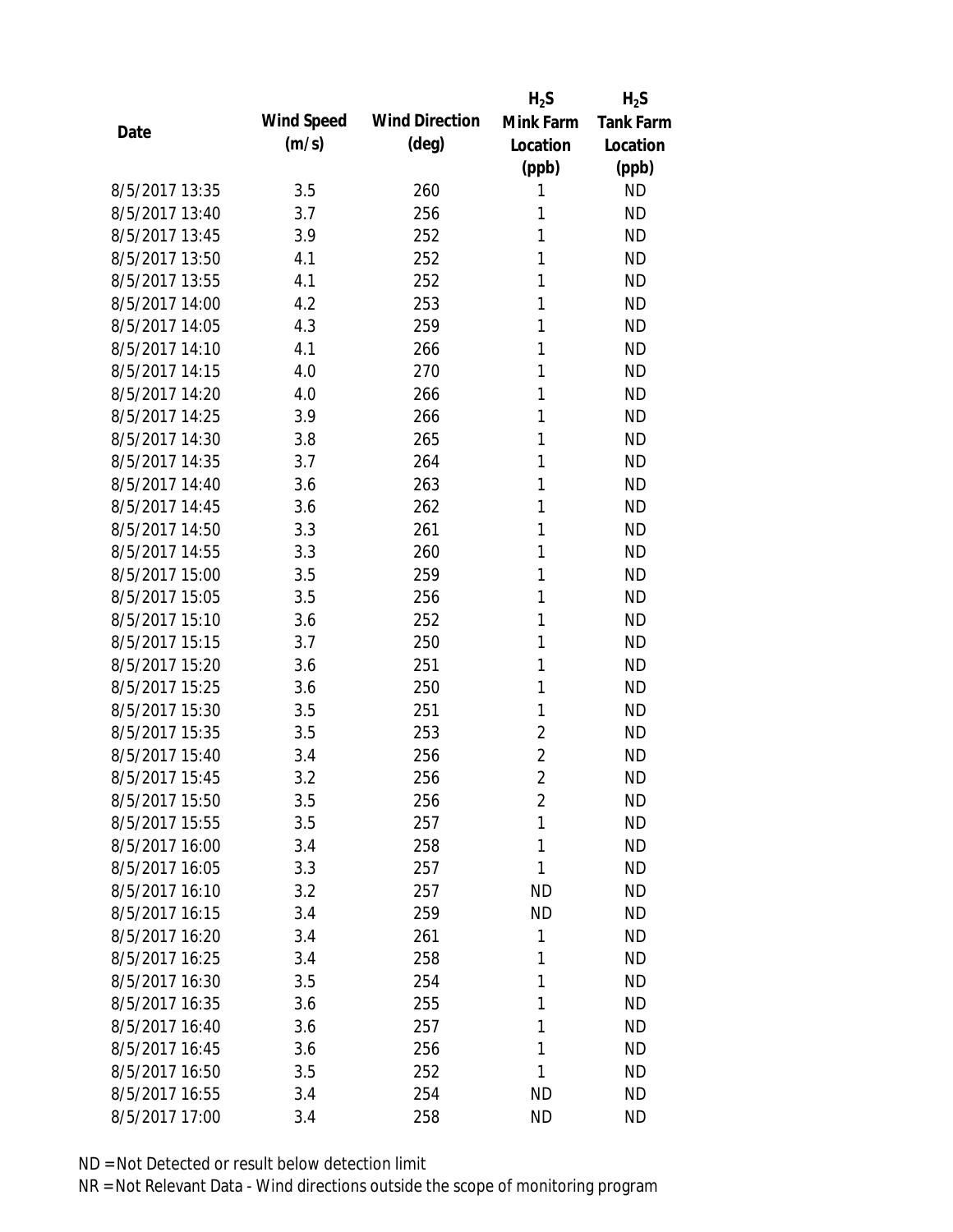|                |            |                       | $H_2S$    | $H_2S$           |
|----------------|------------|-----------------------|-----------|------------------|
| Date           | Wind Speed | <b>Wind Direction</b> | Mink Farm | <b>Tank Farm</b> |
|                | (m/s)      | $(\text{deg})$        | Location  | Location         |
|                |            |                       | (ppb)     | (ppb)            |
| 8/5/2017 17:05 | 3.4        | 257                   | 1         | <b>ND</b>        |
| 8/5/2017 17:10 | 3.4        | 251                   | 1         | <b>ND</b>        |
| 8/5/2017 17:15 | 3.3        | 245                   | 1         | <b>ND</b>        |
| 8/5/2017 17:20 | 3.4        | 246                   | 1         | <b>ND</b>        |
| 8/5/2017 17:25 | 3.3        | 244                   | 1         | <b>ND</b>        |
| 8/5/2017 17:30 | 3.4        | 239                   | 1         | <b>ND</b>        |
| 8/5/2017 17:35 | 3.4        | 236                   | 1         | <b>ND</b>        |
| 8/5/2017 17:40 | 3.6        | 233                   | 1         | <b>ND</b>        |
| 8/5/2017 17:45 | 3.7        | 230                   | 1         | <b>ND</b>        |
| 8/5/2017 17:50 | 3.7        | 225                   | <b>NR</b> | <b>ND</b>        |
| 8/5/2017 17:55 | 3.7        | 220                   | <b>NR</b> | <b>ND</b>        |
| 8/5/2017 18:00 | 3.7        | 217                   | <b>NR</b> | <b>ND</b>        |
| 8/5/2017 18:05 | 3.6        | 217                   | <b>NR</b> | <b>ND</b>        |
| 8/5/2017 18:10 | 3.3        | 216                   | <b>NR</b> | <b>ND</b>        |
| 8/5/2017 18:15 | 3.2        | 217                   | <b>NR</b> | <b>ND</b>        |
| 8/5/2017 18:20 | 2.9        | 219                   | <b>NR</b> | <b>ND</b>        |
| 8/5/2017 18:25 | 2.8        | 220                   | <b>NR</b> | <b>ND</b>        |
| 8/5/2017 18:30 | 2.5        | 220                   | <b>NR</b> | <b>ND</b>        |
| 8/5/2017 18:35 | 2.5        | 218                   | <b>NR</b> | <b>ND</b>        |
| 8/5/2017 18:40 | 2.4        | 220                   | <b>NR</b> | <b>ND</b>        |
| 8/5/2017 18:45 | 2.3        | 220                   | <b>NR</b> | <b>ND</b>        |
| 8/5/2017 18:50 | 2.3        | 220                   | <b>NR</b> | <b>ND</b>        |
| 8/5/2017 18:55 | 2.3        | 221                   | <b>NR</b> | <b>ND</b>        |
| 8/5/2017 19:00 | 2.2        | 221                   | <b>NR</b> | <b>ND</b>        |
| 8/5/2017 19:05 | 2.1        | 219                   | <b>NR</b> | <b>ND</b>        |
| 8/5/2017 19:10 | 2.2        | 216                   | <b>NR</b> | <b>ND</b>        |
| 8/5/2017 19:15 | 2.2        | 216                   | <b>NR</b> | <b>ND</b>        |
| 8/5/2017 19:20 | 2.1        | 213                   | <b>NR</b> | <b>ND</b>        |
| 8/5/2017 19:25 | 2.0        | 211                   | <b>NR</b> | <b>ND</b>        |
| 8/5/2017 19:30 | 2.0        | 211                   | <b>NR</b> | <b>ND</b>        |
| 8/5/2017 19:35 | 1.9        | 212                   | <b>NR</b> | <b>ND</b>        |
| 8/5/2017 19:40 | 1.7        | 214                   | <b>NR</b> | <b>ND</b>        |
| 8/5/2017 19:45 | 1.5        | 211                   | <b>NR</b> | <b>ND</b>        |
| 8/5/2017 19:50 | 1.5        | 211                   | <b>NR</b> | <b>ND</b>        |
| 8/5/2017 19:55 | 1.4        | 212                   | <b>NR</b> | <b>ND</b>        |
| 8/5/2017 20:00 | 1.3        | 209                   | <b>NR</b> | <b>ND</b>        |
| 8/5/2017 20:05 | 1.2        | 208                   | <b>NR</b> | <b>ND</b>        |
| 8/5/2017 20:10 | 1.2        | 206                   | <b>NR</b> | <b>ND</b>        |
| 8/5/2017 20:15 | 1.1        | 204                   | <b>NR</b> | <b>ND</b>        |
| 8/5/2017 20:20 | 1.2        | 197                   | <b>NR</b> | <b>ND</b>        |
| 8/5/2017 20:25 | 1.2        | 194                   | <b>NR</b> | <b>ND</b>        |
| 8/5/2017 20:30 | 1.1        | 195                   | <b>NR</b> | <b>ND</b>        |